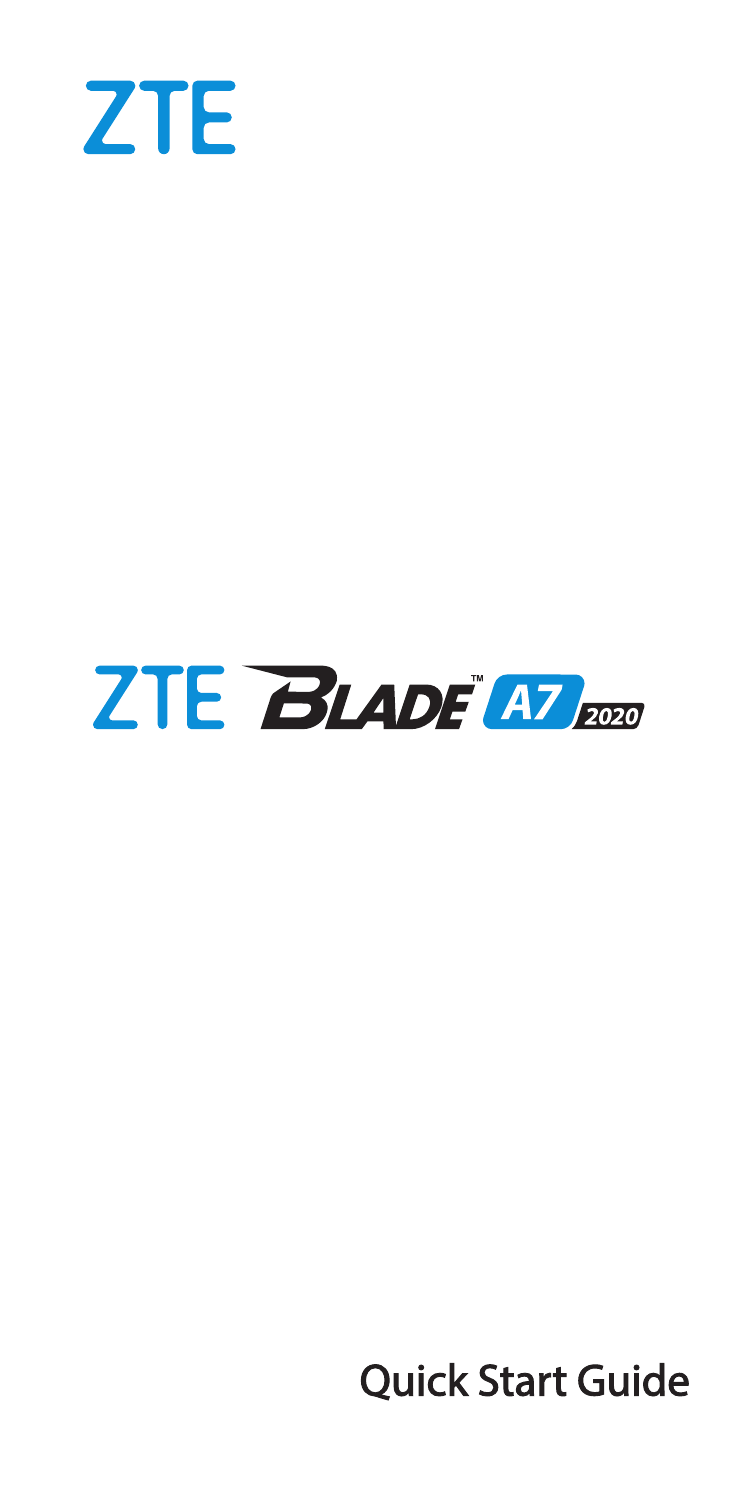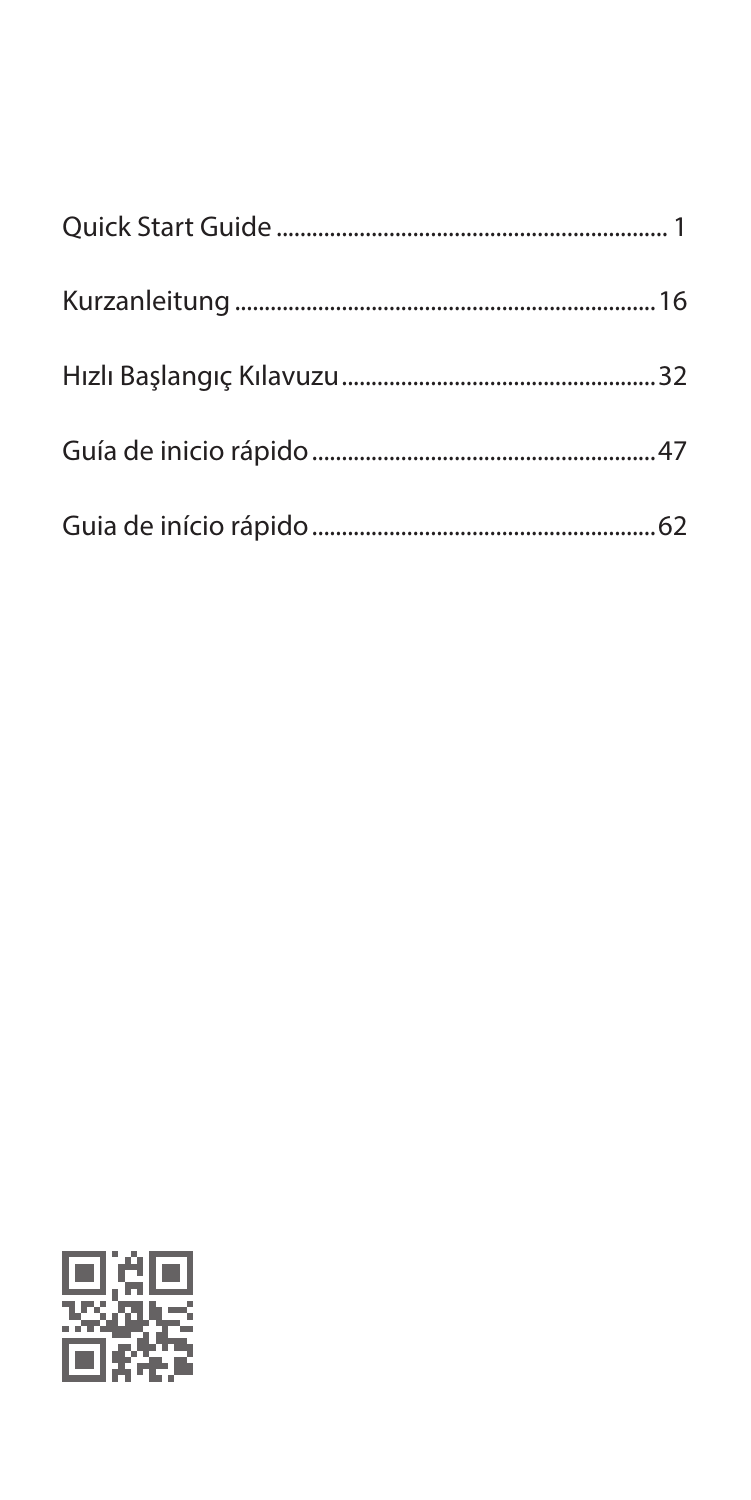# **ZTE**

# <span id="page-2-0"></span>**ZTE Blade A7 2020 Quick Start Guide**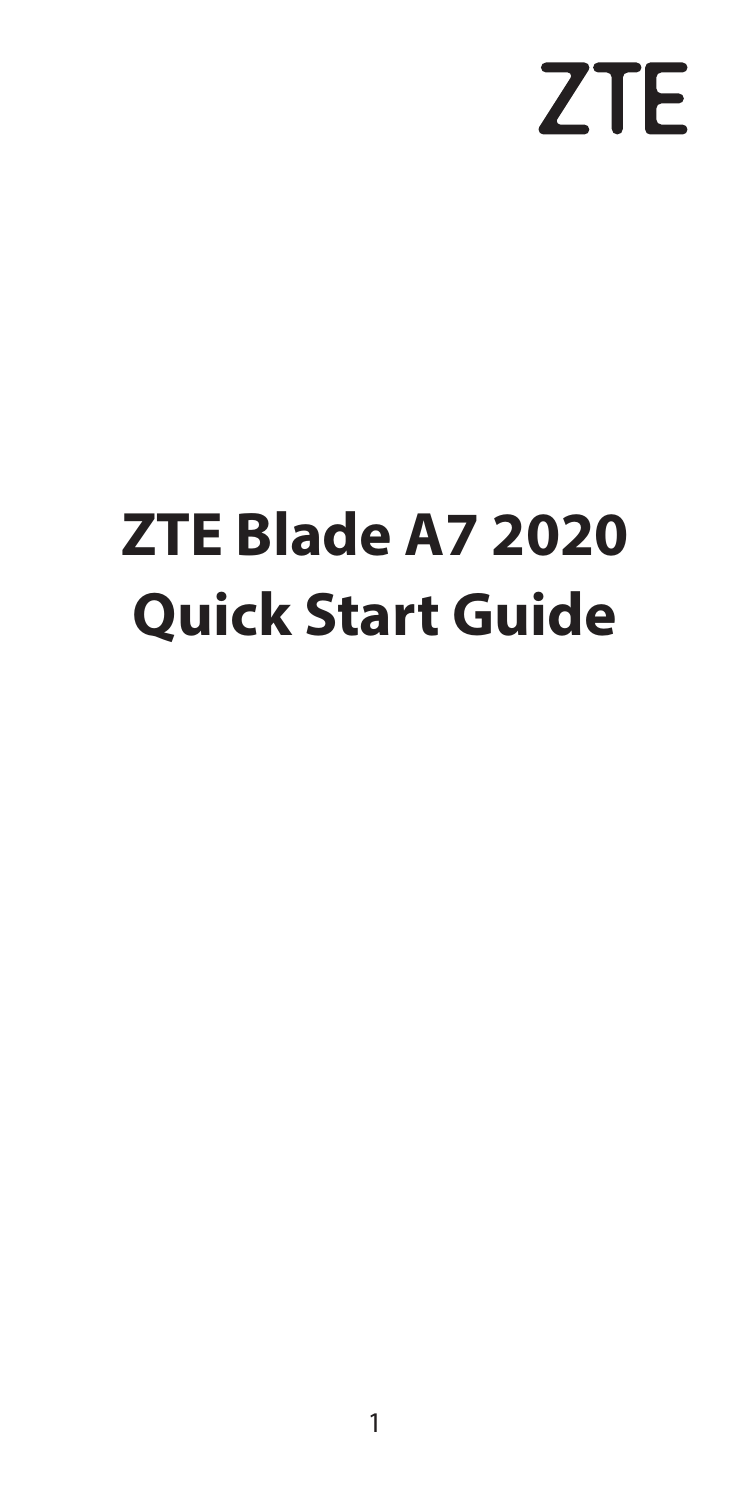#### **LEGAL INFORMATION Copyright © 2019 ZTE CORPORATION. All rights reserved.**

No part of this publication may be quoted, reproduced, translated or used in any form or by any means, electronic or mechanical, including photocopying and microfilm, without the prior written permission of ZTE Corporation.

#### **Notice**

ZTE Corporation reserves the right to make modifications on print errors or update specifications in this guide without prior notice.

We offer self-service for our smart terminal device users. Please visit the ZTE official website (at **www.ztedevices.com**) for more information on selfservice and supported product models. Information on the website takes precedence.

Visit **http://www.ztedevices.com** to download the user manual. Just click **Support** from the home page and then select the location, product type, and name to search for related support information.

#### **Disclaimer**

ZTE Corporation expressly disclaims any liability for faults and damages caused by unauthorized modifications of the software.

Images and screenshots used in this guide may differ from the actual product. Content in this guide may differ from the actual product or software.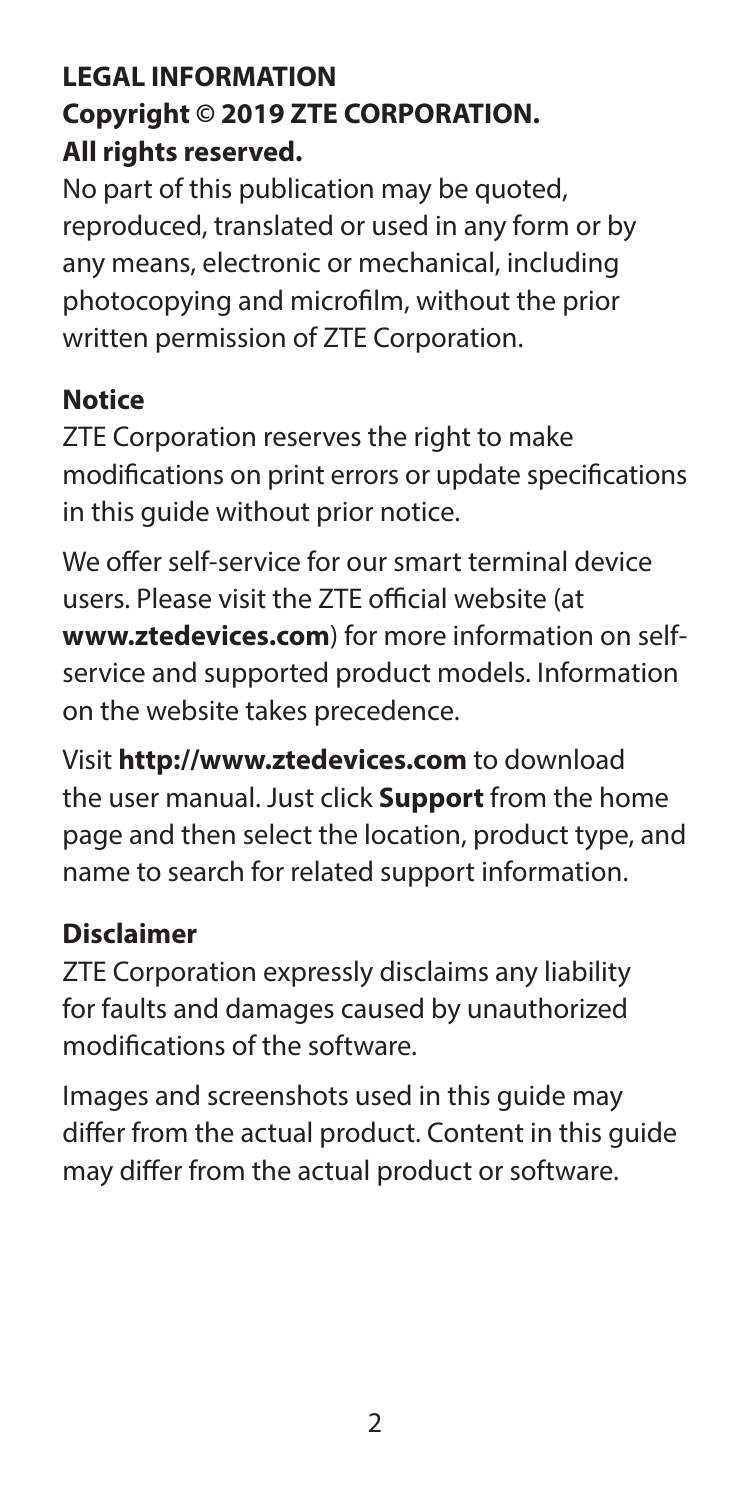#### **Trademarks**

ZTE and the ZTE logos are trademarks of ZTE Corporation.

Android™ is a trademark of Google LLC.

The *Bluetooth*® word mark and logos are registered trademarks owned by the Bluetooth SIG, Inc. and any use of such marks by ZTE Corporation is under license.



 microSDXC Logo is a trademark of SD-3C, LLC.

Other trademarks and trade names are those of their respective owners.

**Version No.:** R1.0 **Edition Time :** November 4, 2019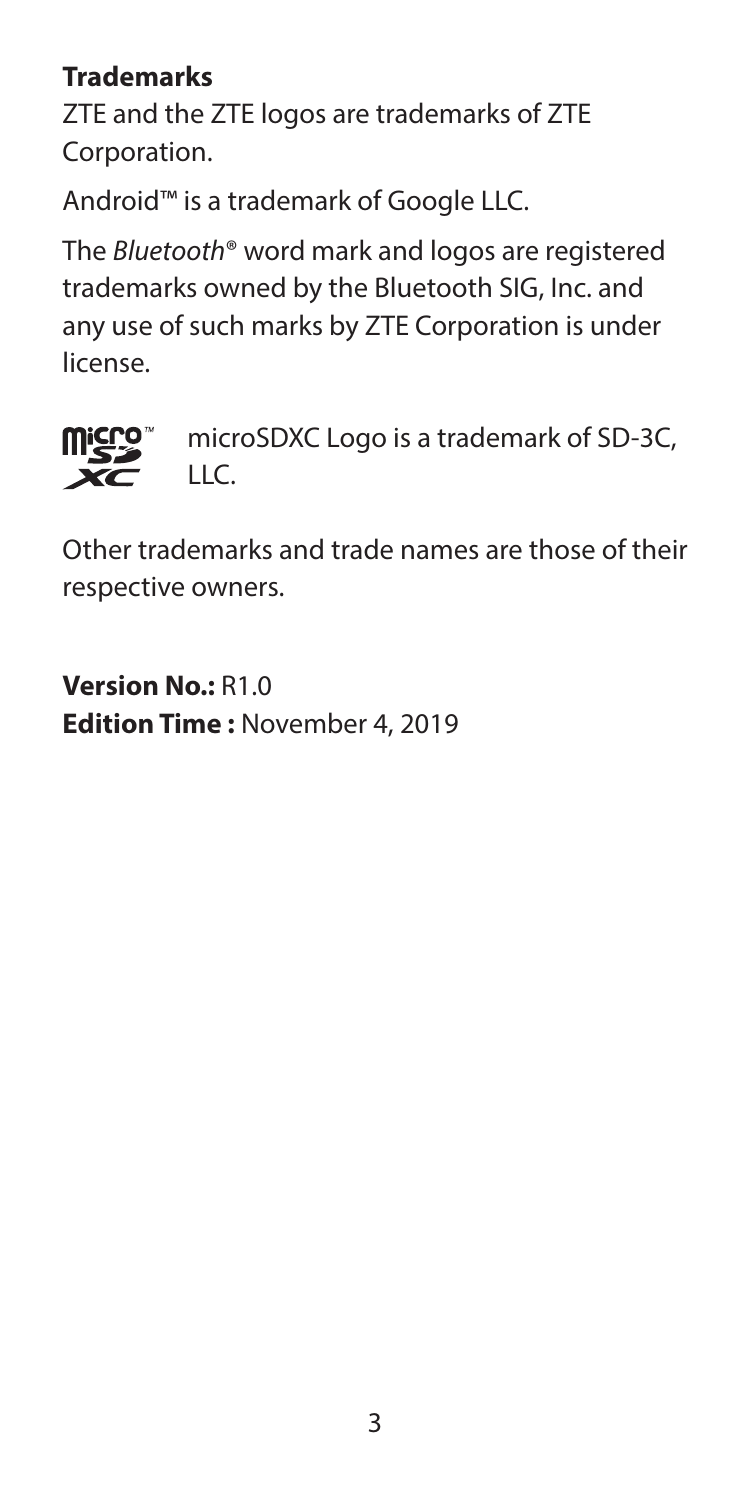## **Getting to Know Your Phone**

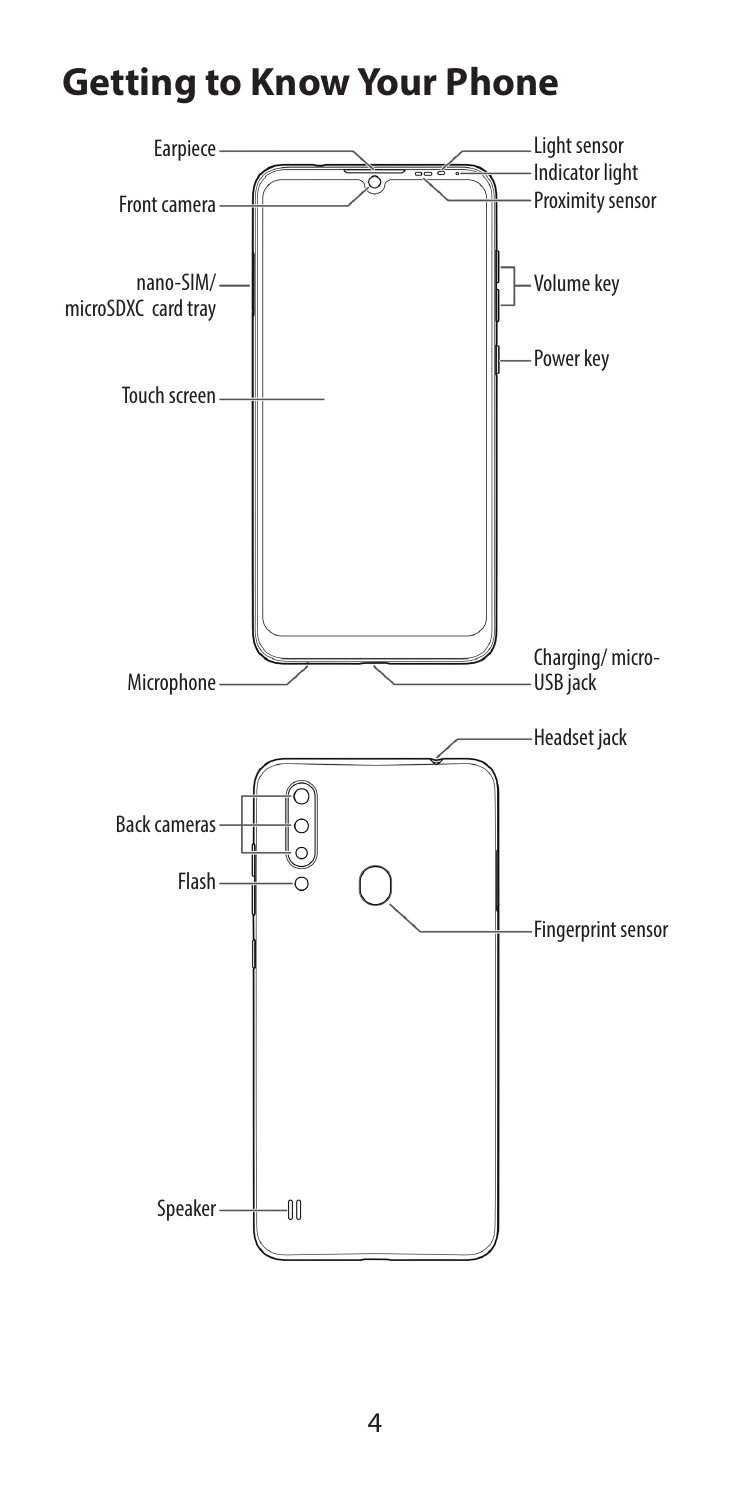## **Setting Up Your Phone**

The nano-SIM cards can be installed or removed while the phone is turned on.

## **WARNING!**

To avoid damage to the phone, do not use any other kind of SIM cards, or any non-standard nano-SIM card cut from a SIM card. You can get a standard nano-SIM card from your service provider.

1. Insert the tip of the tray eject tool into the hole on the card tray.



2. Pull out the card tray and place a nano-SIM card in slot 1 and a microSDXC card (optional) or a nano-SIM card in slot 2, as shown. Carefully slide the tray back into place.

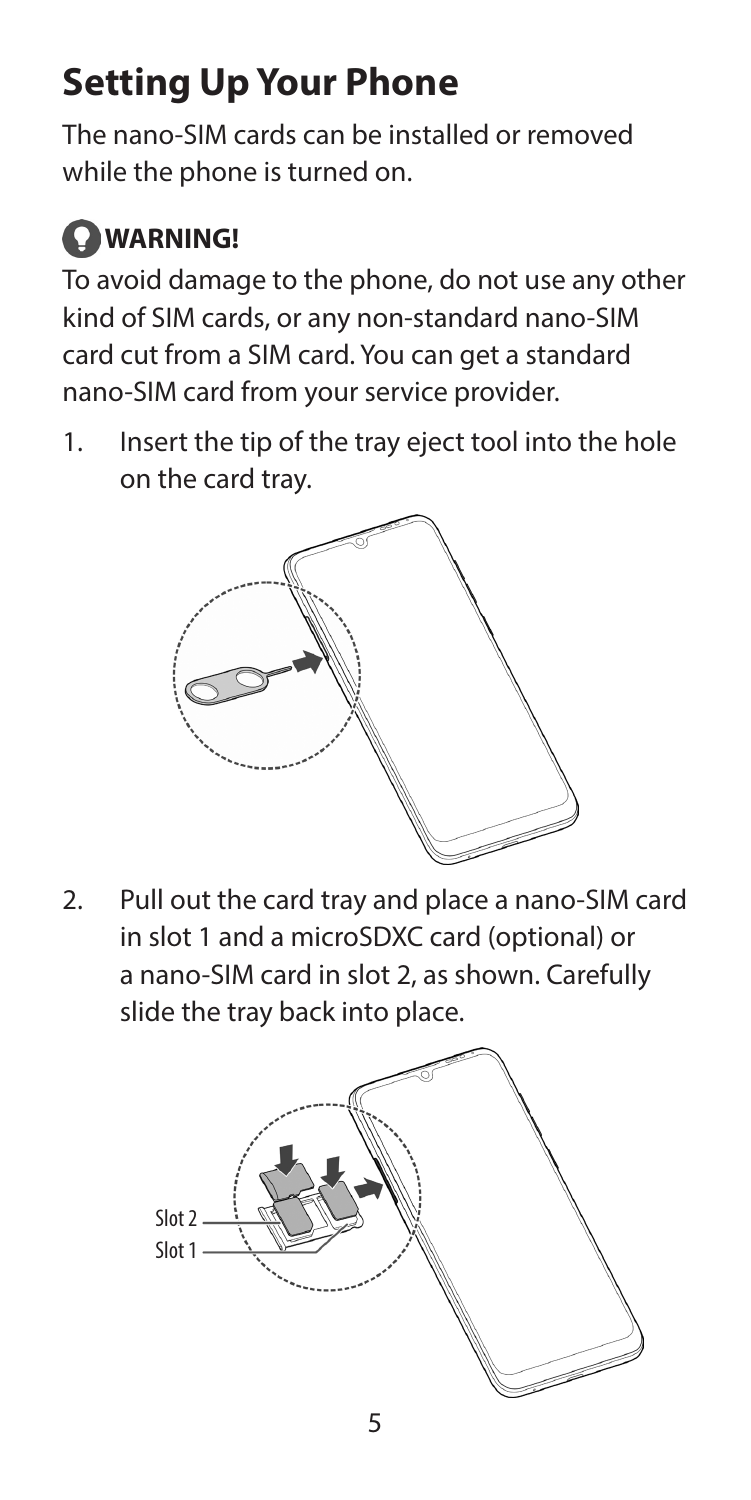## **NOTE:**

When two nano-SIM cards are installed, both cards can connect to the 4G, 3G, or 2G network, and either card can be used for mobile data.

## **Charging the Phone**

Your phone's battery should have enough power for the phone to turn on, find a signal, and make a few calls. You should fully charge the battery as soon as possible.

## **WARNING!**

Use only ZTE-approved chargers and USB cables. The use of unapproved accessories could damage your phone or cause the battery to explode.

## **WARNING!**

**Do not remove the back cover. The battery is not removable. Removal may cause fire or explosion.**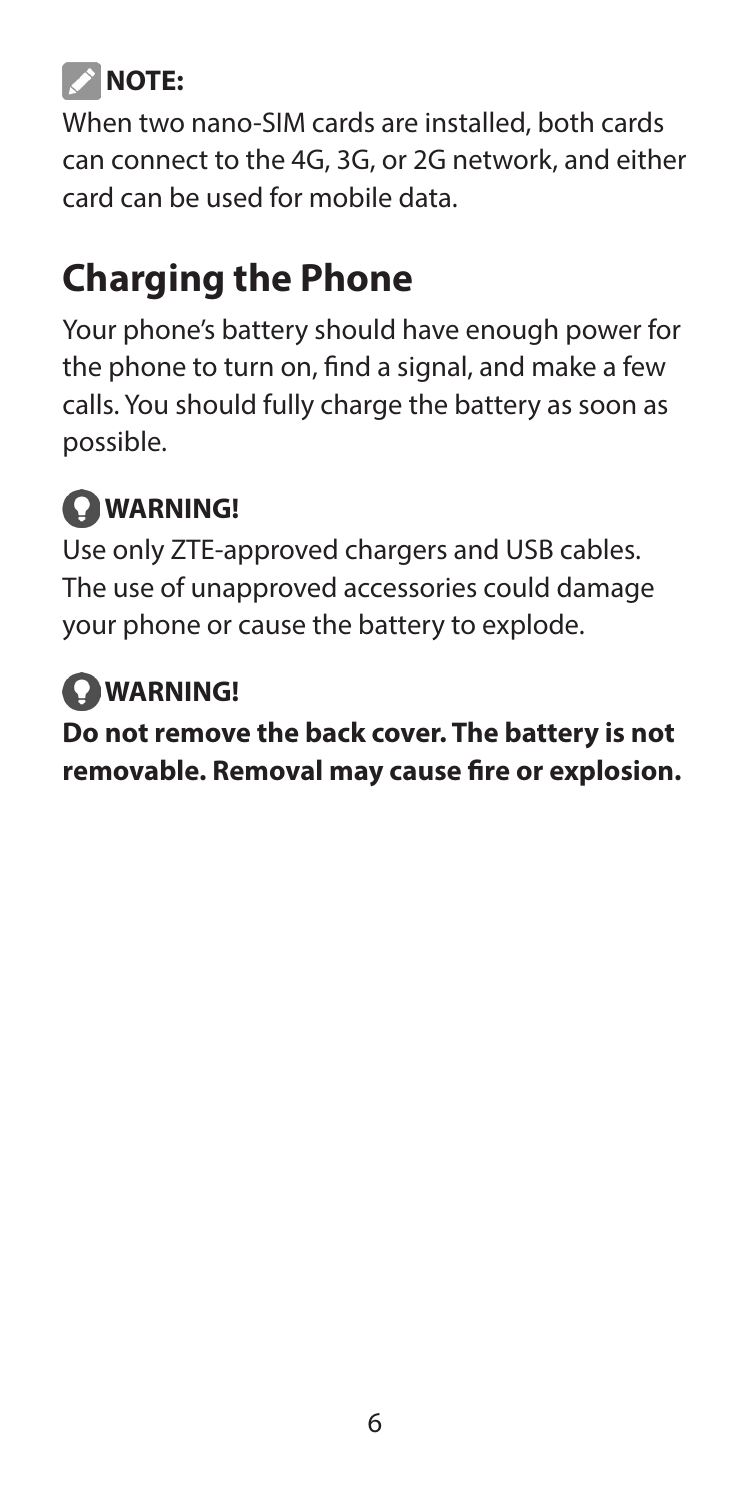1. Connect the adapter to the charging jack. Ensure that the adapter is inserted in the correct direction.



- 2. Connect the charger to a standard AC power outlet.
- 3. Disconnect the charger when the battery is fully charged.

## **2** NOTE:

If the battery is extremely low, you may be unable to power on the phone even when it is being charged. In this case, try again after charging the phone for at least 20 minutes. Contact the customer service if you still cannot power on the phone after prolonged charging.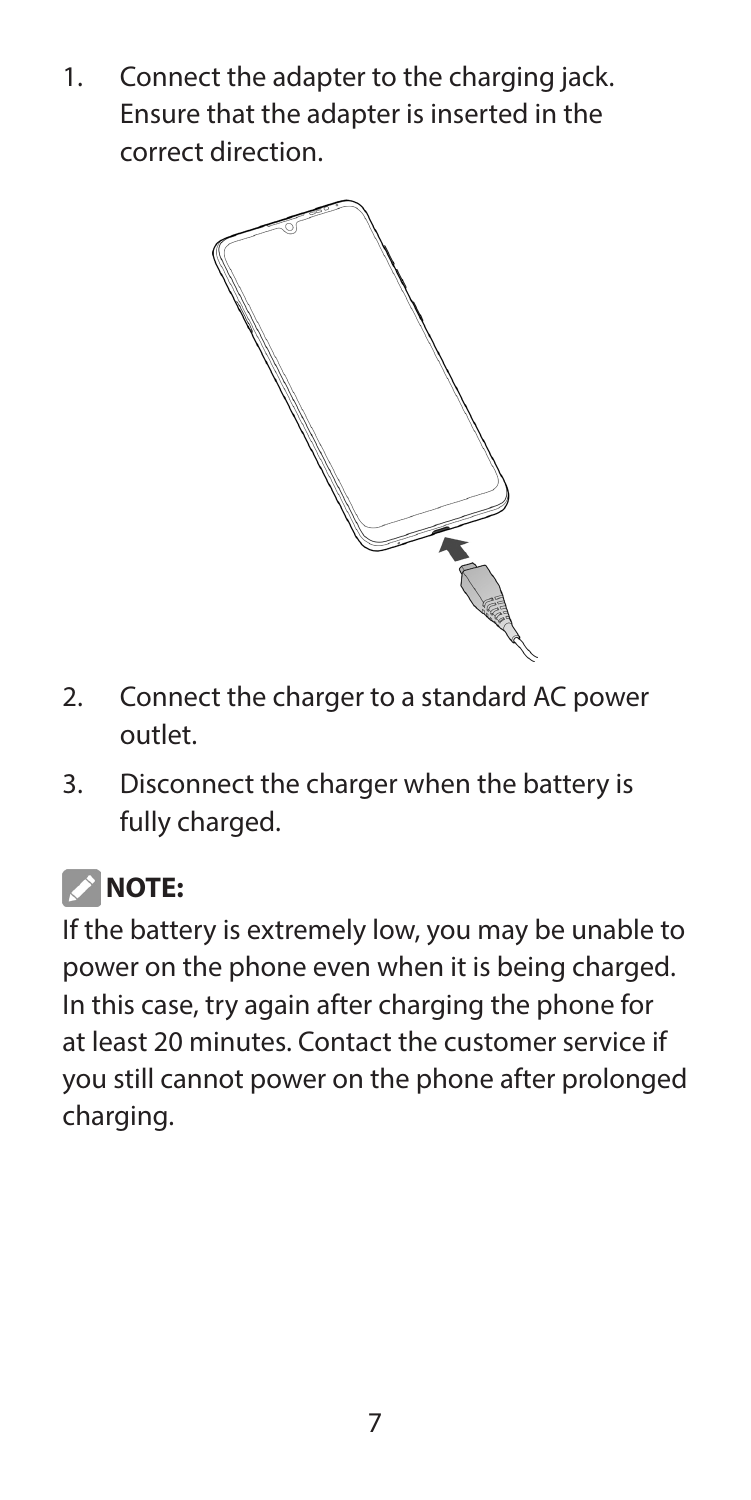## **Powering On/Off Your Phone**

Make sure the battery is charged before powering on.

- Press and hold the **Power** key to turn on your phone.
- To power off, press and hold the **Power** key to open the options menu, and touch  $(1)$  >  $(1)$ .

## **Z** NOTE:

If the screen freezes or takes too long to respond, try pressing and holding the **Power** key for about 10 seconds to restart the phone.

## **Waking Up Your Phone**

Your phone automatically goes into sleep mode when it is not in use for some time. The display is turned off to save power and the keys are locked to prevent accidental operations.

You can wake up your phone by turning on the display and unlocking the keys.

- 1. Press the **Power** key to turn the screen on.
- 2. Swipe up on the screen.

## **2** NOTE:

If you have set a face verification, a fingerprint, an unlock pattern, a PIN or a password for your phone, you'll need to use your face or fingerprint, draw the pattern, or enter the PIN/password to unlock your screen.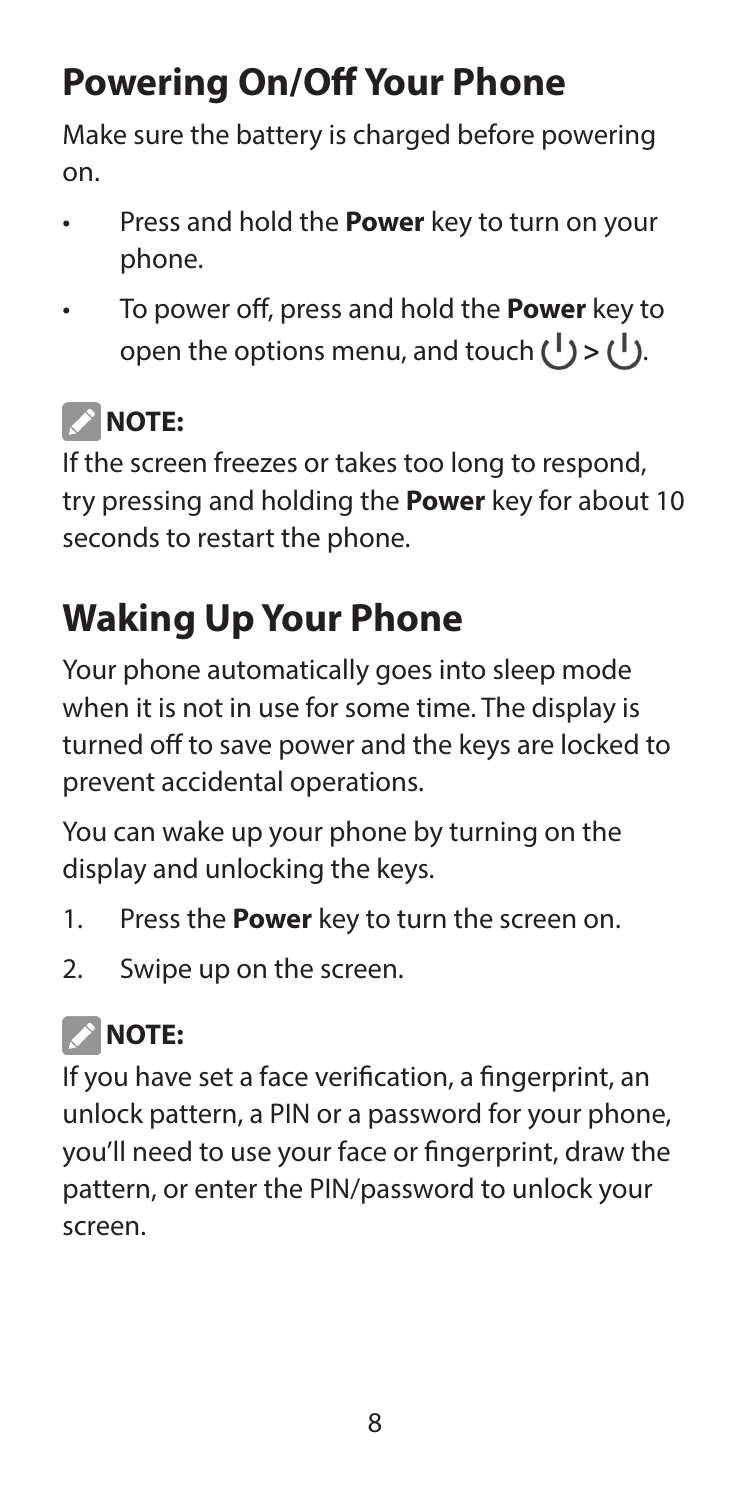## **Product Safety Information**

|   | Don't make or receive phone calls while<br>driving. Never text while driving.                                                                                                                 |
|---|-----------------------------------------------------------------------------------------------------------------------------------------------------------------------------------------------|
|   | Keep your phone at least 5 mm away<br>from your body while making calls.                                                                                                                      |
|   | Small parts may cause choking.                                                                                                                                                                |
| K | Your phone can produce a loud sound.                                                                                                                                                          |
|   | To prevent possible hearing damage, do<br>not listen at high volume levels for long<br>periods. Exercise caution when holding<br>your phone near your ear while the<br>loudspeaker is in use. |
|   | Avoid contact with anything magnetic.                                                                                                                                                         |
|   | Keep away from pacemakers and other<br>electronic medical devices.                                                                                                                            |
|   | Turn off when asked to in hospitals and<br>medical facilities.                                                                                                                                |
|   | Turn off when told to on aircraft and at<br>airports.                                                                                                                                         |
|   | Turn off when near explosive materials or<br>liquids.                                                                                                                                         |
|   | Don't use at gas stations.                                                                                                                                                                    |
|   | Your phone may produce a bright or<br>flashing light.                                                                                                                                         |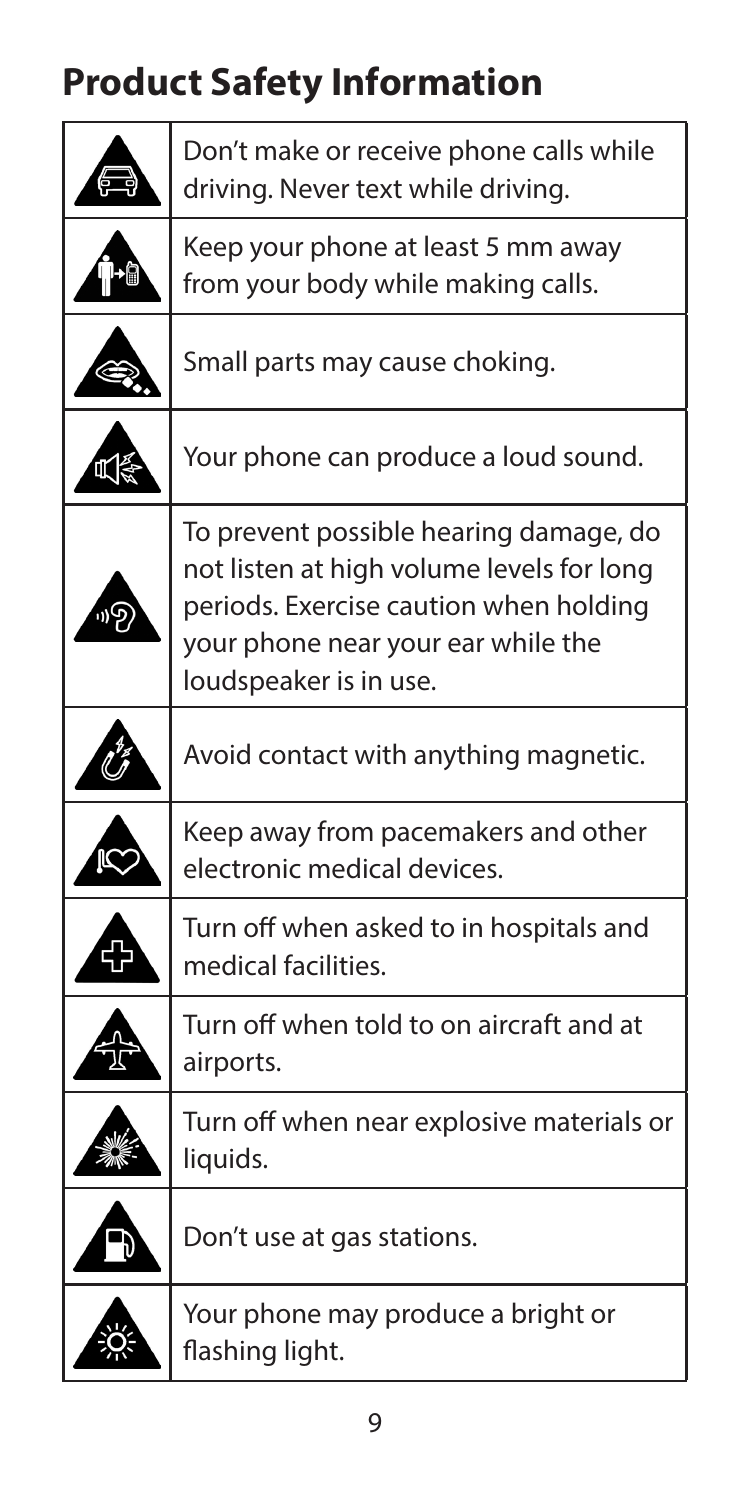|    | Don't dispose of your phone in fire.                                                                                    |
|----|-------------------------------------------------------------------------------------------------------------------------|
|    | Avoid extreme temperatures.                                                                                             |
|    | Avoid contact with liquids. Keep your<br>phone dry.                                                                     |
|    | Do not attempt to disassemble your<br>phone.                                                                            |
|    | Only use approved accessories.                                                                                          |
| пю | For pluggable equipment, the socket-<br>outlet shall be installed near the<br>equipment and shall be easily accessible. |
|    | Don't rely on your phone as a primary<br>device for emergency communications.                                           |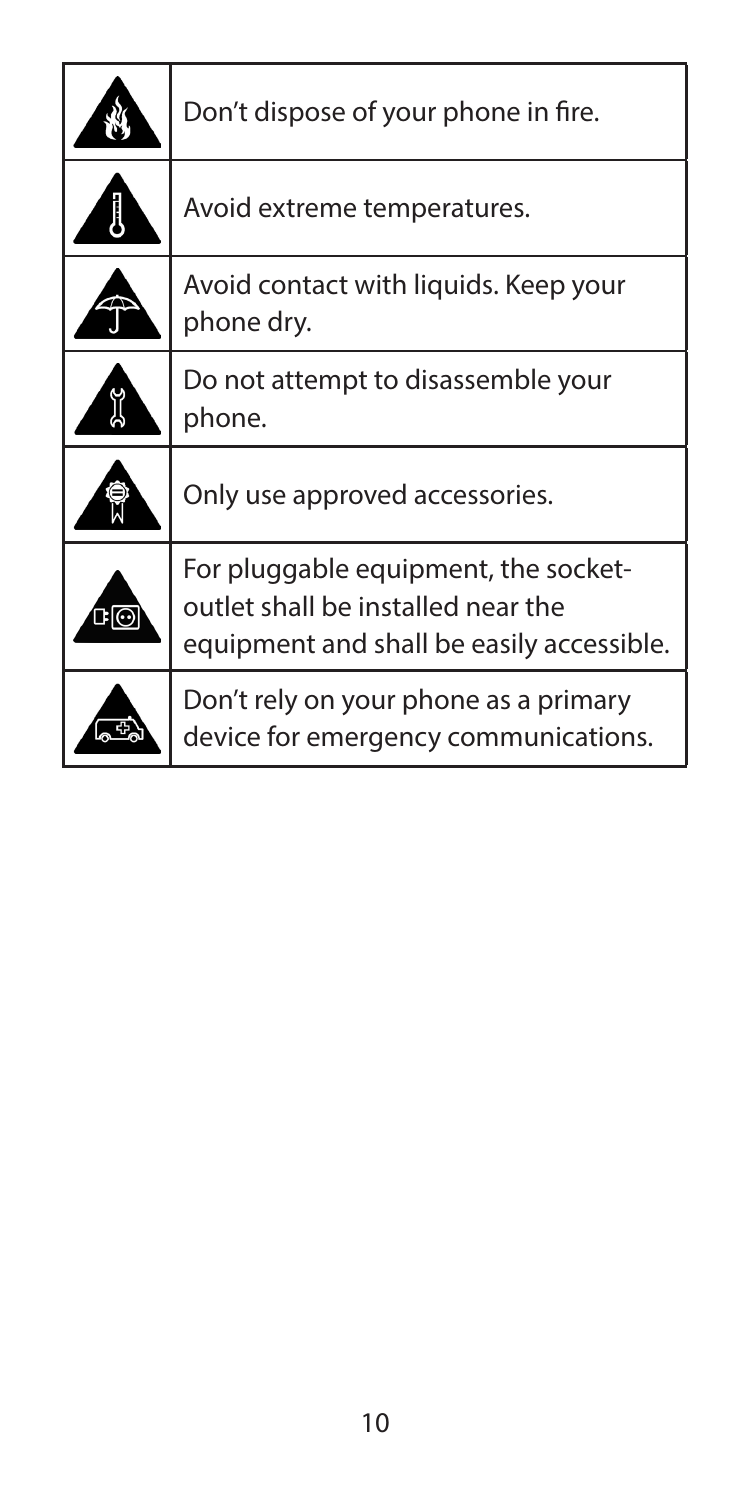## **Specific Absorption Rate (SAR)**

Your mobile device is a radio transmitter and receiver. It is designed not to exceed the limits for exposure to radio waves recommended by international guidelines. These guidelines were developed by the independent scientific organization ICNIRP and include safety margins designed to assure the protection of all persons. regardless of age and health.

The guidelines use a unit of measurement known as Specific Absorption Rate, or SAR. The SAR limit for mobile devices is 2 W/kg and the highest SAR value for this device when tested at the head was 0.240 W/kg\*, and when tested at the body was 1.424 W/ kg\* with 5 mm distance. As mobile devices offer a range of functions, they can be used in other positions, such as on the body as described in the user manual\*\*.

As SAR is measured utilizing the device's highest transmitting power, the actual SAR of this device while operating is typically below that indicated above. This is due to automatic changes to the power level of the device to ensure it only uses the minimum power required to communicate with the network.

\* The tests are carried out in accordance with EN 50360, EN 50566, EN 62479, EN 62311, EN 62209-1 and EN 62209-2.

\*\* Please see body worn operation in the user manual.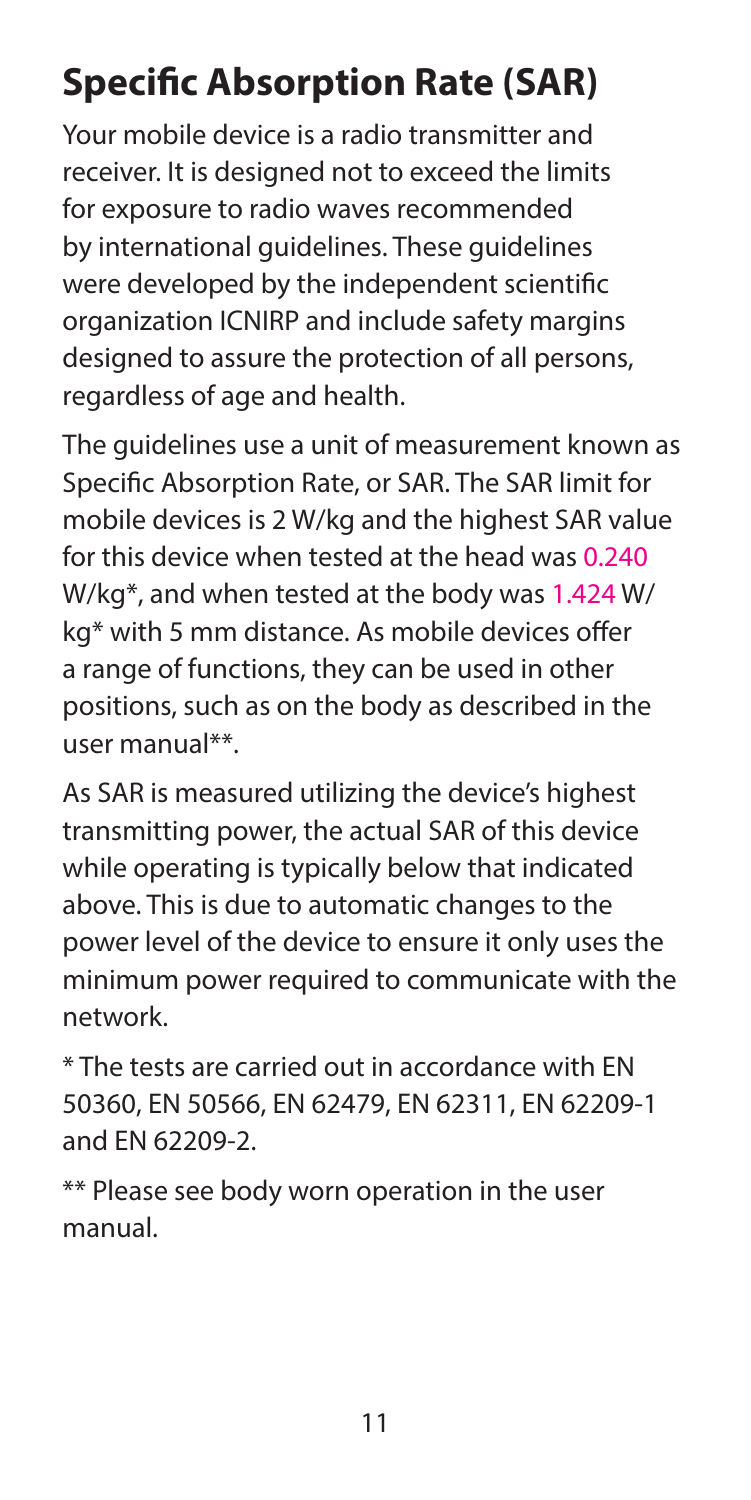## **Specification**

| <b>EUT</b> supports<br>radios<br>application | GSM Band 2, 3, 5, 8<br><b>WCDMA Band 1, 2, 5, 8</b><br>LTE Band 1, 3, 5, 7, 8, 20, 38<br>802.11b/g/n<br>Bluetooth V4.2+LE<br>GPS                                                                                                                   |
|----------------------------------------------|----------------------------------------------------------------------------------------------------------------------------------------------------------------------------------------------------------------------------------------------------|
|                                              | <b>WCDMA Version Rel.9</b><br><b>LTE Version Rel.11</b>                                                                                                                                                                                            |
| Maximum<br>RF output<br>power                | GSM Band 2/3: 30 dBm<br>GSM Band 5/8: 32 dBm<br><b>WCDMA Band 1/2/5/8: 24 dBm</b><br>LTE Band 1/3/5/7/8/20/38: 24 dBm<br>802.11 b: 18 dBm<br>802.11 g: 17 dBm<br>802.11 n: 16 dBm<br>Bluetooth EDR: 11 dBm<br>Bluetooth LE: 5 dBm<br>GPS (RX Only) |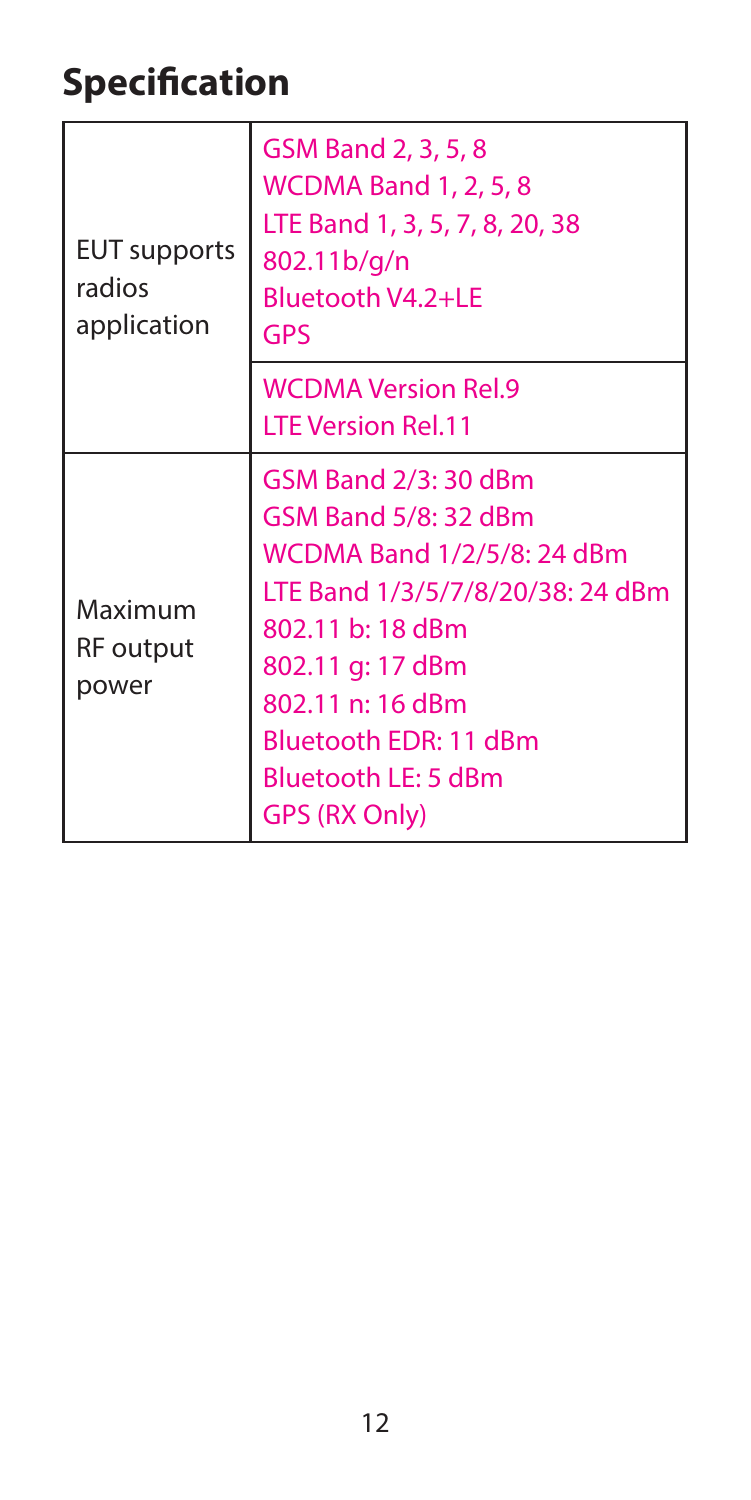## **CE Caution**

#### **Battery Caution**

Risk of explosion if battery is replaced by an incorrect type. Dispose of used batteries according to the instructions.

#### **USB Port**

This product shall only be connected to a USB interface of version USB 2.0.

#### **Proper Use**

As described in this guide, your device can be used only in right location. If possible, please do not touch the antenna area on your device.

Do not expose your device to extreme temperatures lower than - 10 °C and higher than + 55 °C.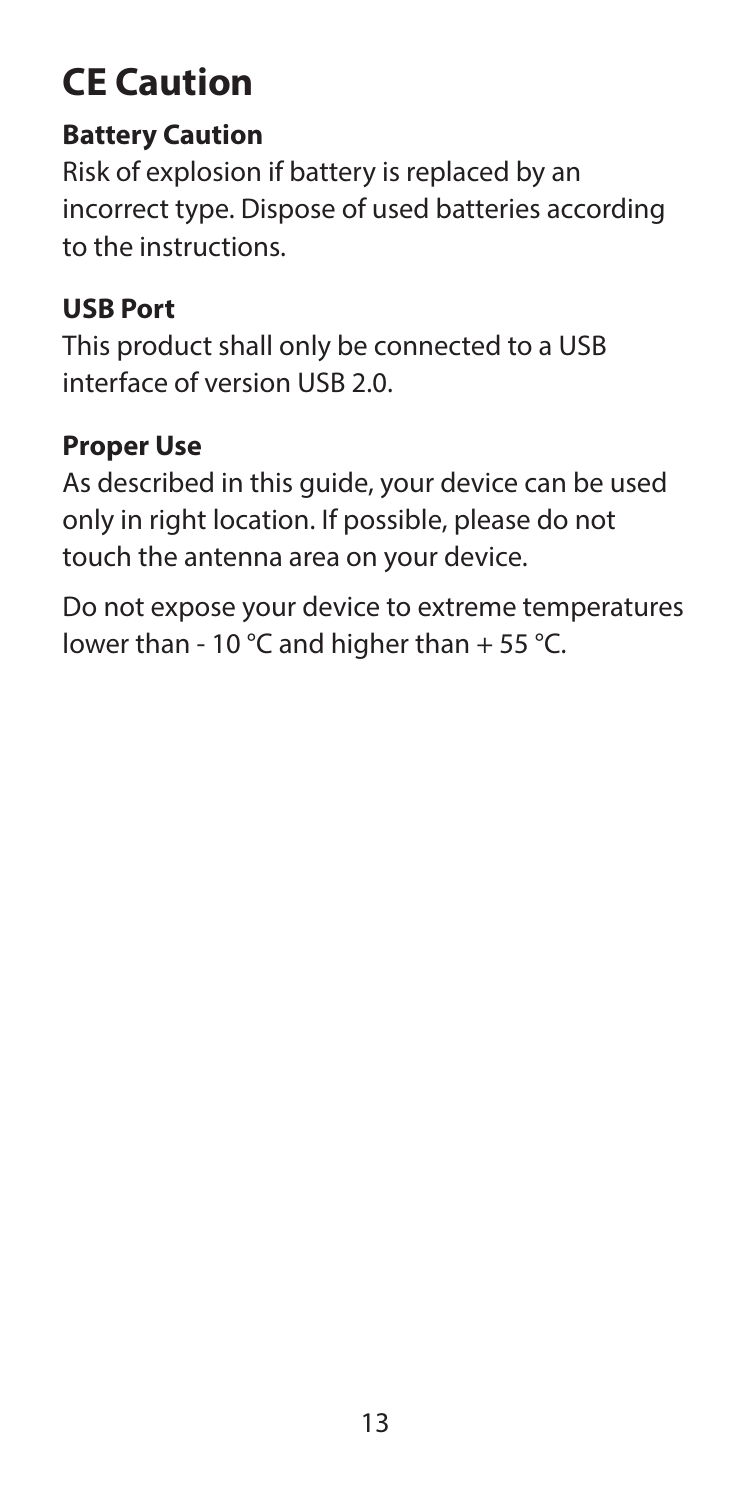## **Disposal of Your Old Appliance**

| 1. | When this crossed-out wheeled<br>bin symbol is attached to a<br>product, it means the product<br>is covered by the European<br>Directive 2012/19/EU. |
|----|------------------------------------------------------------------------------------------------------------------------------------------------------|
| 2. | All electrical and electronic                                                                                                                        |
|    | products should be disposed of                                                                                                                       |
|    | separately from the municipal                                                                                                                        |
|    | waste stream via designated                                                                                                                          |
|    | collection facilities appointed                                                                                                                      |
|    | by the government or the local<br>authorities.                                                                                                       |
| 3. | The correct disposal of your                                                                                                                         |
|    | old appliance will help prevent                                                                                                                      |
|    | potential negative consequences                                                                                                                      |
|    | for the environment and human                                                                                                                        |
|    | health.                                                                                                                                              |

For this product's recycling information based on WEEE directive, please send an e-mail to weee@zte.com.cn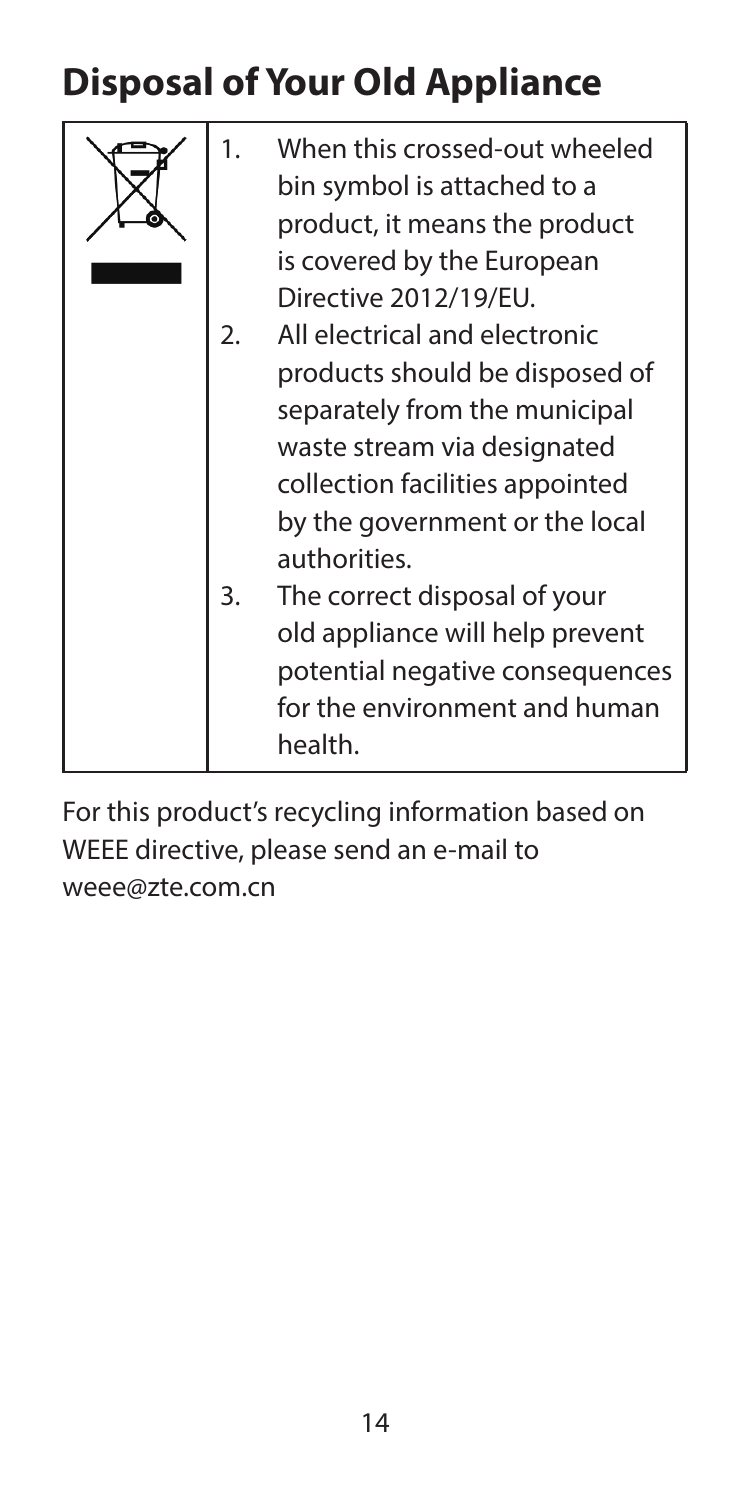## **EU DECLARATION OF CONFORMITY**



Hereby, ZTE Corporation declares that the radio equipment type ZTE Blade A7 2020 is in compliance with Directive 2014/53/EU.

The full text of the EU declaration of conformity is available at the following Internet address: http://certification.ztedevices.com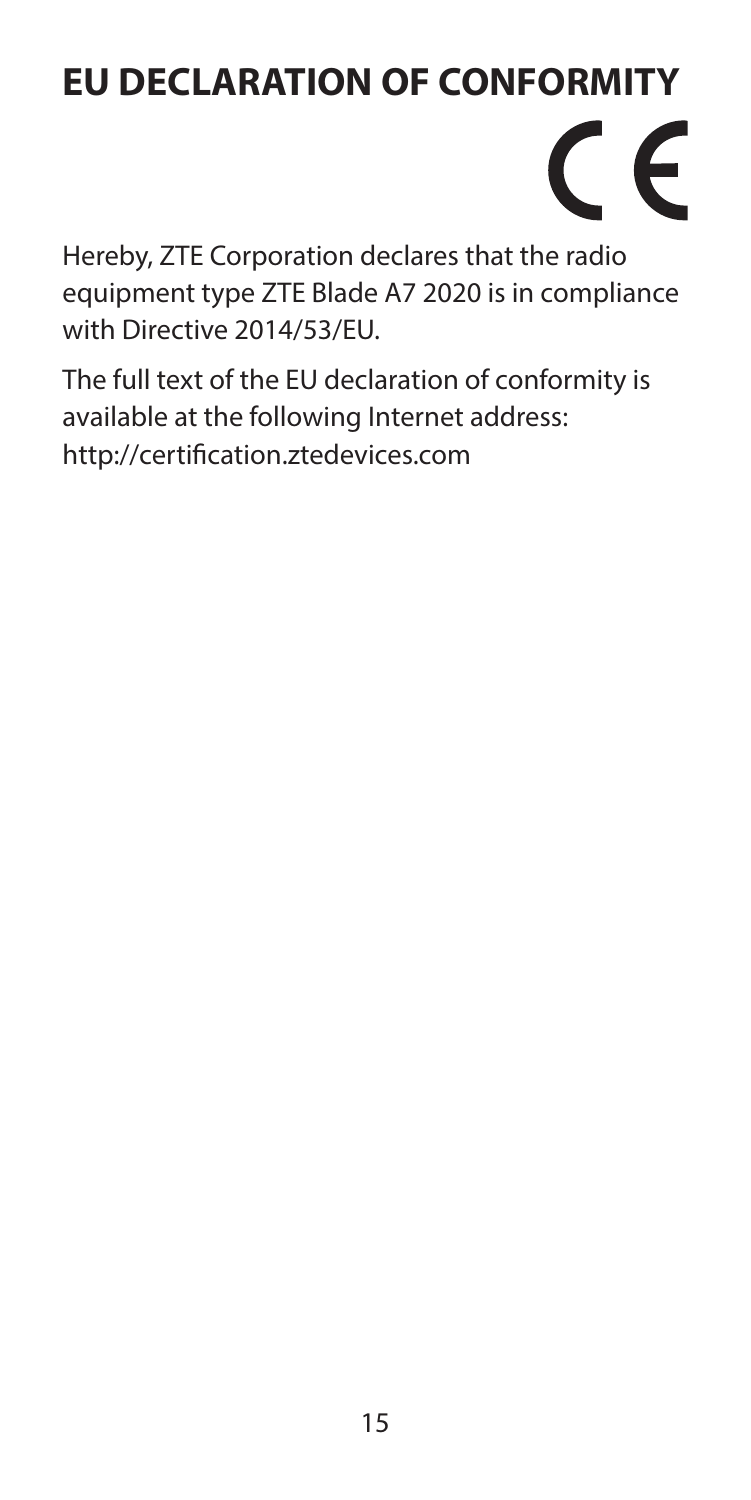# **ZTE**

# <span id="page-17-0"></span>**ZTE Blade A7 2020 Kurzanleitung**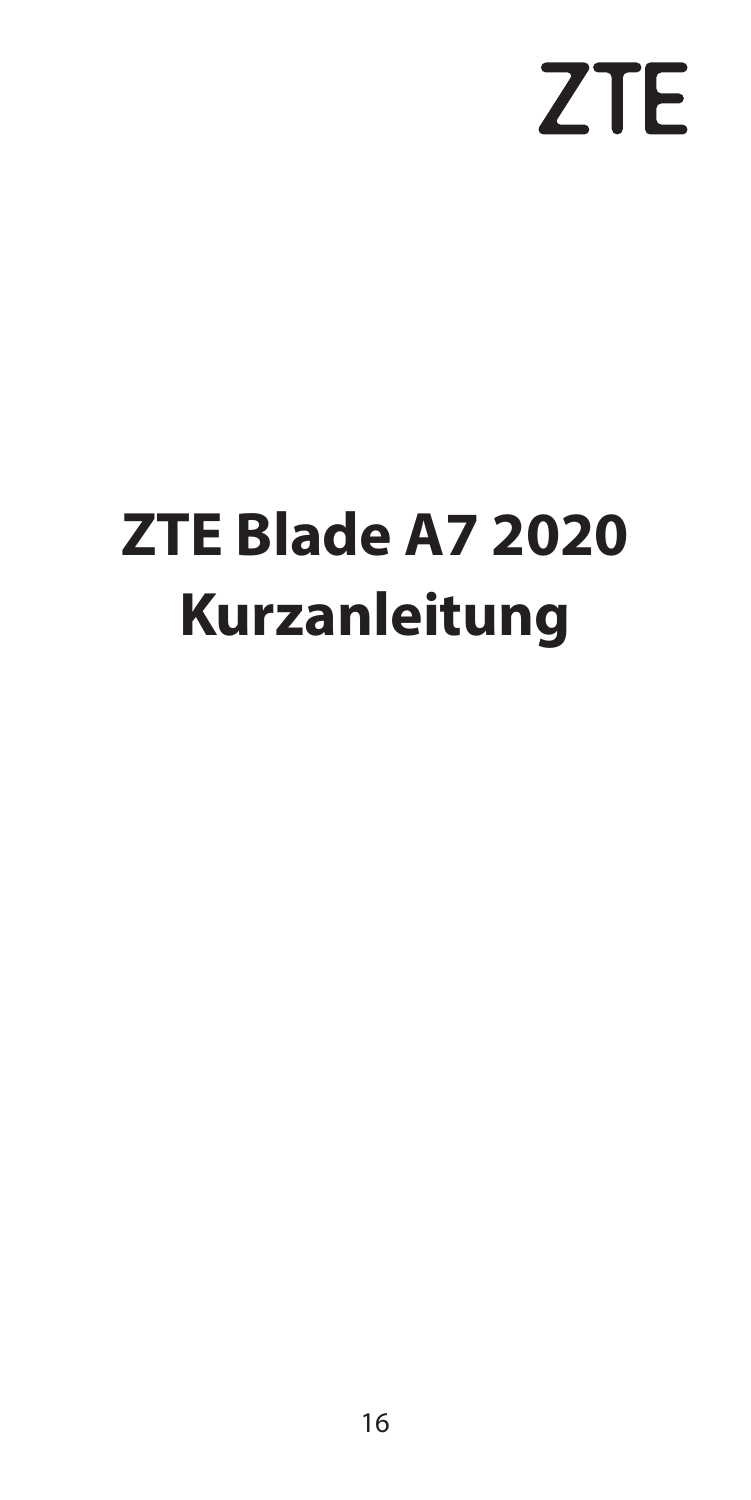#### **RECHTLICHE INFORMATIONEN Copyright © 2019 ZTE CORPORATION. Alle Rechte vorbehalten.**

Dieses Benutzerhandbuch darf ohne die vorherige schriftliche Zustimmung der ZTE Corporation weder ganz noch in Auszügen zitiert, vervielfältigt, übersetzt oder in jedweder Form und unter Verwendung jedweder Mittel, seien es elektronische oder mechanische, inklusive der Erstellung von Fotokopien und Mikrofilmen, verwendet werden.

#### **Hinweis**

Die ZTE Corporation behält sich das Recht vor, Druckfehler und technische Änderungen in dieser Anleitung ohne Vorankündigung zu korrigieren oder zu aktualisieren.

Für kundige Anwender bieten wir auch die Möglichkeit der selbstständigen Fehlerbehebung an. Besuchen Sie die offizielle ZTE-Website (unter **www.ztedevices.com**) für weitere Informationen zur selbstständigen Fehlerbehebung sowie zu den hierfür unterstützten Produktmodellen. Informationen auf der Website haben Vorrang vor denen in diesem Dokument.

Besuchen Sie **http://www.ztedevices.com** zum Herunterladen des Benutzerhandbuches. Klicken Sie auf der Startseite einfach auf **Support** und wählen Sie anschließend Ihren Standort, den Produkttyp und den Produktnamen, um die jeweiligen Supportinformationen zu finden.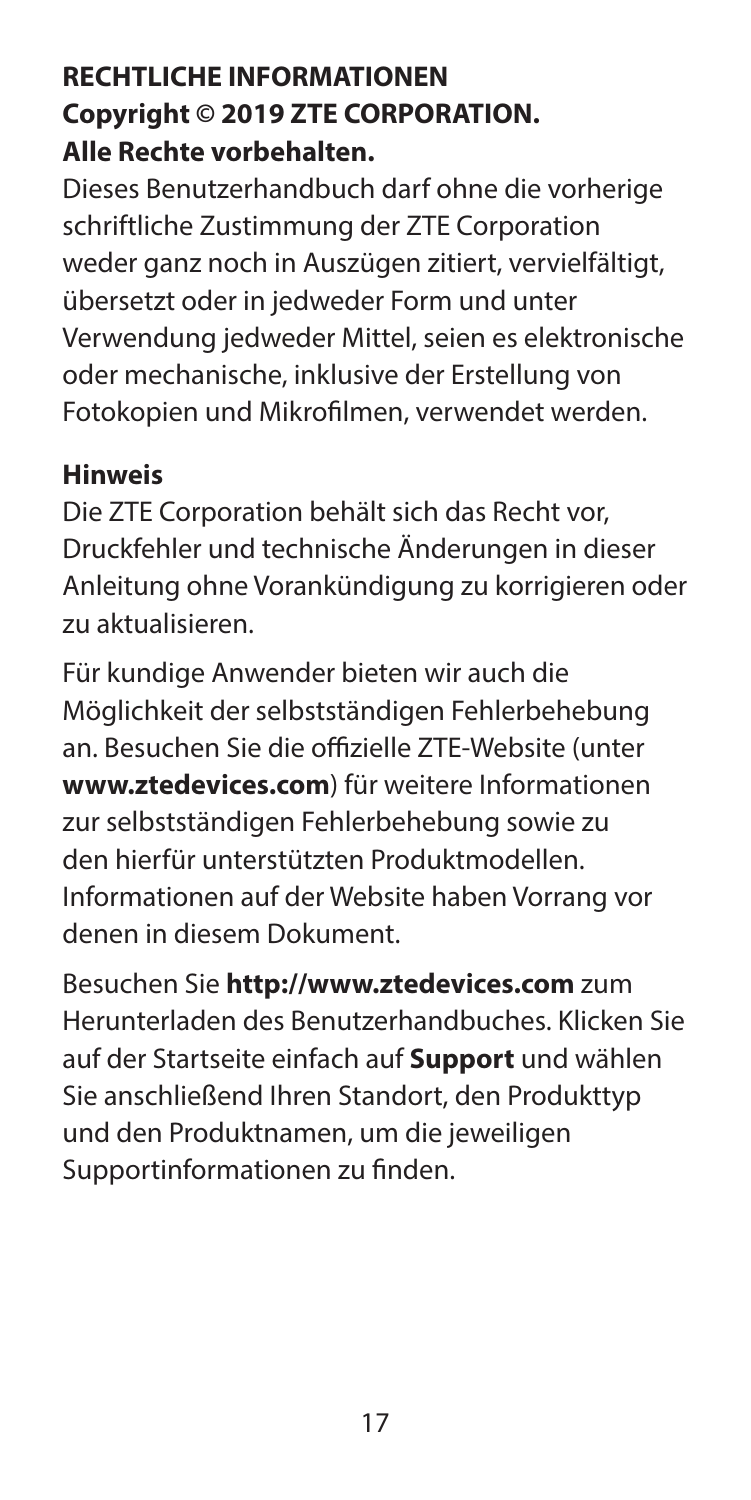#### **Haftungsausschluss**

Die ZTE Corporation übernimmt keine Haftung für Fehler und Schäden, die durch nicht autorisierte Veränderungen an der Software verursacht werden.

Die in dieser Anleitung verwendeten Bilder und Screenshots können vom tatsächlichen Produkt abweichen. Inhalte in diesem Handbuch können vom tatsächlichen Produkt oder der Software abweichen.

#### **Eingetragene Marken**

ZTE und die ZTE-Logos sind eingetragene Warenzeichen der ZTE Corporation.

Android™ ist eine Marke von Google LLC.

Die Marke *Bluetooth*® und ihre Logos sind Eigentum der Bluetooth SIG, Inc. und jegliche Nutzung dieser Marken durch die ZTE Corporation ist lizenziert.



 Das microSDXC-Logo ist eine Marke von SD-3C, LLC.

Sonstige eingetragene Warenzeichen und Handelsnamen sind Eigentum ihrer jeweiligen Inhaber.

**Version-Nr.:** R1.0 **Ausgabedatum:** 4. November 2019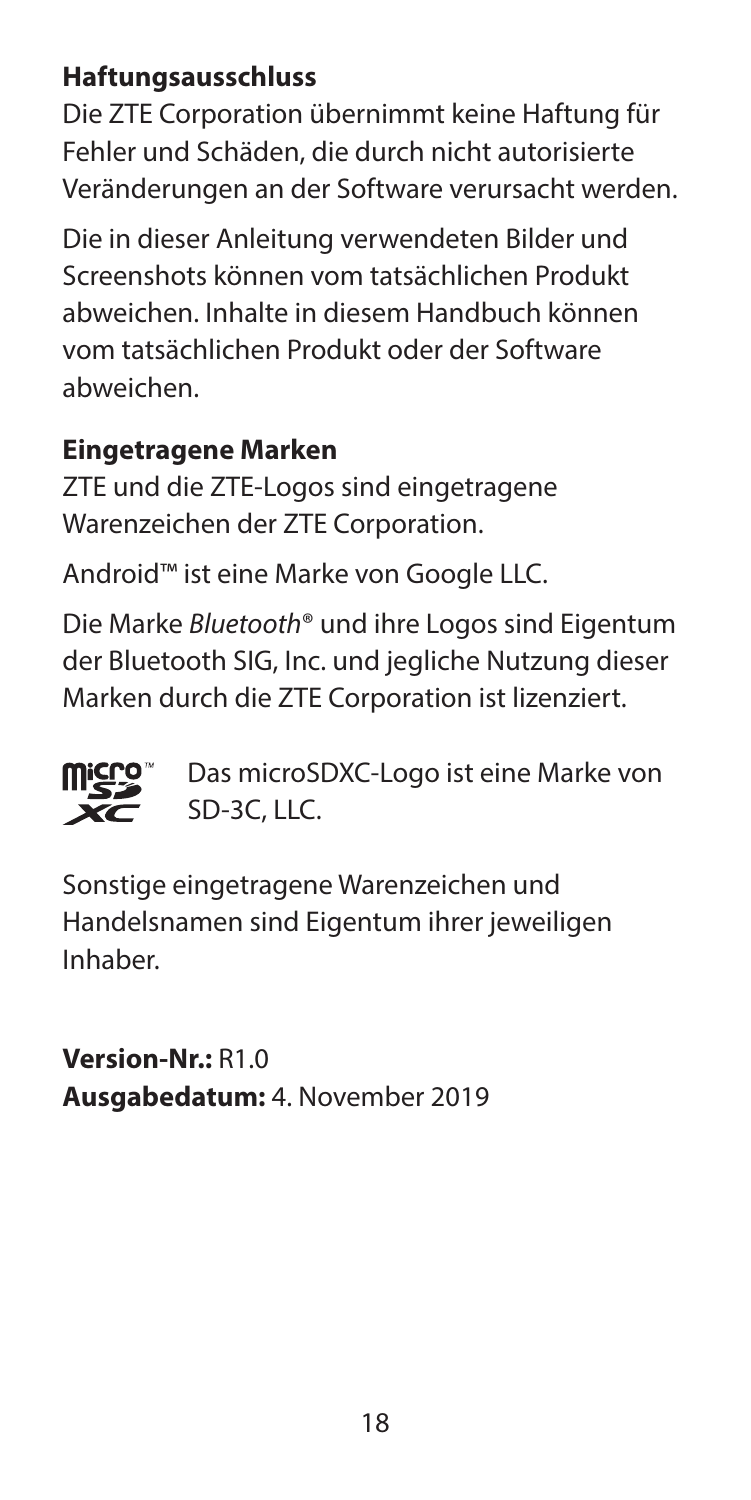## **Erstes Kennenlernen des Telefons**

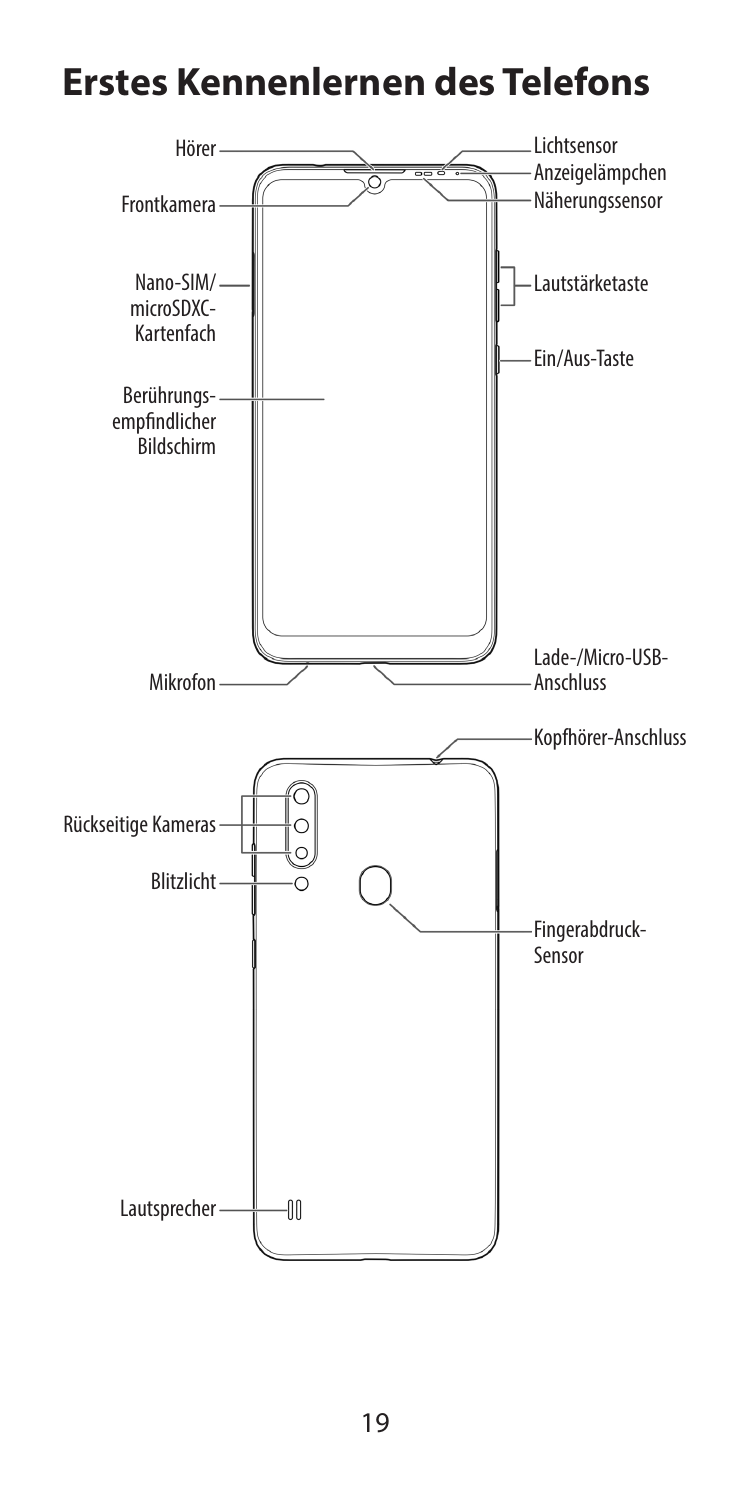## **Richten Sie Ihr Telefon ein**

Die nano-SIM-Karten können eingelegt oder entfernt werden, während sich das Telefon im Betrieb befindet.

## **WARNUNG!**

Um das Telefon nicht zu beschädigen, verwenden Sie keine SIM-Karten anderer Art und keine aus einer SIM-Karte gefertigte nano-SIM-Karte, die nicht dem Standard entspricht. Eine Standard-Nano-SIM-Karte erhalten Sie von Ihrem Serviceanbieter.

1. Setzen Sie die Spitze des Auswurfwerkzeugs in das Loch des Kartenfachs ein.

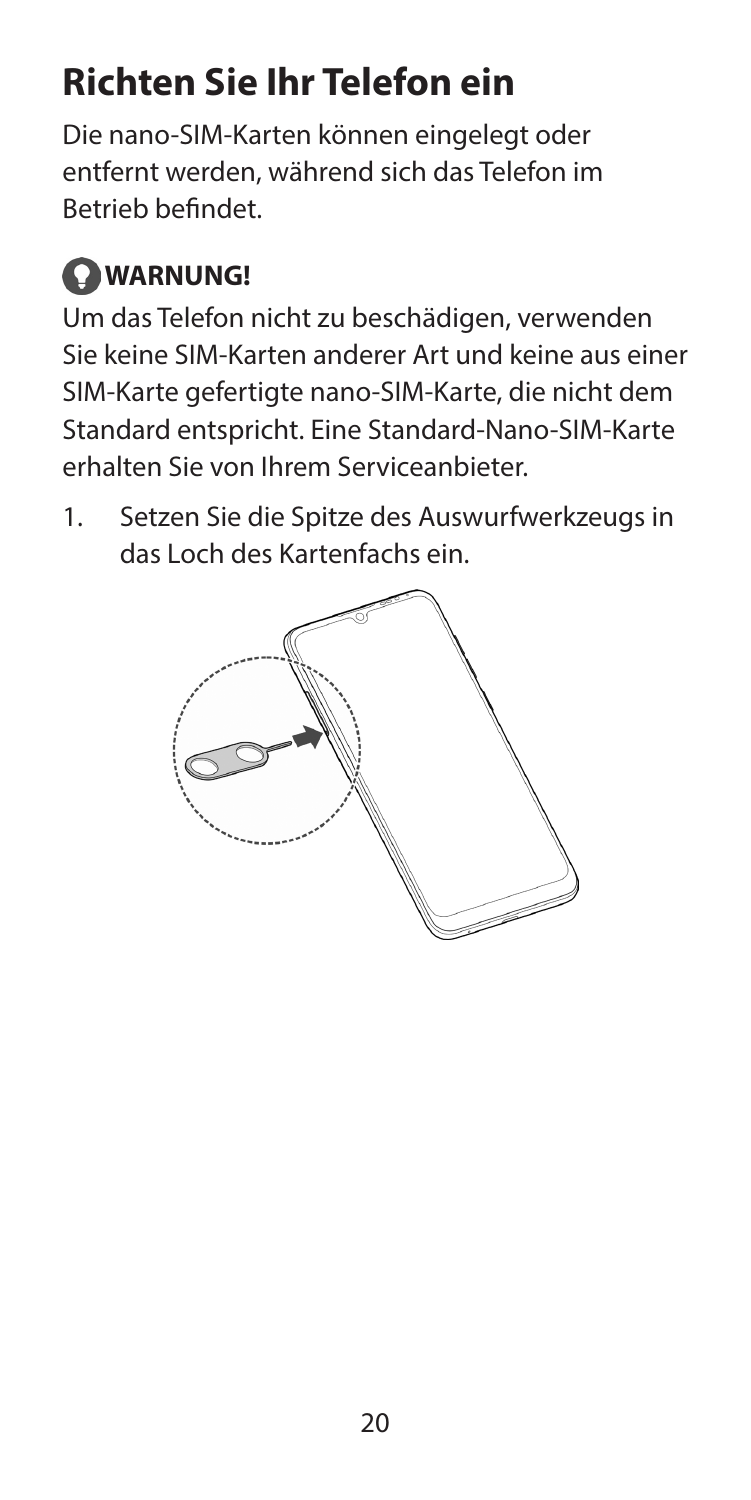2. Ziehen Sie das Kartenfach heraus, und legen Sie eine nano-SIM-Karte in Fach 1 und eine microSDXC-Karte (optional) oder eine nano-SIM-Karte wie abgebildet in das Fach 2 ein. Schieben Sie das Fach vorsichtig in die Ausgangslage zurück.



## *B* HINWEIS:

Wenn zwei nano-SIM-Karten installiert sind, können sich beide Karten mit dem 4G-, 3G-oder 2G-Netzwerk verbinden, und jede Karte kann für mobile Daten verwendet werden.

## **Das Telefon laden**

Der Akku des Telefons sollte genügend Leistung haben, um das Gerät einschalten zu können, ein Signal zu finden und ein paar Anrufe tätigen zu können. Sie sollten den Akku so bald wie möglich voll aufladen.

#### **WARNUNG!**

Verwenden Sie nur von ZTE zugelassene Ladegeräte und USB-Kabel. Die Verwendung von nicht zugelassenem Zubehör kann Schäden am Telefon sowie eine Explosion des Akkus verursachen.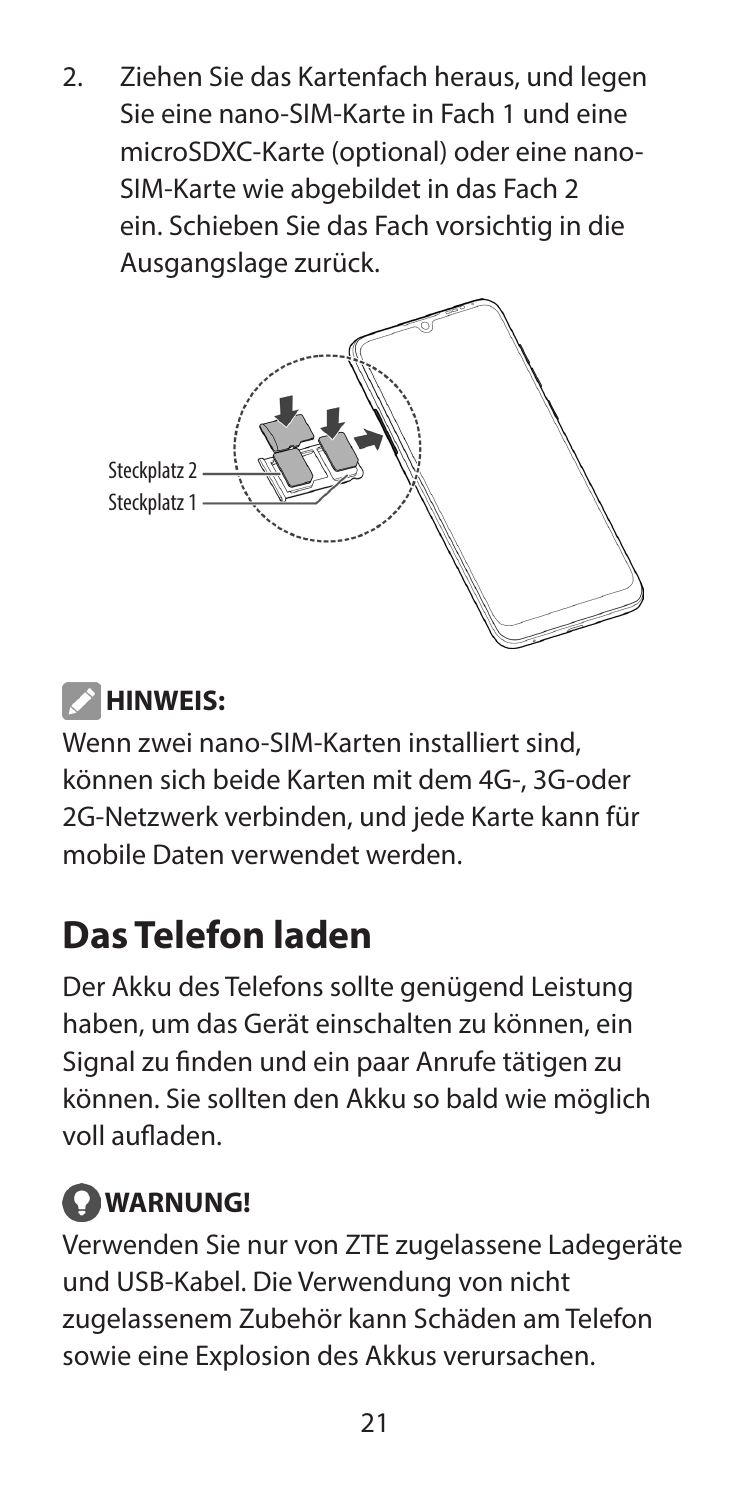**WARNUNG! Entfernen Sie nicht die Abdeckung. Der Akku kann nicht herausgenommen werden. Beim Herausnehmen besteht Brand- oder Explosionsgefahr.**

1. Stecken Sie den Stecker des Ladegeräts in die entsprechende Buchse am Telefon. Stellen Sie sicher, dass der Stecker mit der richtigen Ausrichtung in die Buchse gesteckt wird.



- 2. Schließen Sie das Ladegerät an eine Standardsteckdose mit Wechselstrom an.
- 3. Ziehen Sie den Stecker des Ladegeräts, sobald der Akku vollständig geladen ist.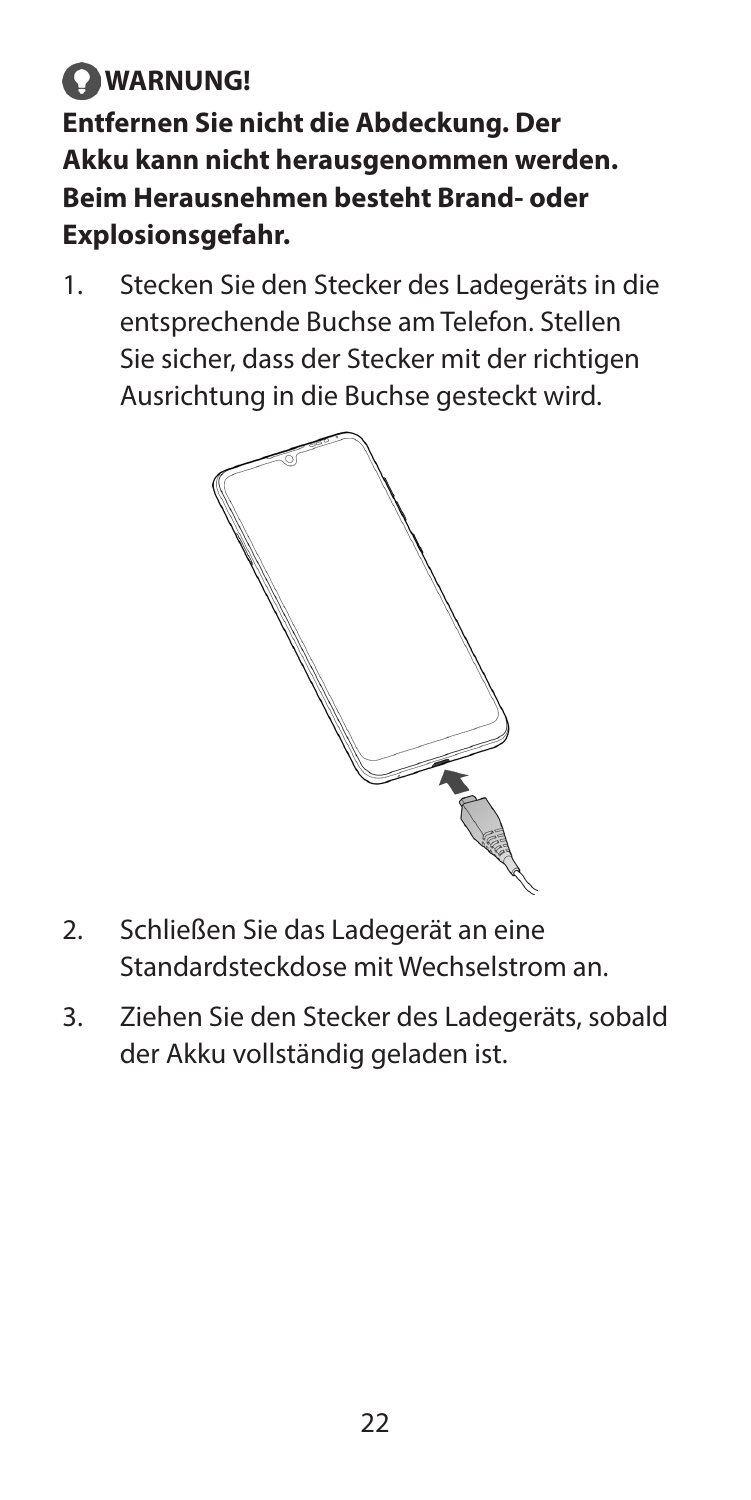## **HINWEIS:**

Wenn der Akku-Ladestand extrem niedrig ist, können Sie das Telefon möglicherweise nicht einschalten, obwohl der Akku gerade geladen wird. Versuchen Sie es in diesem Fall noch einmal, nachdem Sie das Telefon mindestens 20 Minuten lang aufgeladen haben. Wenden Sie sich bitte an den Kundenservice, wenn sich das Telefon selbst nach längerem Laden immer noch nicht einschalten lässt.

## **Ein- und Ausschalten des Telefons**

Stellen Sie vor dem Einschalten sicher, dass der Akku geladen ist.

- Halten Sie die **Ein/Aus-**Taste gedrückt, um das Telefon einzuschalten.
- Zum Ausschalten halten Sie die **Ein-/Aus-**Taste gedrückt, um das Optiosmenü zu öffnen und berühren Sie (<sup>1</sup>) > (<sup>1</sup>).

## *B* HINWEIS:

Wenn das Display einfriert oder über längere Zeit nicht mehr reagiert, halten Sie die **Ein/Aus-**Taste ca. 10 Sekunden lang gedrückt, um das Telefon neu zu starten.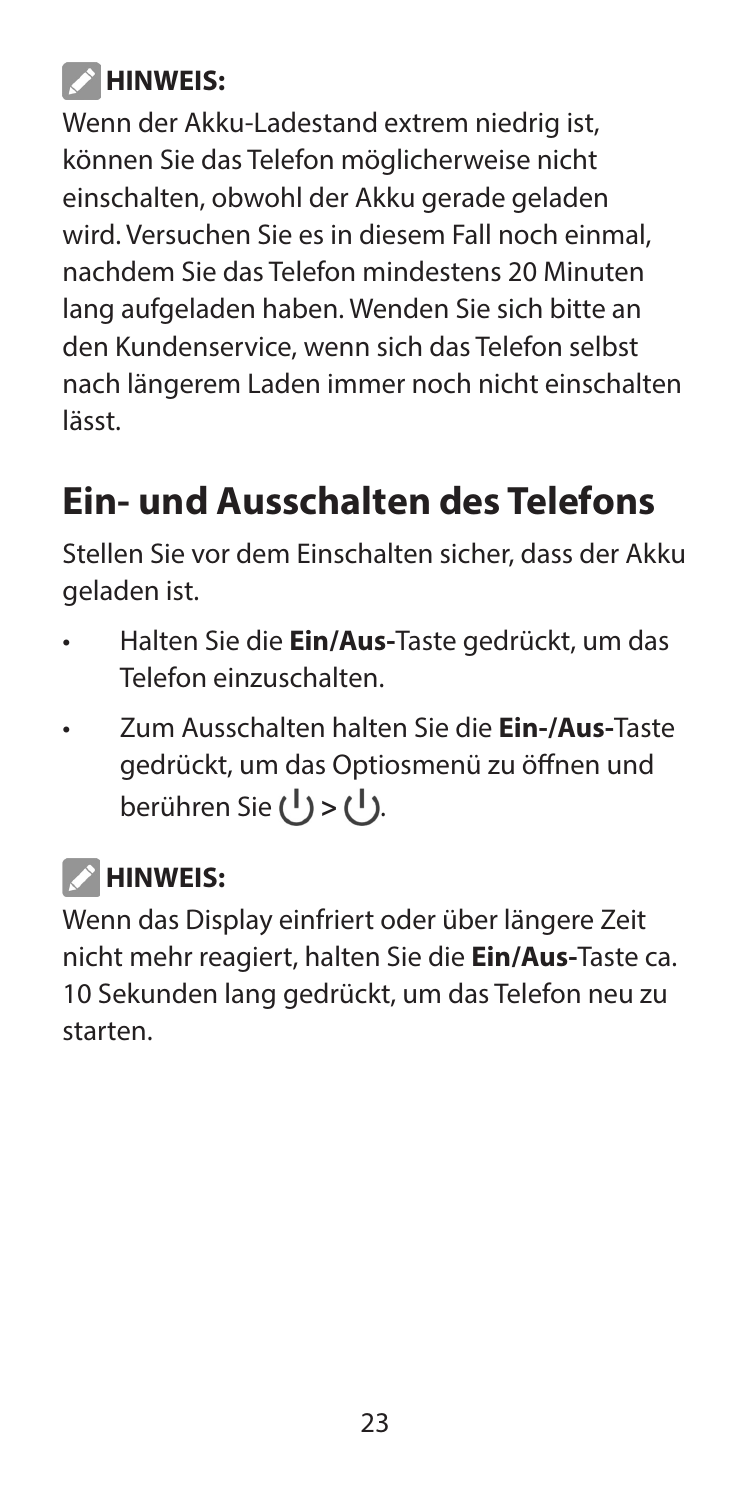## **"Wecken" Ihres Telefons**

Ihr Telefon wechselt automatisch in den Standby-Modus, wenn es längere Zeit nicht verwendet wird. Dabei wird das Display abgeschaltet, um Strom zu sparen, und die Tasten werden gesperrt, um unbeabsichtigte Eingaben zu verhindern.

Sie können Ihr Telefon wieder aktivieren, indem Sie das Display einschalten und die Tastensperre aufheben.

- 1. Drücken Sie die **Ein-/Aus-**Taste, um den Bildschirm einzuschalten.
- 2. Wischen Sie auf dem Bildschirm nach oben.

## *A* HINWEIS:

Wenn Sie für Ihr Telefon einen Fingerabdruck, ein Muster, eine PIN oder ein Kennwort festgelegt haben, müssen Sie Ihren Finger gegen den Fingerabdrucksensor drücken, das Muster zeichnen oder PIN/Kennwort eingeben, um den Bildschirm zu entsperren.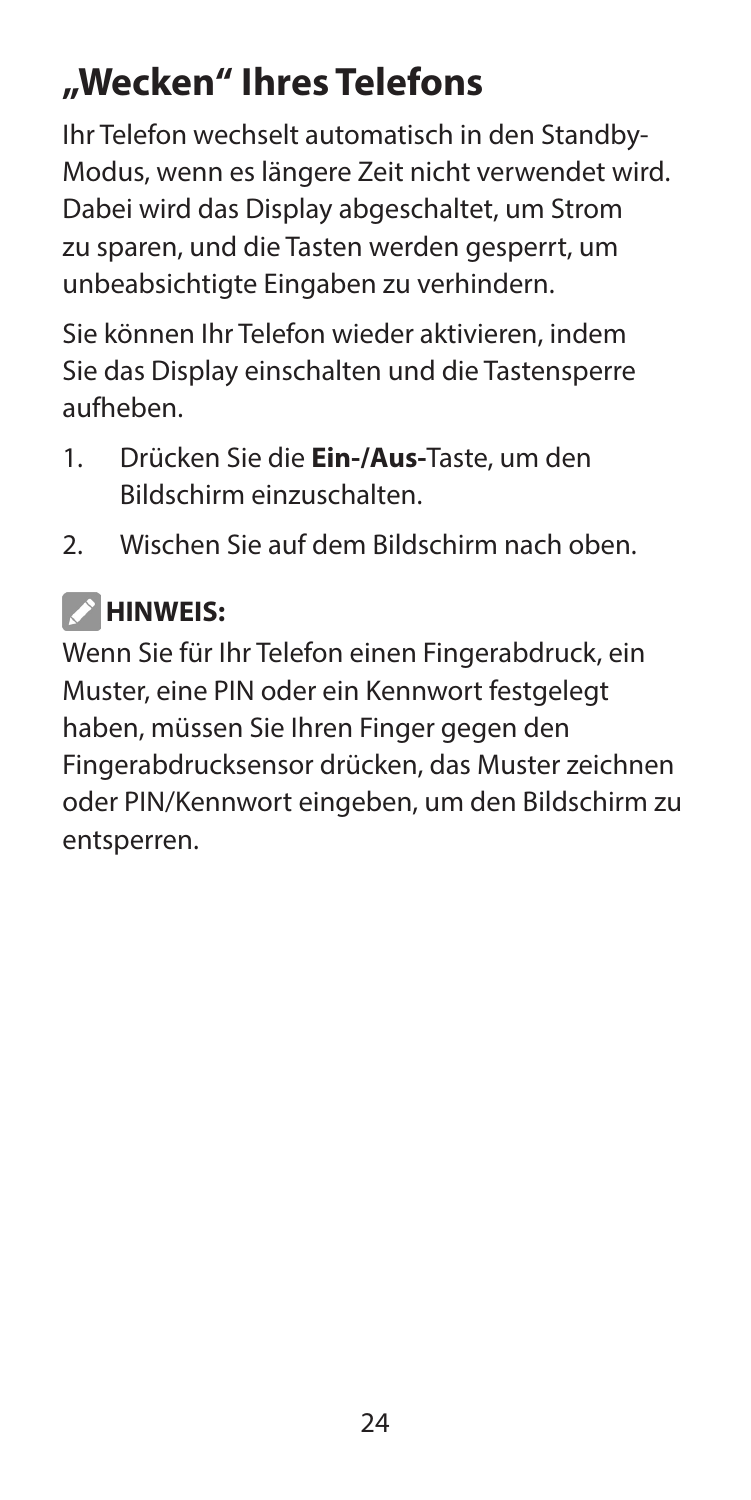## **Sicherheitsinformationen zum Produkt**

| Telefonieren Sie niemals beim<br>Autofahren. Schreiben Sie während des<br>Autofahrens keine SMS-Nachrichten.                                                                                                        |
|---------------------------------------------------------------------------------------------------------------------------------------------------------------------------------------------------------------------|
| Halten Sie Ihr Telefon beim Telefonieren<br>mindestens 5 mm von Ihrem Körper<br>entfernt                                                                                                                            |
| Kleinteile können bei Verschlucken zum<br>Ersticken führen.                                                                                                                                                         |
| Ihr Telefon kann eine sehr hohe<br>Lautstärke entwickeln.                                                                                                                                                           |
| Vermeiden Sie Gehörschäden und hören.<br>Sie deshalb nicht über längere Zeit Musik<br>bei hoher Lautstärke. Seien Sie vorsichtig,<br>wenn Sie das Telefon an Ihr Ohr halten<br>und der Lautsprecher in Betrieb ist. |
| Setzen Sie das Telefon keinen<br>Magnetfeldern aus.                                                                                                                                                                 |
| Halten Sie Ihr Telefon von<br>Herzschrittmachern und anderen<br>medizinischen Geräten fern.                                                                                                                         |
| Schalten Sie Ihr Telefon in<br>Krankenhäusern und medizinischen<br>Einrichtungen auf Anweisung aus.                                                                                                                 |
| Schalten Sie Ihr Telefon in Flugzeugen<br>und auf Flughäfen auf Anweisung aus.                                                                                                                                      |
| Schalten Sie Ihr Telefon in der Nähe<br>explosiver Stoffe und Flüssigkeiten aus.                                                                                                                                    |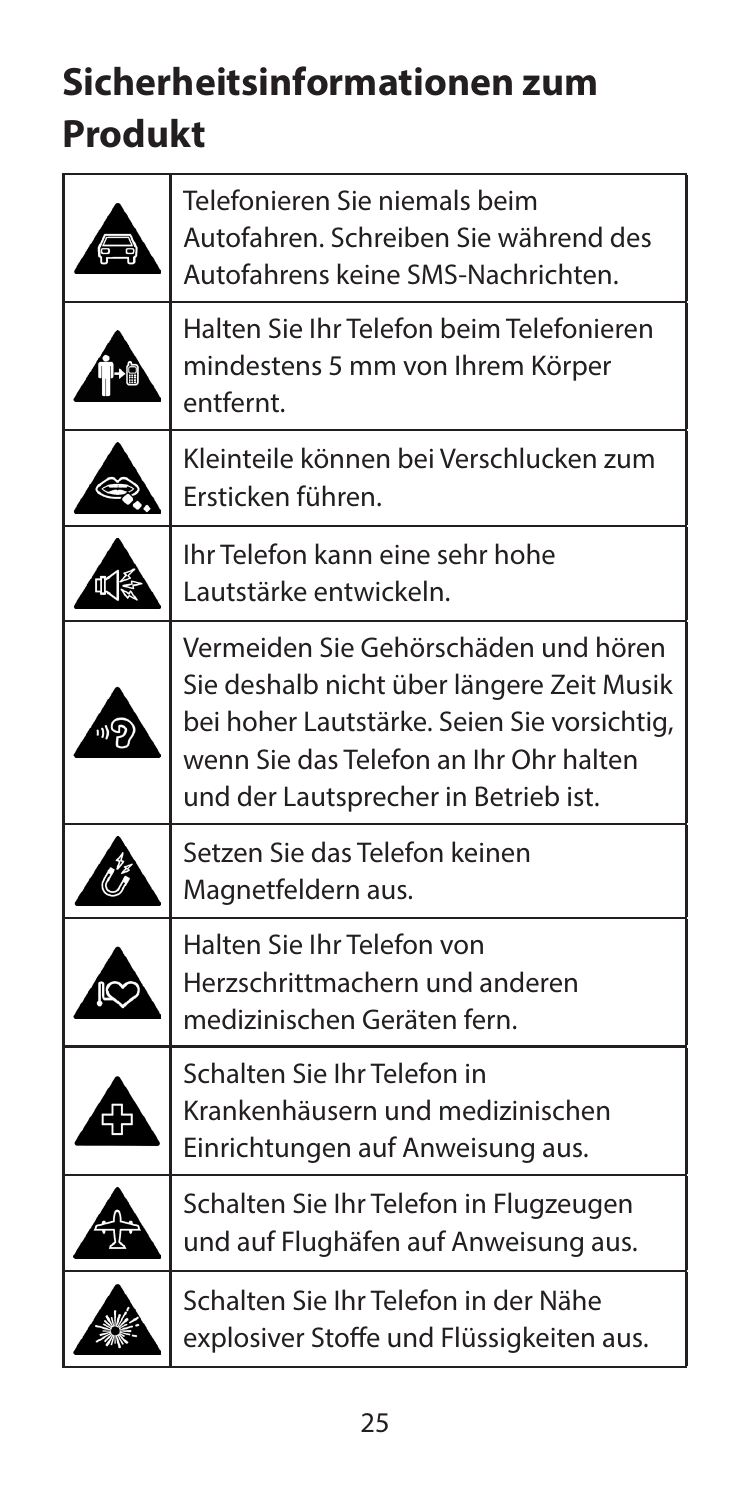|     | Verwenden Sie Ihr Telefon nicht an<br>Tankstellen.                                                                                |
|-----|-----------------------------------------------------------------------------------------------------------------------------------|
|     | Ihr Telefon kann grelles und blitzendes<br>Licht erzeugen.                                                                        |
|     | Entsorgen Sie Ihr Telefon nicht in<br>offenem Feuer.                                                                              |
|     | Vermeiden Sie extreme Temperaturen.                                                                                               |
|     | Halten Sie Ihr Telefon von Flüssigkeiten<br>fern. Halten Sie Ihr Telefon trocken.                                                 |
|     | Zerlegen Sie Ihr Telefon nicht.                                                                                                   |
|     | Verwenden Sie nur zugelassenes<br>Zubehör.                                                                                        |
| ঢ∣⊙ | Zubehör mit Steckverbindung sollte<br>sich bei Betrieb in der Nähe des<br>Netzanschlusses befinden und leicht<br>zugänglich sein. |
|     | Verlassen Sie sich bei der Kommunikation<br>in Notsituationen nicht ausschließlich auf<br>Ihr Telefon.                            |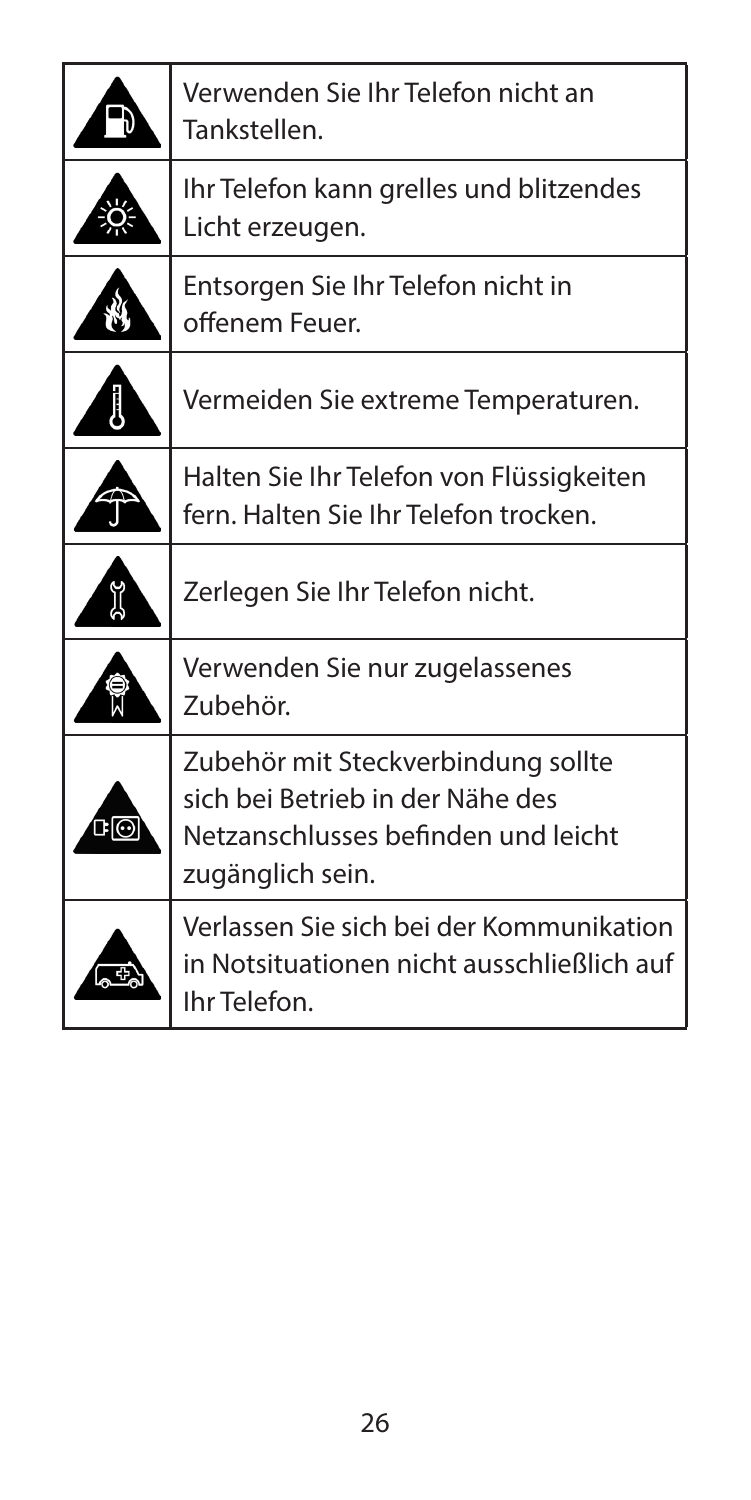## **Spezifische Absorptionsrate (SAR)**

Ihr mobiles Gerät ist ein Funksender und -empfänger. Es ist so konzipiert, dass die in internationalen Richtlinien empfohlenen Grenzwerte für die Belastung durch Funkwellen nicht überschritten werden. Diese Richtlinien wurden von der unabhängigen wissenschaftlichen Organisation ICNIRP erarbeitet. Die Sicherheitsgrenzwerte sollen, unabhängig von Alter und Gesundheitszustand, alle Menschen schützen.

Grundlage für diese Richtlinien ist die Maßeinheit Spezifische Absorptionsrate, abgekürzt SAR. Der SAR-Grenzwert für mobile Geräte liegt bei 2 W/kg, und der höchste SAR-Wert für dieses Gerät lag im Test am Kopf bei 0,240 W/kg\* und im Test am Körper bei 1,424 W/kg\* mit 5 mm Abstand. Mobile Geräte bieten eine Reihe von Funktionen. Sie können, wie im Benutzerhandbuch beschrieben, auch an anderen Stellen, wie etwa am Körper, verwendet werden\*\*.

Für die Ermittlung des SAR-Werts wird die höchste Sendeleistung des Geräts verwendet. Deshalb liegt der tatsächliche SAR-Wert dieses Geräts während des Betriebs normalerweise darunter. Dies liegt daran, dass der Leistungspegel des Geräts automatisch angepasst wird und immer nur die für die Verbindung zum Netz benötigte Mindestleistung verbraucht wird.

\* Die Tests wurden gemäß EN 50360, EN 50566, EN 62479, EN 62311, EN 62209-1 und EN 62209-2 durchgeführt.

\*\* Siehe auch im Benutzerhandbuch den Abschnitt: Betrieb beim Tragen am Körper.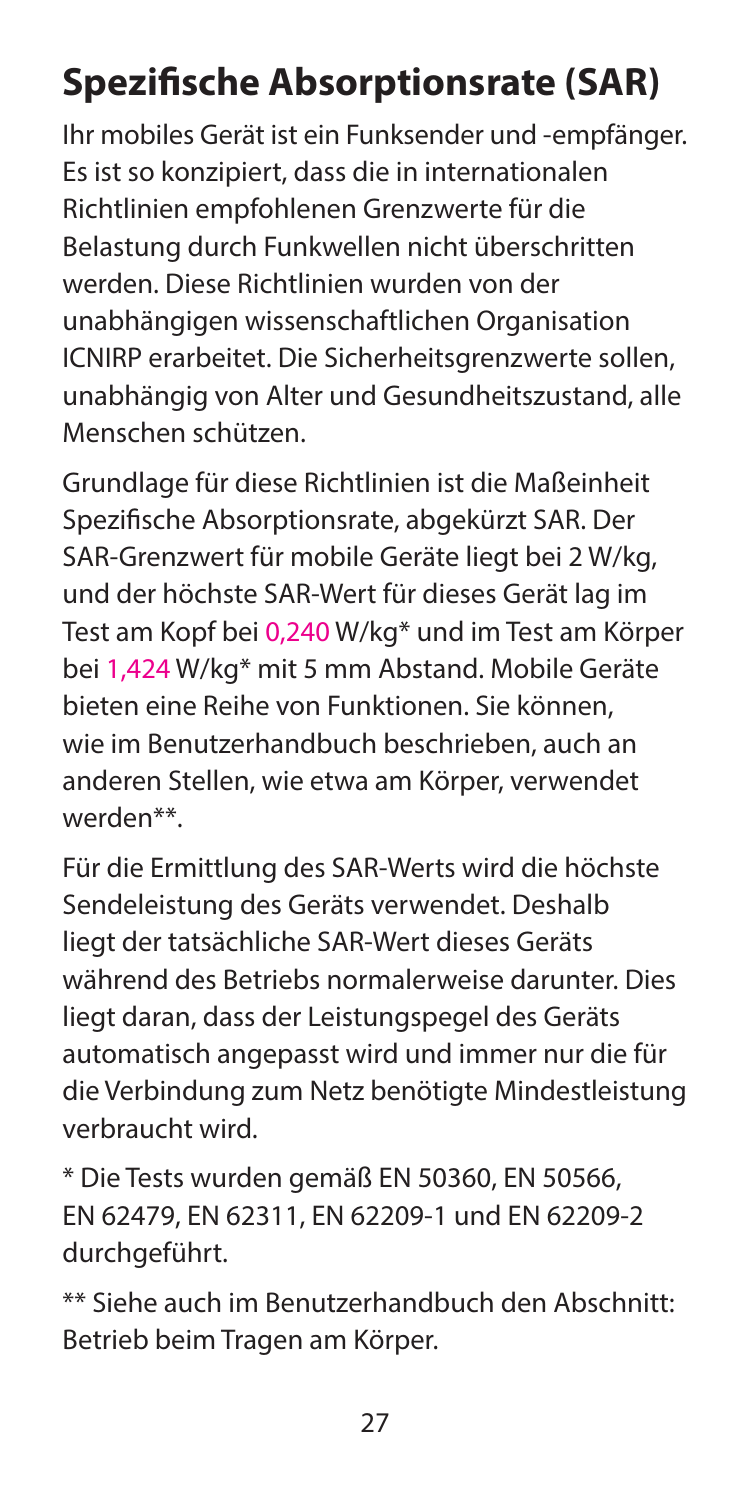## **Technische Angaben**

| FUT unterstützt<br>Funkanwendung | GSM-Band 2, 3, 5, 8<br><b>WCDMA-Band 1, 2, 5, 8</b><br>LTE-Band 1, 3, 5, 7, 8, 20, 38<br>802.11b/g/n<br>Bluetooth V4.2+LE<br>GPS                                                                                                                        |
|----------------------------------|---------------------------------------------------------------------------------------------------------------------------------------------------------------------------------------------------------------------------------------------------------|
|                                  | <b>WCDMA-Version Rel.9</b><br><b>LTE Version Rel.11</b>                                                                                                                                                                                                 |
| Maximale HF-<br>Ausgangsleistung | GSM Band 2/3: 30 dBm<br>GSM Band 5/8: 32 dBm<br><b>WCDMA Band 1/2/5/8: 24</b><br>dBm<br>LTE Band 1/3/5/7/8/20/38:<br>24 dBm<br>802.11 b: 18 dBm<br>802.11 g: 17 dBm<br>802.11 n: 16 dBm<br>Bluetooth EDR: 11 dBm<br>Bluetooth LE: 5 dBm<br>GPS (nur RX) |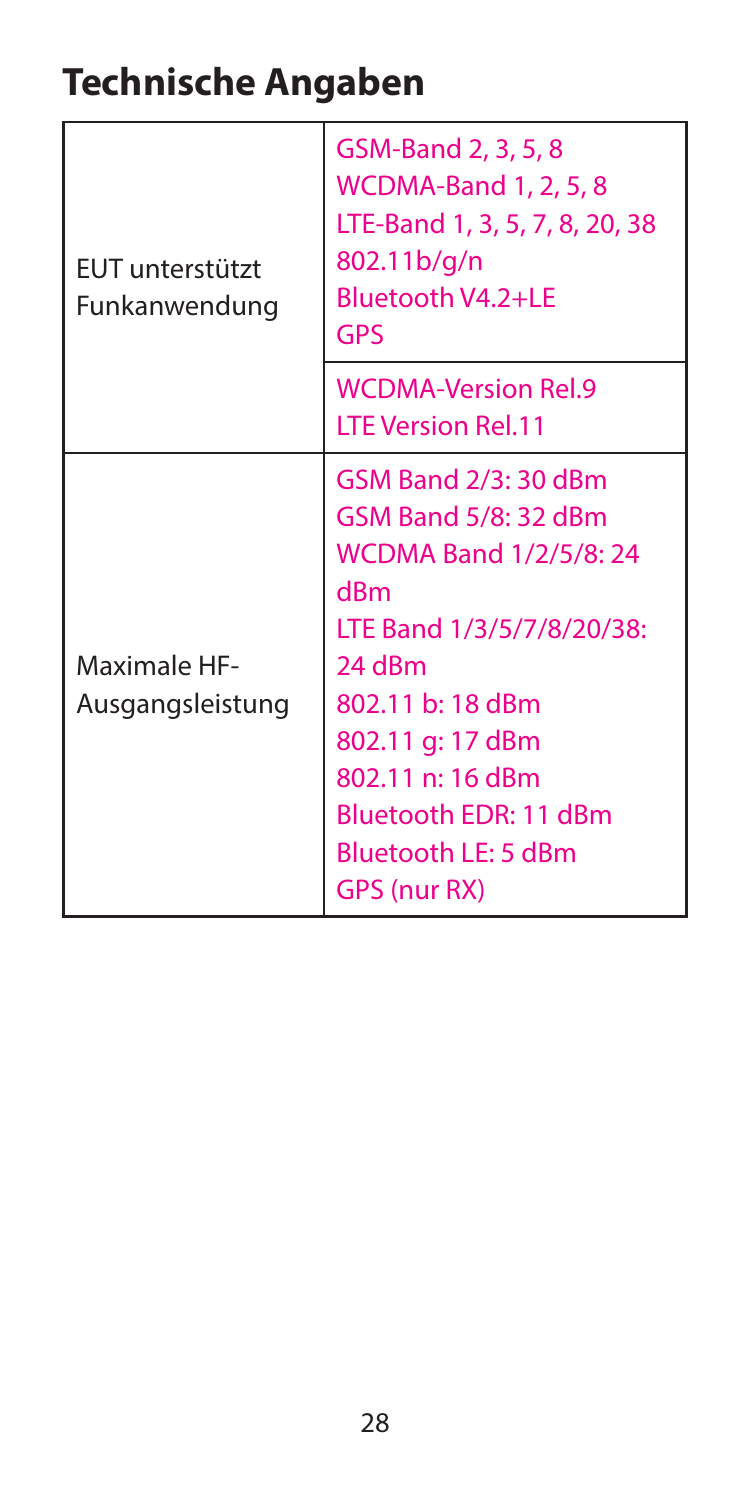## **CE-Warnung**

#### **Akku-Warnung**

Explosionsgefahr, wenn der Akku durch einen nicht geeigneten Typ ersetzt wird. Entsorgen Sie gebrauchte Akkus gemäß den Anweisungen.

#### **USB-Anschluss**

Dieses Produkt darf nur über eine USB-Schnittstelle (Version USB 2.0) angeschlossen werden.

#### **Sachgemäße Verwendung**

Wie in diesem Handbuch beschrieben, kann Ihr Gerät nur an den dafür geeigneten Standorten verwendet werden. Berühren Sie den Antennenbereich Ihres Geräts möglichst nicht.

Setzen Sie Ihr Gerät keinen extremen Temperaturen von unter -10 °C oder über + 55 °C aus.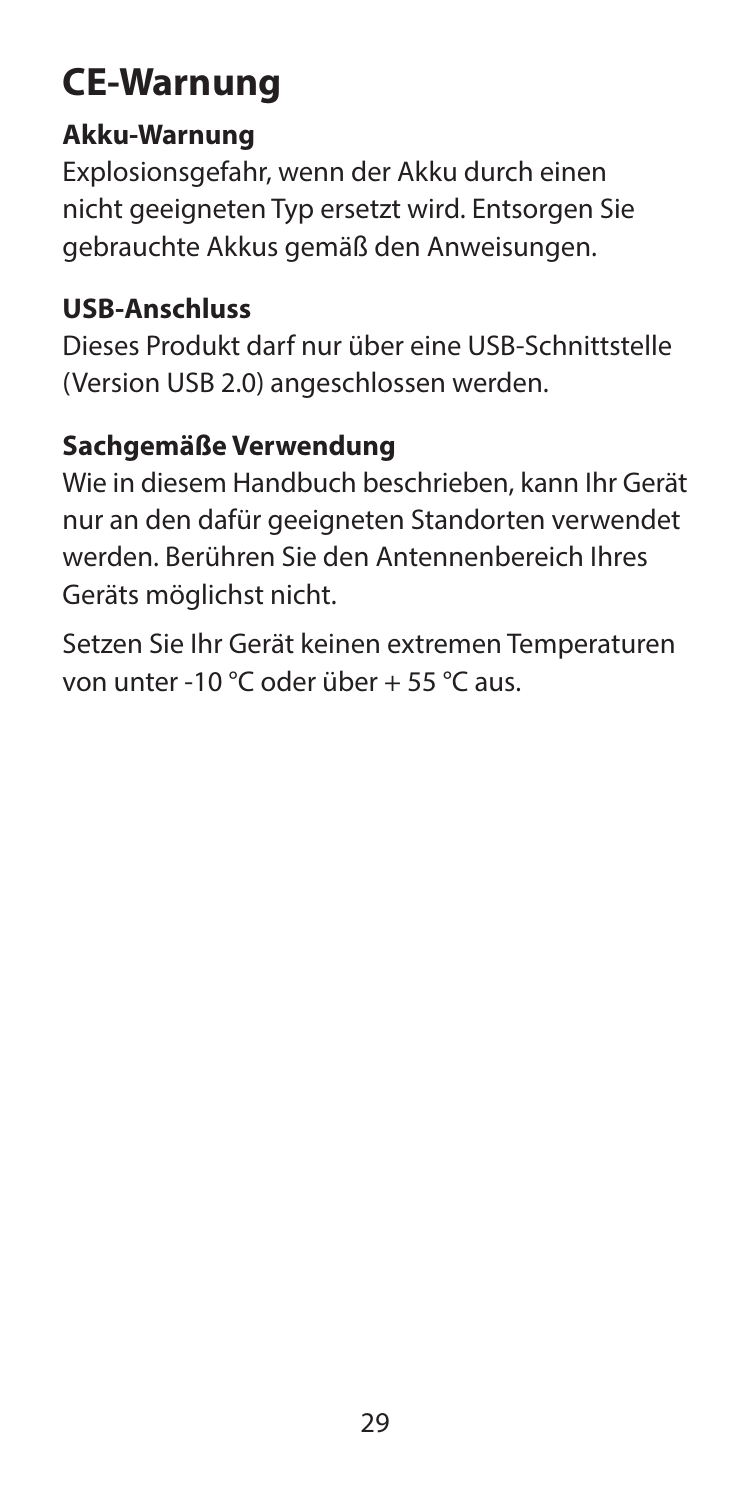## **Entsorgung von Altgeräten**

| 1.       | Mit dem Symbol eines<br>durchgestrichenen Mülleimers<br>versehene Produkte erfüllen die<br>europäische Richtlinie 2012/19/<br>EU.                                                                                                                                                                                                                         |
|----------|-----------------------------------------------------------------------------------------------------------------------------------------------------------------------------------------------------------------------------------------------------------------------------------------------------------------------------------------------------------|
| 2.<br>3. | Sämtliche elektrischen und<br>elektronischen Produkte müssen<br>gesondert vom Hausmüll<br>entsorgt werden. Sie müssen<br>bei den von der jeweiligen<br>Kommune dafür eingerichteten<br>Sammelstellen abgegeben<br>werden<br>Das ordnungsgemäße Entsorgen<br>von Altgeräten trägt dazu bei,<br>negative Folgen für Umwelt und<br>Gesundheit zu verhindern. |

Bitte senden Sie für auf der WEEE-Richtlinie basierende Recycling-Informationen für das vorliegende Produkt eine E-Mail an weee@zte.com.cn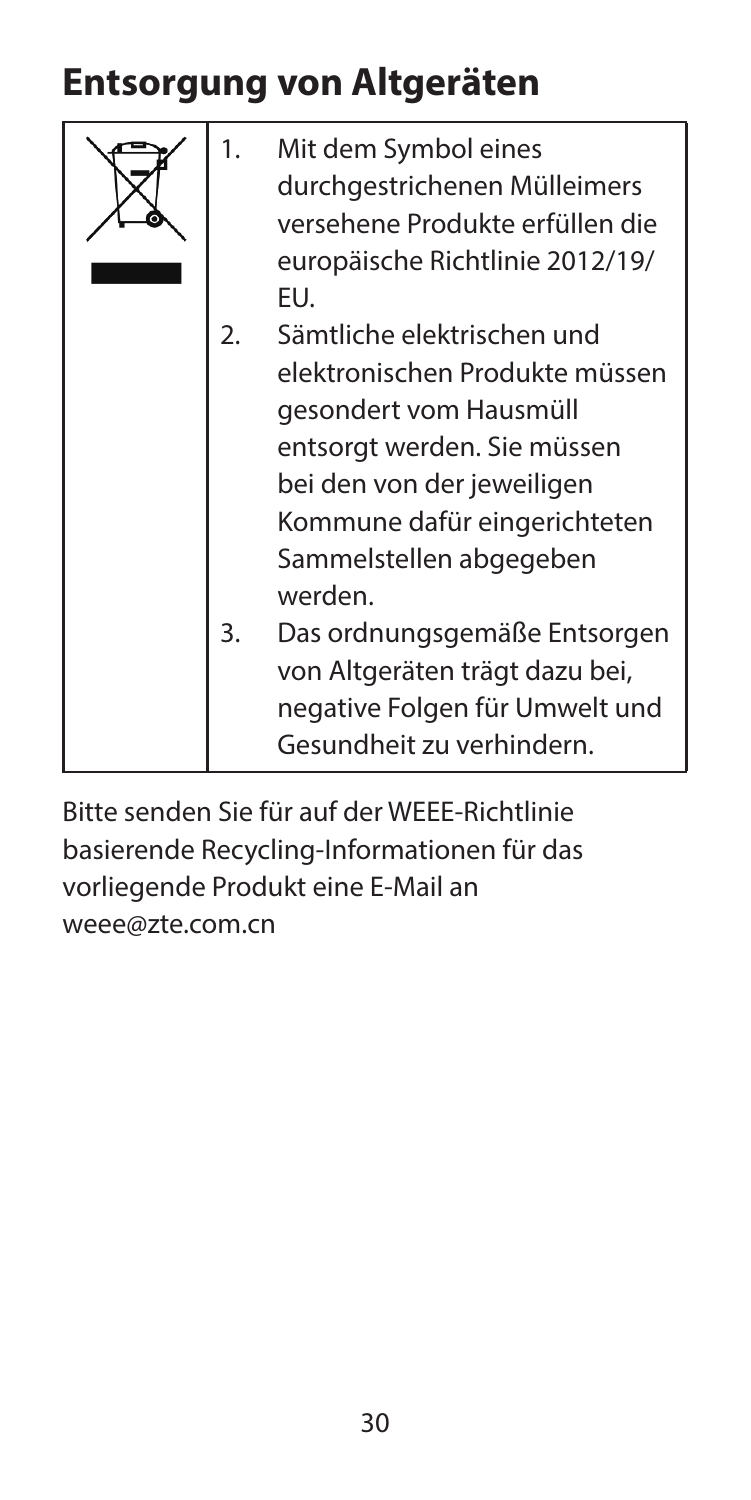## **EU-KONFORMITÄTSERKLÄRUNG**

# $\epsilon$

Die ZTE Corporation erklärt hiermit, dass das Funkgerät Typ ZTE Blade A7 2020 die Richtlinie 2014/53/EU erfüllt.

Der vollständige Text der EU-Konformitätserklärung steht unter der folgenden Internetadresse zur Verfügung: http://certification.ztedevices.com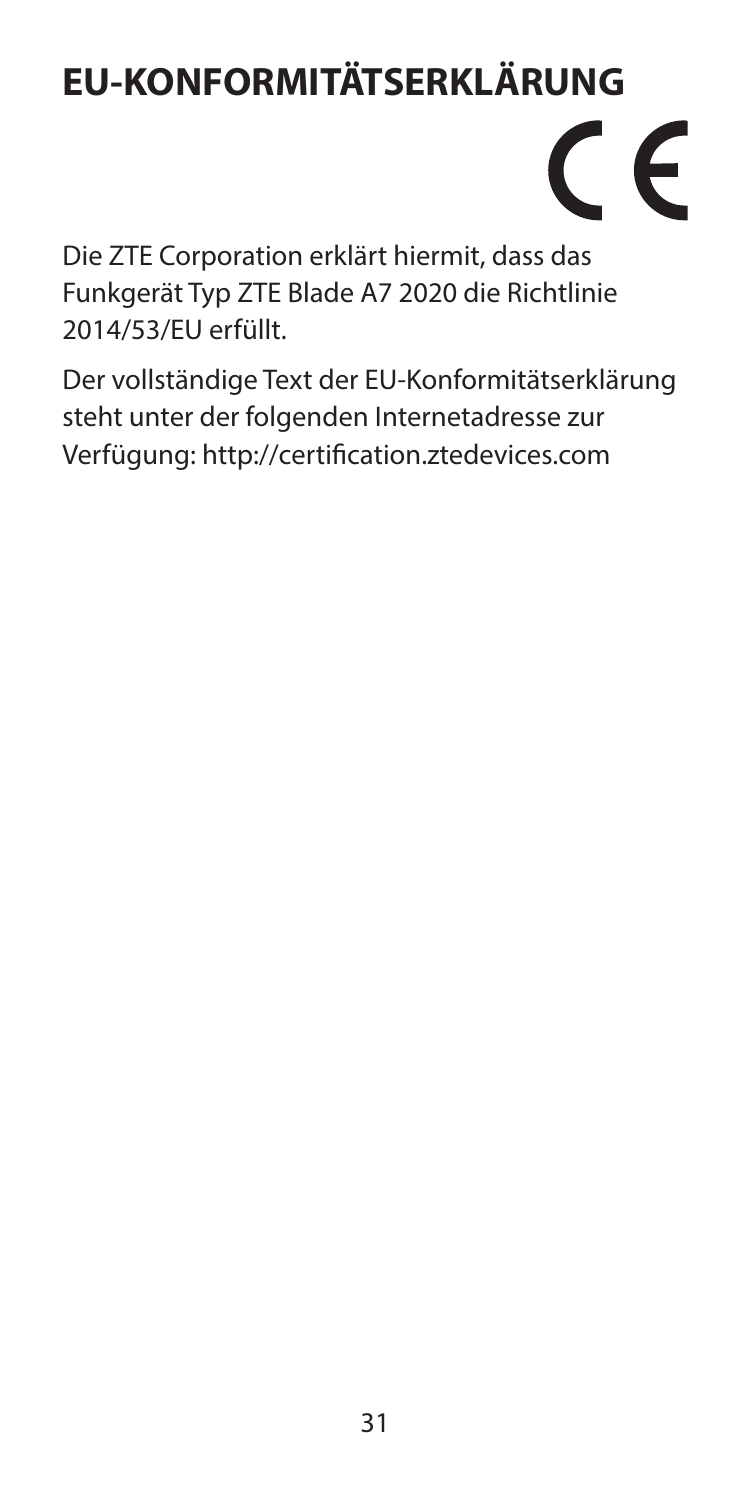# **ZTE**

# <span id="page-33-0"></span>**ZTE Blade A7 2020 Hızlı Başlangıç Kılavuzu**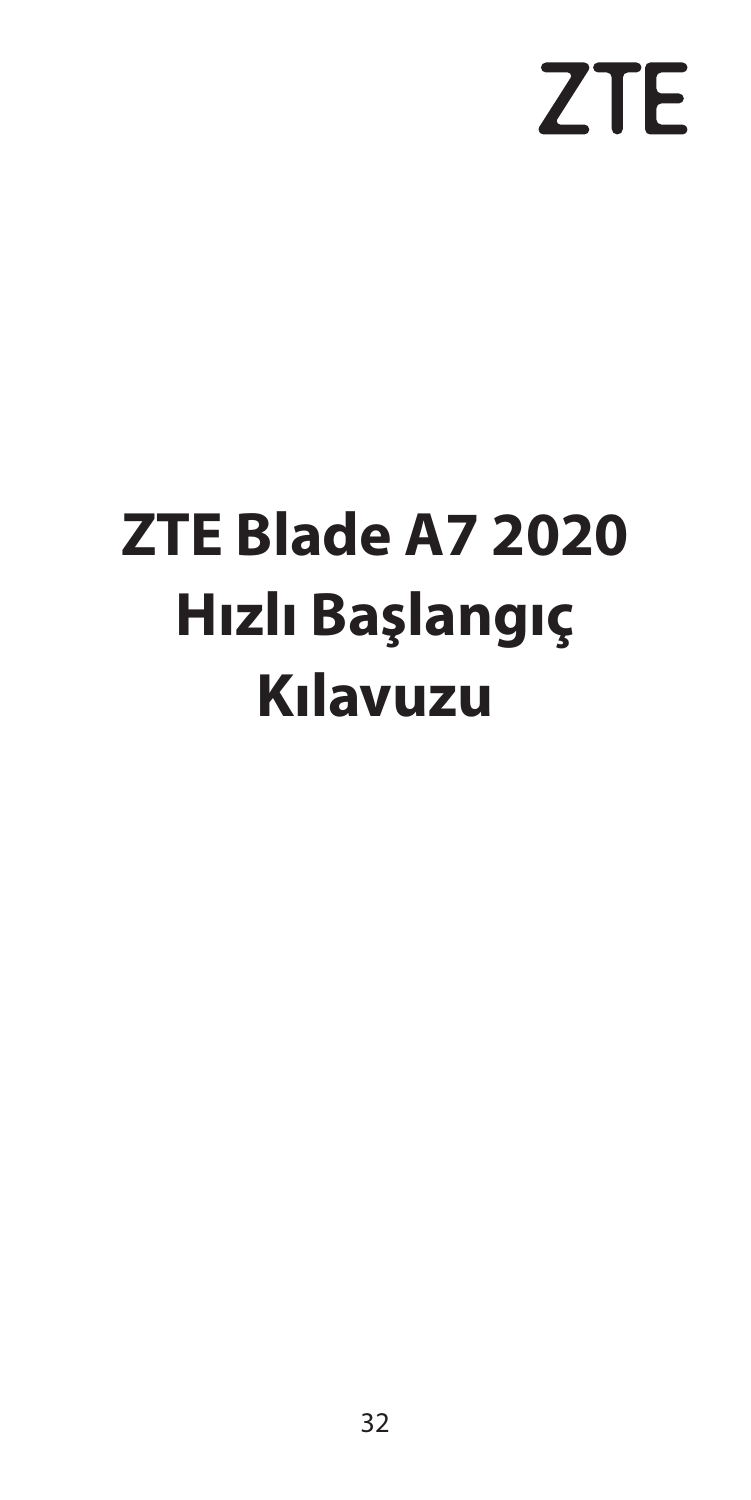#### **YASAL BİLGİLER Telif Hakkı © 2019 ZTE CORPORATION. Tüm hakları saklıdır.**

ZTE Corporation'ın önceden yazılı izni olmadan bu yayının hiçbir bölümü fotokopi ve mikrofilm dahil olmak üzere, elektronik veya mekanik olarak hiçbir şekilde ya da hiçbir amaç doğrultusunda alıntılanamaz, çoğaltılamaz, çevrilemez veya kullanılamaz.

#### **Bildirim**

ZTE Corporation bu kılavuzdaki baskı hatalarını önceden haber vermeksizin düzeltme veya teknik özellikleri güncelleme hakkını saklı tutar.

Akıllı terminal cihazı kullanıcılarımız için self servis imkanı sunuyoruz. Self-servis ve desteklenen ürün modelleri hakkında daha fazla bilgi edinmek için lütfen resmi ZTE web sitesini (**www.ztedevices.com**) ziyaret edin. Web sitesindeki bilgiler önceliklidir.

Kullanım kılavuzunu indirmek için

**http://www.ztedevices.com** web sitesini ziyaret edin. Ana sayfada **Destek** öğesine tıklayın ve ilgili destek bilgilerini görmek için konumu, ürün tipini ve aranacak adı seçin.

#### **Sorumluluk Reddi**

ZTE Corporation, yazılım üzerinde yapılan izinsiz değişikliklerden kaynaklanan arızaların ve zararların sorumluluğunu açıkça reddeder.

Bu kılavuzda kullanılan resimler ve ekran görüntüleri, ürünün aslından farklı olabilir. Bu kılavuzdaki içerik, ürünün veya yazılımın aslından farklı olabilir.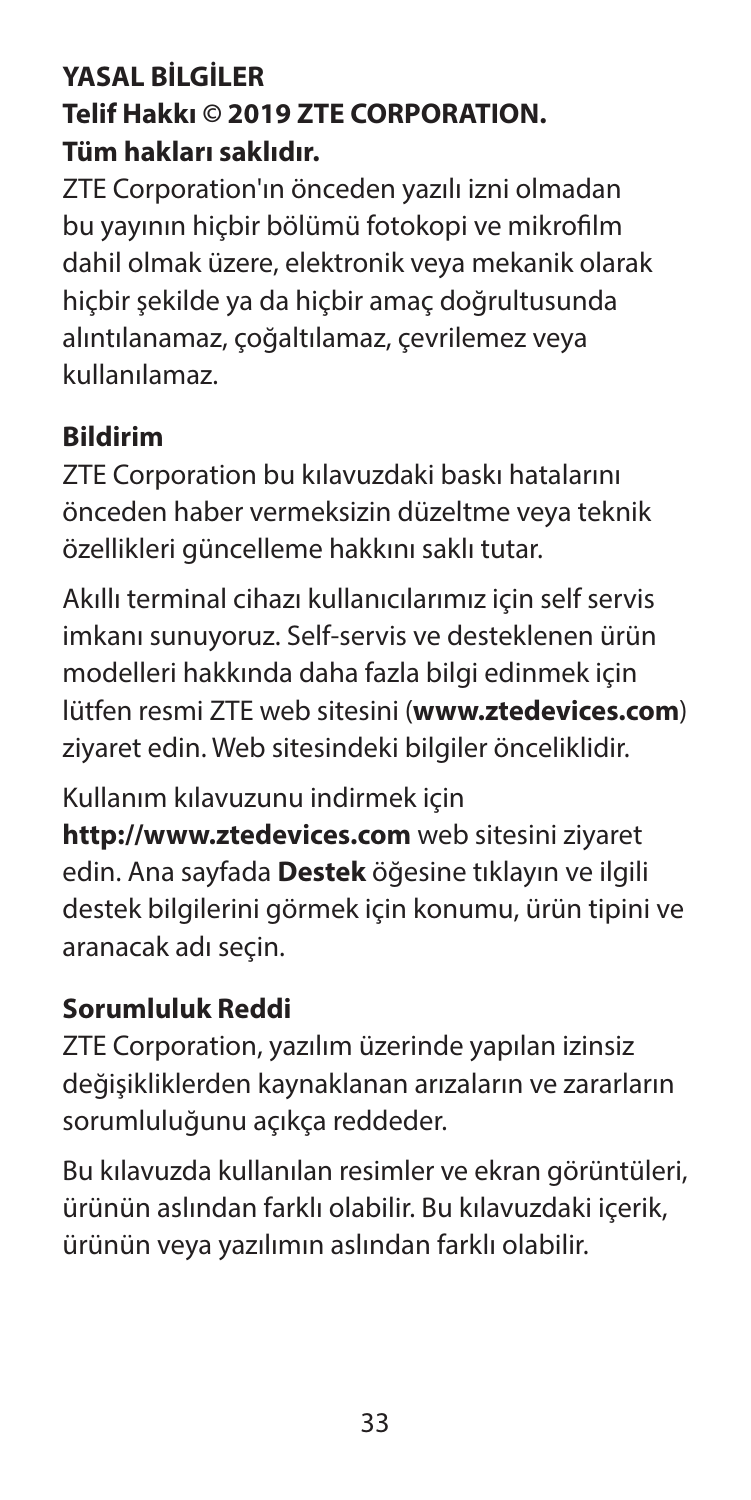#### **Ticari Markalar**

ZTE ve ZTE logoları, ZTE Corporation'ın ticari markalarıdır.

Android™, Google LLC'nin ticari markasıdır.

*Bluetooth*® marka adı ve logoları, Bluetooth SIG, Inc.'ın mülkiyetindedir ve bu markalar, ZTE Corporation tarafından lisans kapsamında kullanılmaktadır.



 microSDXC Logosu SD-3C, LLC'nin ticari markasıdır.

Diğer ticari markalar ve ticari adlar, ilgili sahiplerine aittir.

**Sürüm No.:** R1.0 **Basım Tarihi:** 4 Kasım 2019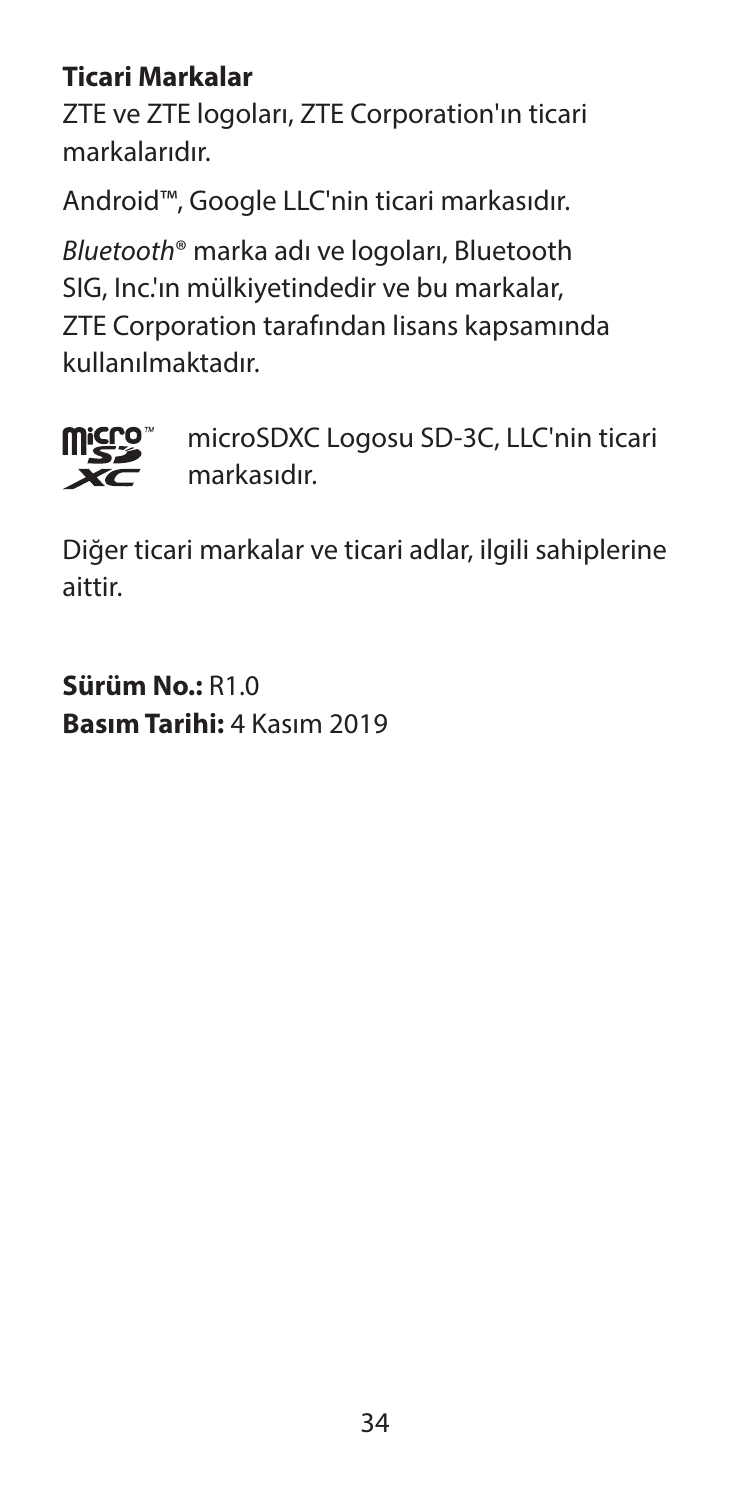#### **Telefonunuzu Tanıyın**

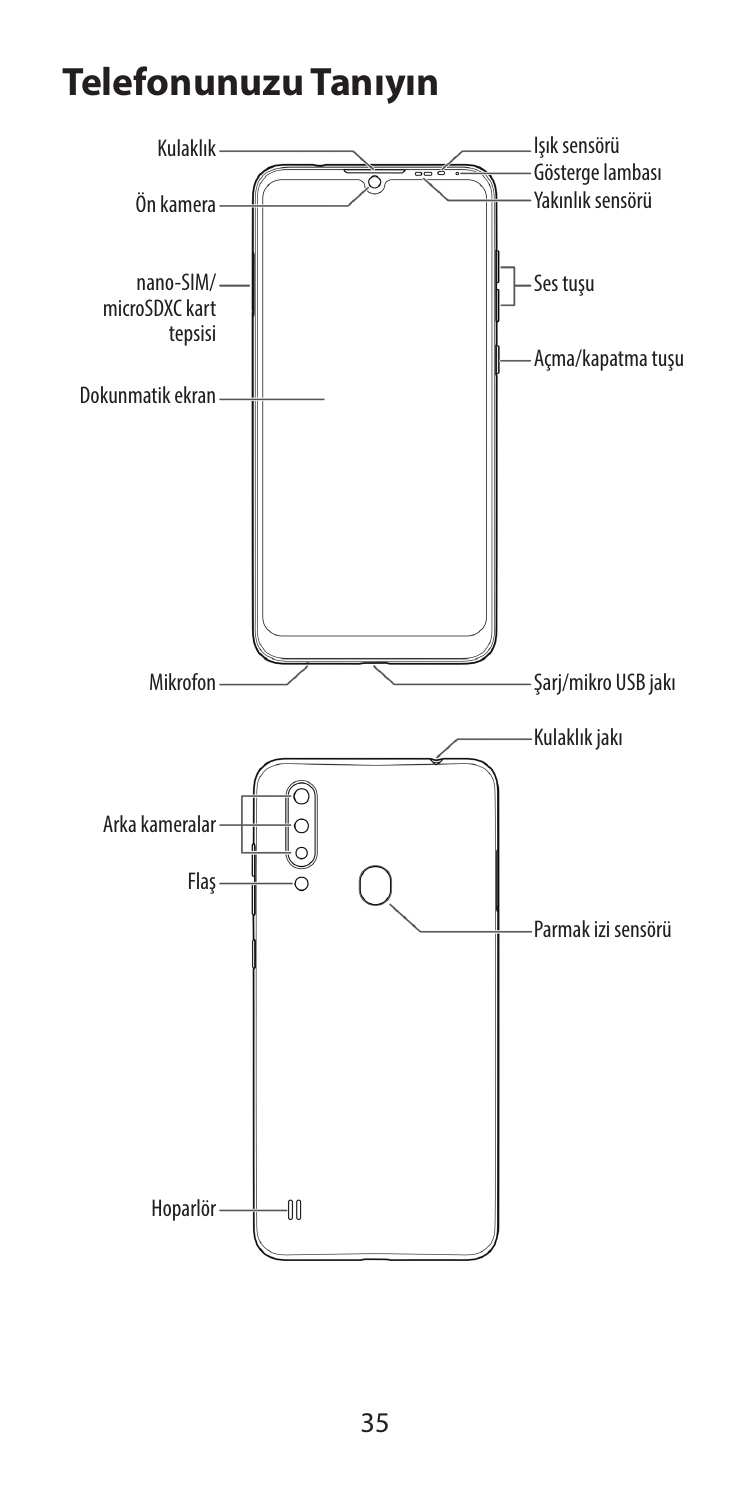## **Telefonunuzu Ayarlama**

nano-SIM kartlar, telefon açıkken takılabilir veya çıkarılabilir.

## **UYARI!**

Telefonunuza zarar vermemek için diğer türde SIM kartlar veya bir SIM karttan kesilerek oluşturulmuş standart olmayan bir nano-SIM kart kullanmayın. Servis sağlayıcınızdan standart nano-SIM kart edinebilirsiniz.

1. Kart tepsisindeki deliğe tepsi çıkarma aracının ucunu sokun.

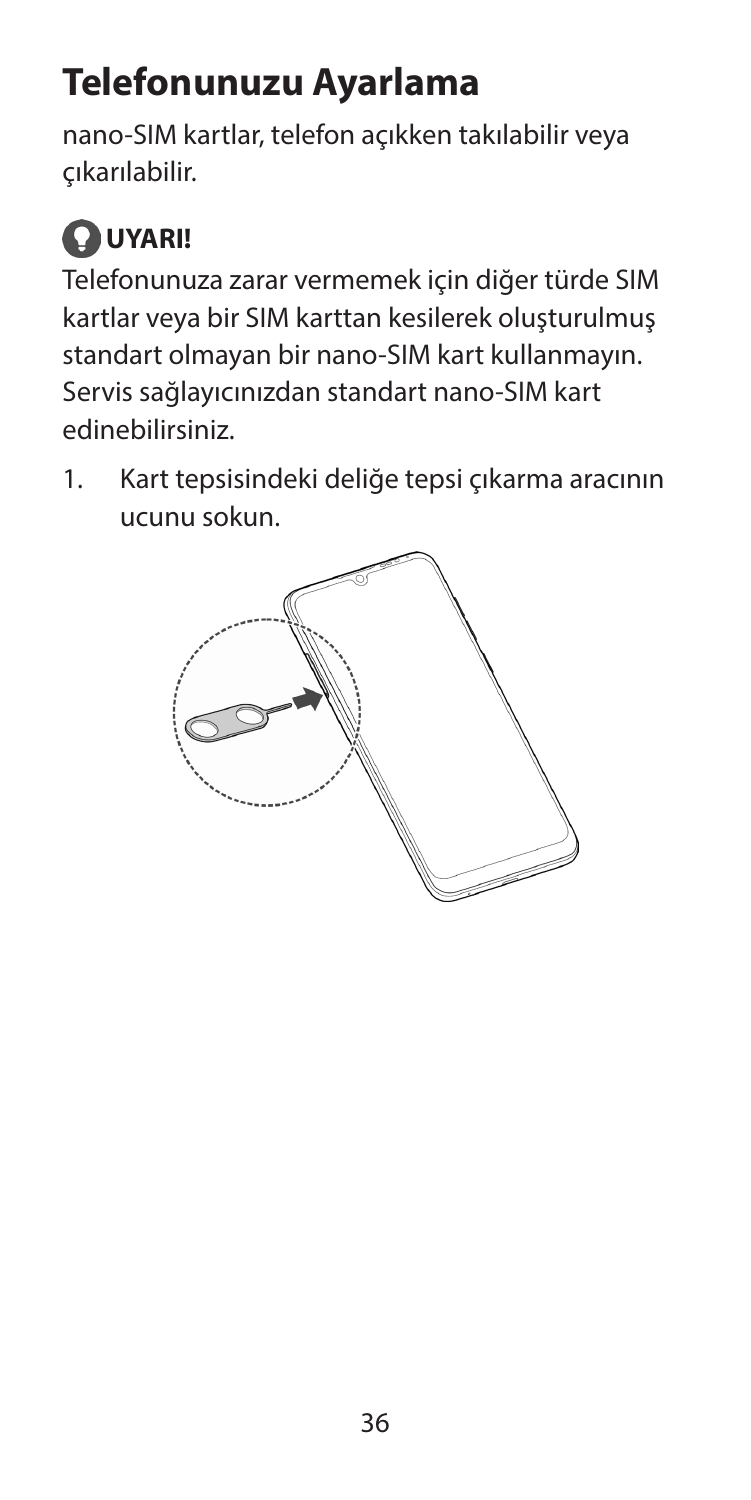2. Gösterildiği gibi kart tepsisini dışarıya çekin ve 1. yuvaya bir nano-SIM kart ve 2. yuvaya bir microSDXC kart (isteğe bağlı) veya bir nano-SIM kart yerleştirin. Dikkatli bir şekilde tepsiyi yerine kaydırın.



#### **NOT:**

İki nano-SIM kart takıldığında, kartların ikisi de 4G, 3G veya 2G ağına bağlanabilir ve kartlardan biri mobil veri için kullanılabilir.

#### **Telefonu Şarj Etme**

Telefonunuzdaki pilin şarjı; telefonu açmak, sinyal bulmak ve birkaç arama yapmak için yeterli seviyede olmalıdır. Pili en yakın zamanda tamamen şarj etmelisiniz.

## **UYARI!**

Yalnızca ZTE onaylı şarj cihazlarını ve USB kablolarını kullanın. Onaylanmamış aksesuarların kullanılması telefonunuza zarar verebilir ya da pilinizin patlamasına neden olabilir.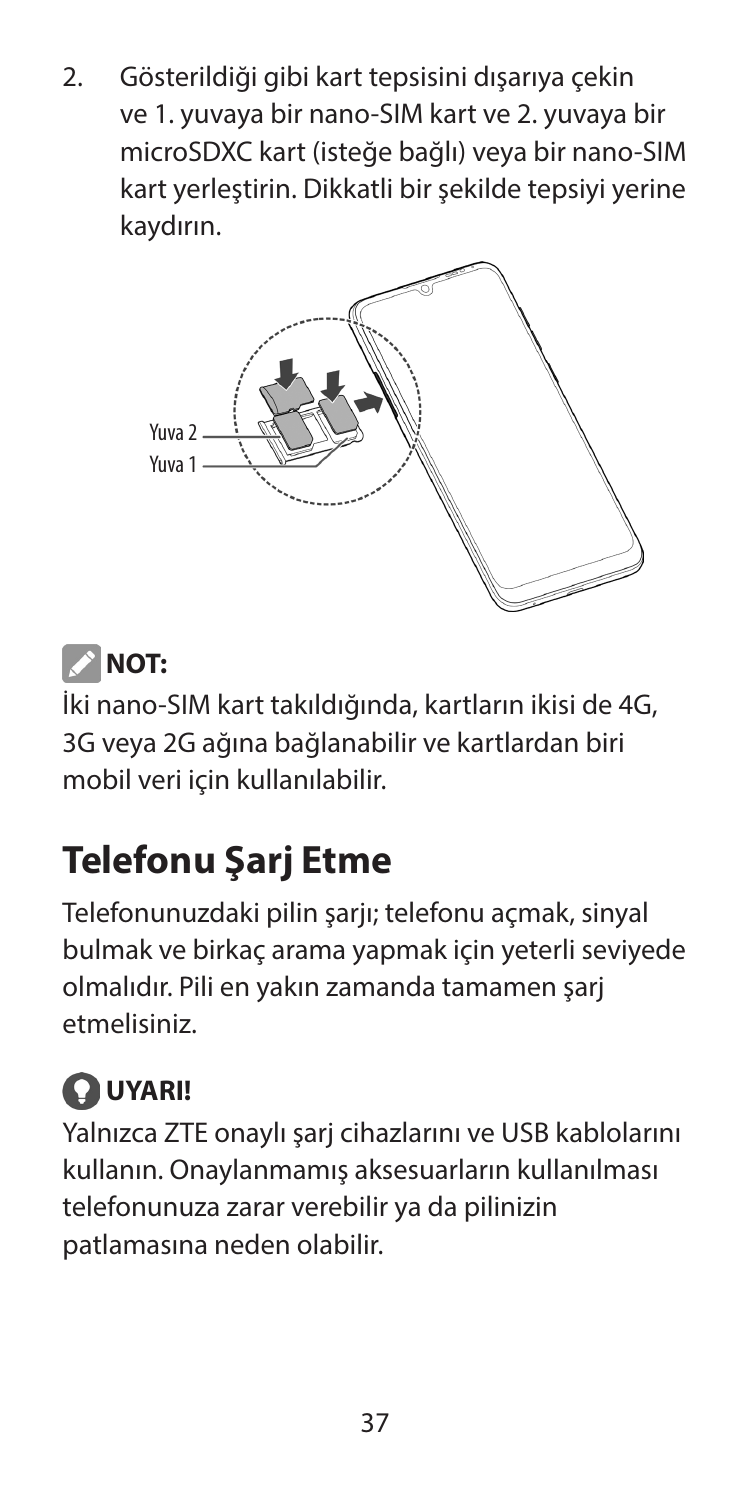#### **UYARI! Arka kapağı çıkarmayın. Pil çıkarılamaz. Pilin çıkarılması yangına veya patlamaya neden olabilir.**

1. Adaptörü şarj jakına takın. Adaptörün doğru yönde takıldığından emin olun.



- 2. Şarj cihazını standart bir AC prizine takın.
- 3. Pil tamamen şarj olduğunda şarj cihazını çıkarın.

#### *M* NOT:

Pil seviyesi çok düşükse telefon şarj edilirken bile telefonunuzu açamayabilirsiniz. Böyle bir durumda telefonunuzu en az 20 dakika şarj olduktan sonra tekrar açmayı deneyin. Uzun süreli şari işleminin ardından telefonunuzu hala açamıyorsanız müşteri hizmetleriyle iletişime geçin.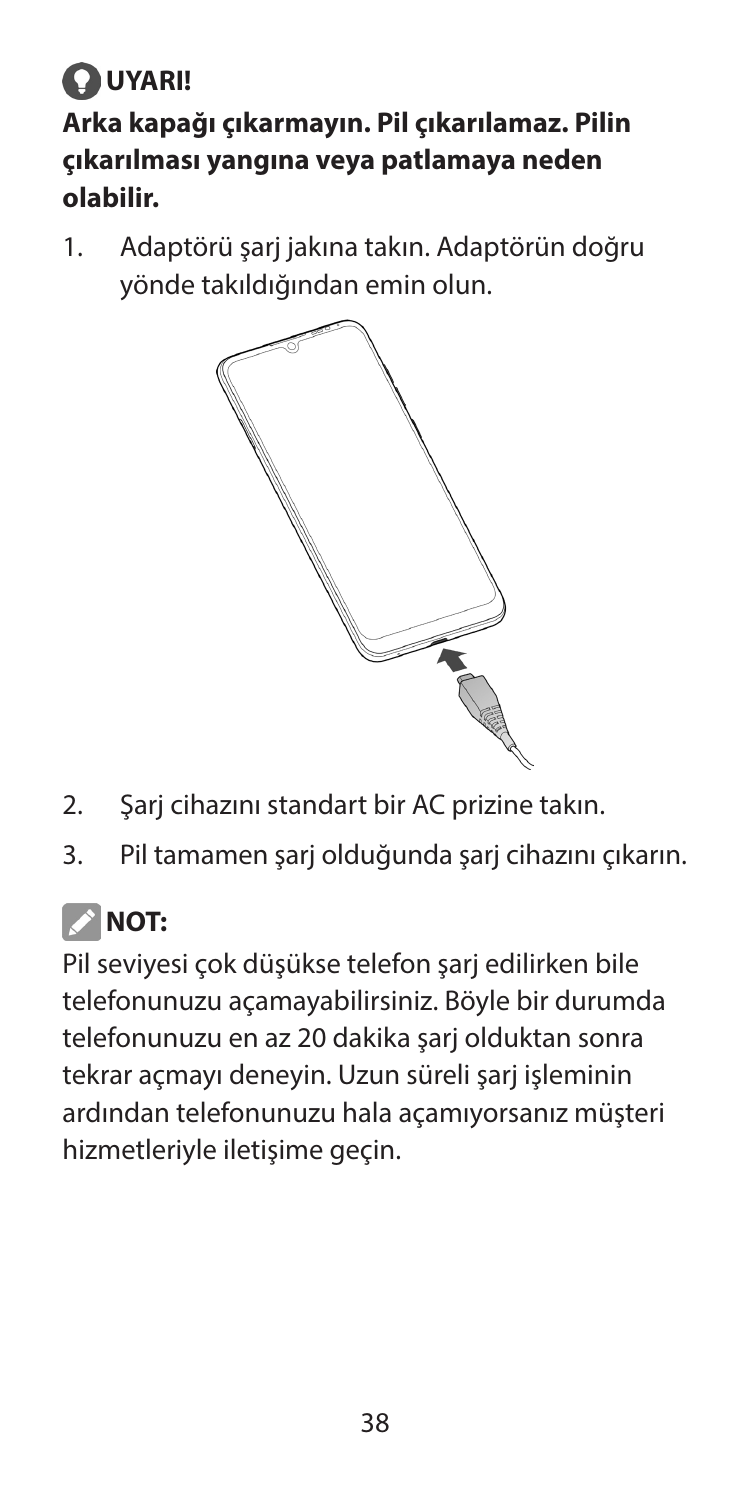## **Telefonunuzu Açma/Kapatma**

Telefonu açmadan önce pilin şarj edilmiş olduğundan emin olun.

- Telefonunuzu açmak için **Açma/Kapatma** tuşunu basılı tutun.
- Telefonunuzu kapatmak için seçenekler menüsünü açmak üzere **Açma/Kapatma** tusunu basılı tutun ve (<sup>|</sup>) > (<sup>|</sup>) öğesine dokunun.

#### *M* NOT:

Ekran donduysa ya da ekranın yanıt vermesi uzun sürüyorsa telefonu yeniden başlatmak için **Açma/ Kapatma** tuşunu yaklaşık 10 saniye basılı tutmayı deneyin.

#### **Telefonunuzu Uyandırma**

Telefonunuz belirli bir süre kullanılmadığında otomatik olarak uyku moduna geçer. Güç tasarrufu için ekran kapatılır ve tuşlar yanlışlıkla basmaya karşı kilitlenir.

Ekranı açıp tuş kilidini devre dışı bırakarak telefonunuzu uyandırabilirsiniz.

- 1. Ekranı açmak için, **Açma/Kapatma** tuşuna basın.
- 2. Ekranda yukarı çekin.

## **NOT:**

Yüz doğrulama, parmak izi, kilit açma deseni, telefonunuz için bir PIN veya parola ayarladıysanız, ekranınızın kilidini açmak için yüzünüzü veya parmak izinizi kullanmanız, desen çizmeniz veya PIN/parola girmeniz gerekir.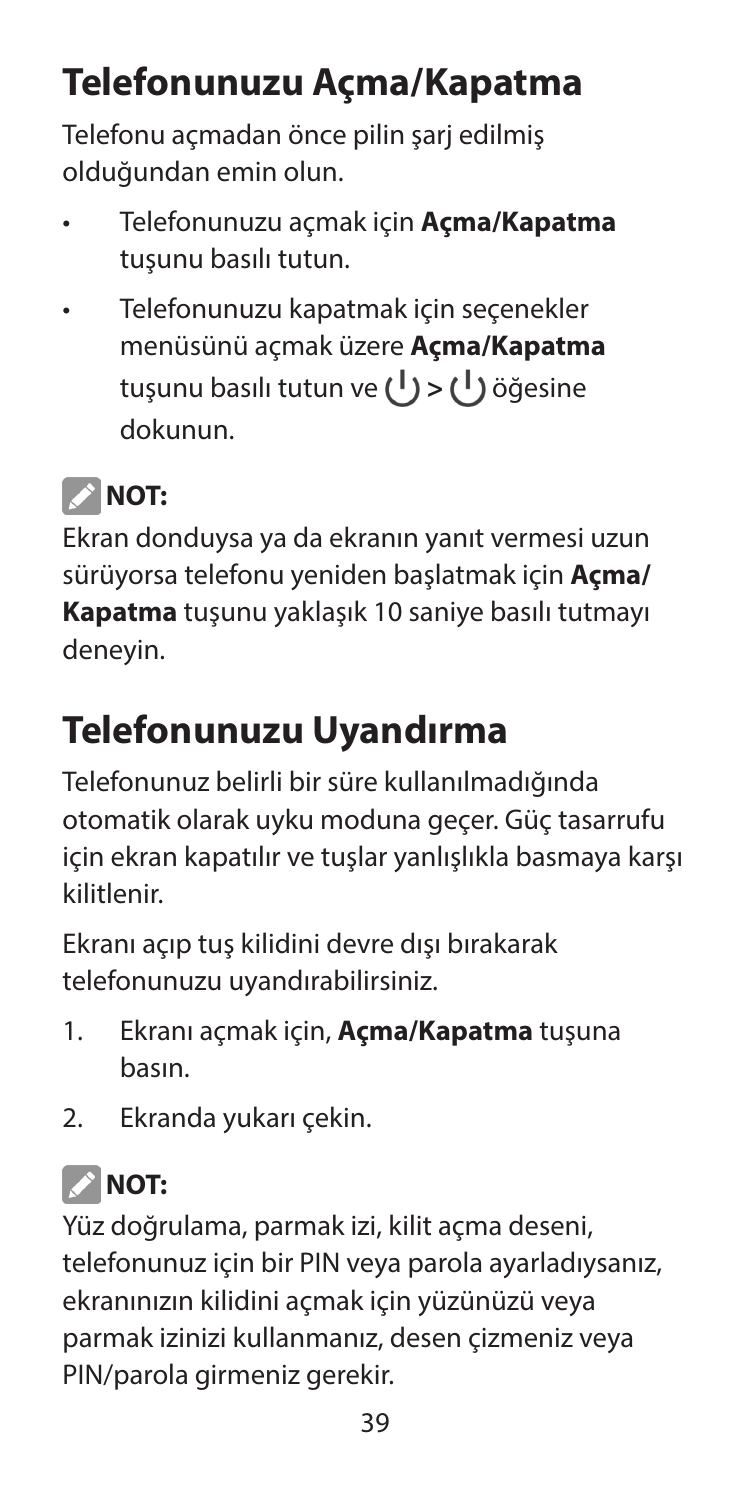## **Ürün Güvenlik Bilgileri**

| Araba sürerken telefon görüşmesi<br>yapmayın. Araba sürerken kesinlikle<br>mesaj yazmayın.                                                                       |
|------------------------------------------------------------------------------------------------------------------------------------------------------------------|
| Arama yaparken telefonunuzu<br>vücudunuzdan en az 5 mm uzakta tutun.                                                                                             |
| Küçük parçalar boğulmaya neden olabilir.                                                                                                                         |
| Telefonunuz yüksek ses çıkarabilir.                                                                                                                              |
| Olası işitme hasarını önlemek için, sesi<br>uzun süre yüksek seviyelerde dinlemeyin.<br>Hoparlör açıksa telefonunuzu kulağınıza<br>yakın tutarken dikkatli olun. |
| Manyetik nesnelerle temastan kaçının.                                                                                                                            |
| Kalp pillerinden ve diğer elektronik tıbbi<br>cihazlardan uzak tutun.                                                                                            |
| Hastanelerde ve tıbbi kuruluşlarda<br>telefonunuzu kapatmanız istendiğinde<br>kapatın.                                                                           |
| Uçakta ve havaalanlarında telefonunuzu<br>kapatmanız istendiğinde kapatın.                                                                                       |
| Patlayıcı maddelerin veya sıvıların<br>yakınındayken telefonunuzu kapatın.                                                                                       |
| Benzin istasyonlarında kullanmayın.                                                                                                                              |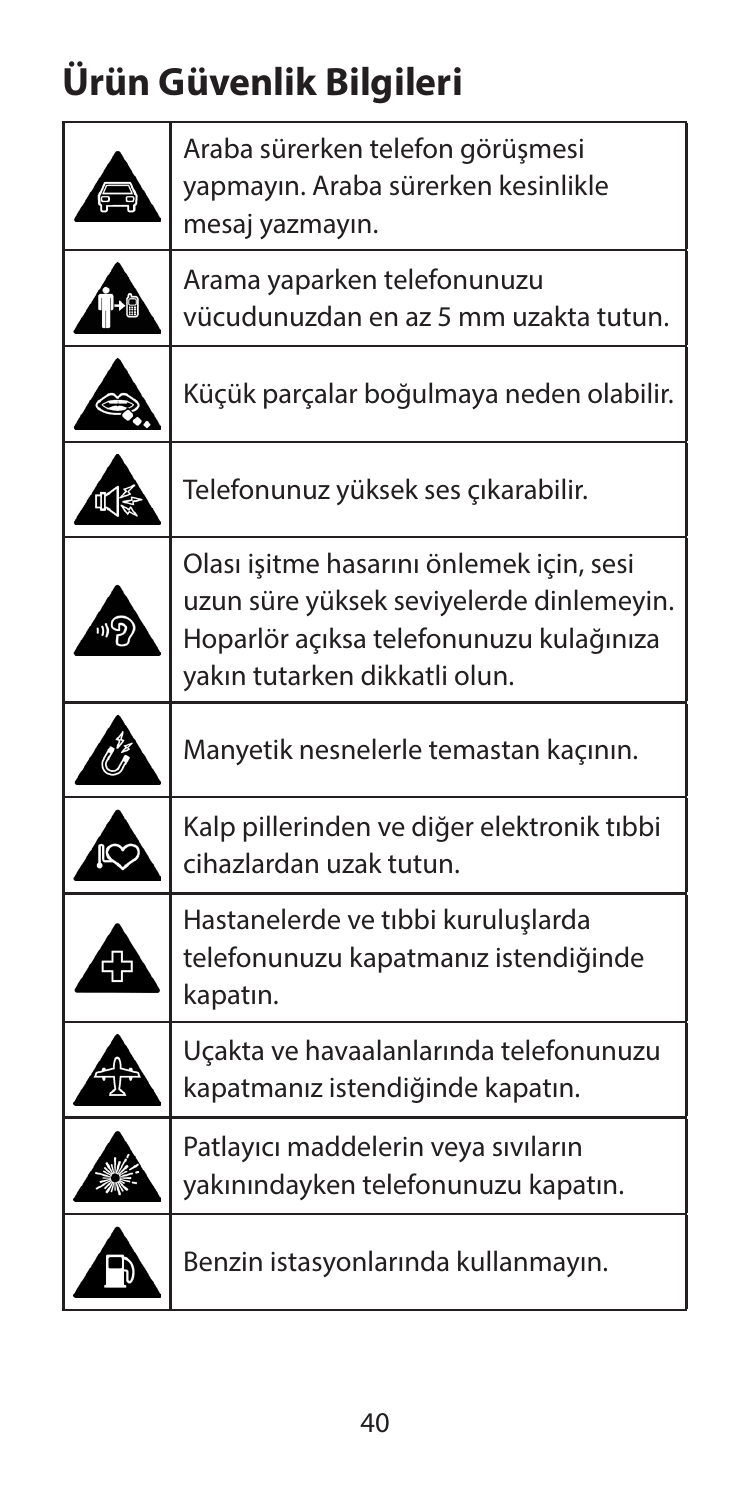|                 | Telefonunuz, parlak veya yanıp sönen bir<br>ışık üretebilir.                                             |
|-----------------|----------------------------------------------------------------------------------------------------------|
|                 | Telefonunuzu atese atmayın.                                                                              |
|                 | Aşırı sıcaklıklardan koruyun.                                                                            |
|                 | Sıvılarla temastan kaçının. Telefonunuzu<br>kuru tutun.                                                  |
|                 | Telefonunuzu parçalarına ayırmayı<br>denemeyin.                                                          |
|                 | Yalnızca onaylanmış aksesuarları kullanın.                                                               |
| $\overline{10}$ | Prize takılabilir ekipman için, fiş ve<br>priz ekipmanın yakınında ve kolayca<br>erisilebilir olacaktır. |
|                 | Acil durumlarda iletişim için temel<br>kaynak olarak telefonunuza güvenmeyin.                            |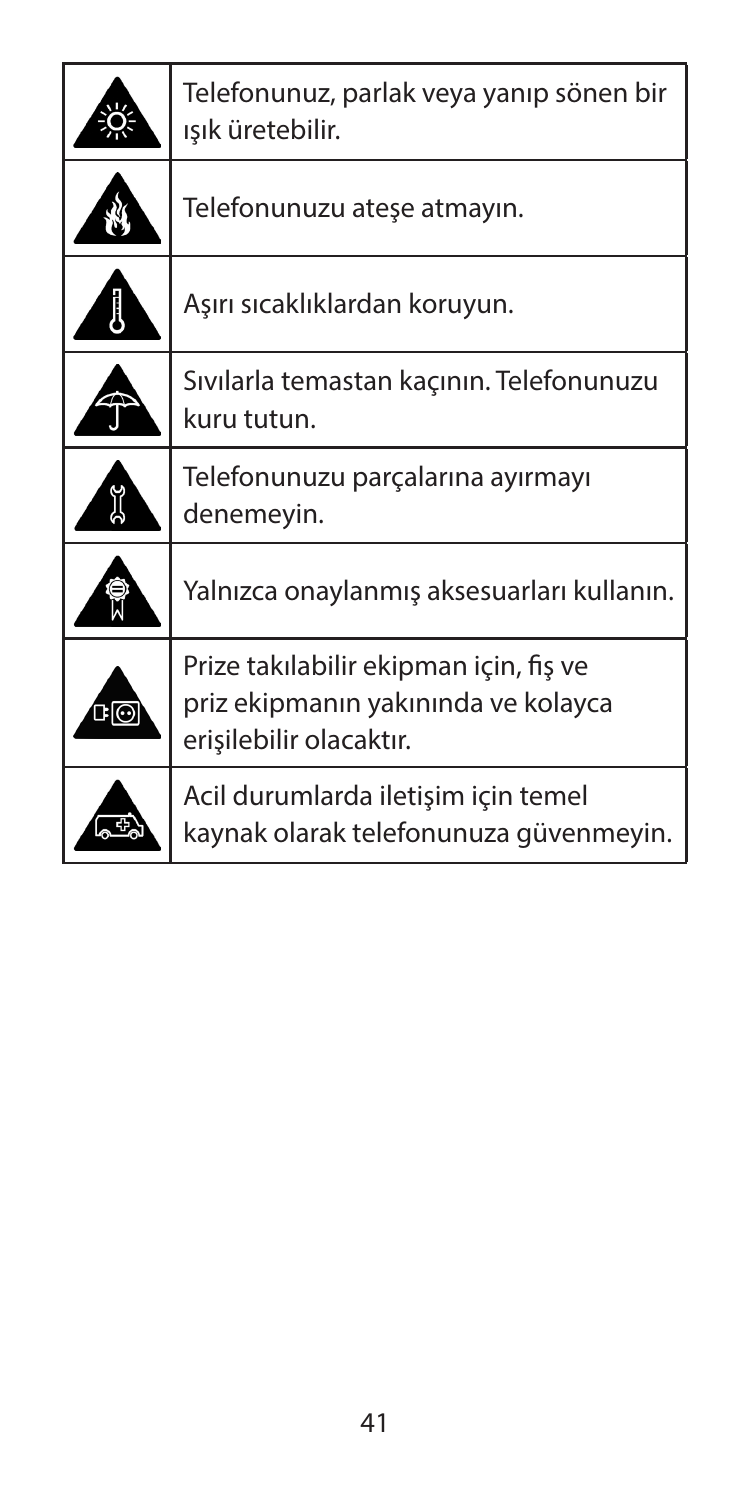## **Özel Emilim Oranı (SAR)**

Mobil cihazınız bir radyo vericisi ve alıcısıdır. Uluslararası yönetmelikler tarafından önerilen, radyo dalgalarına maruz kalma sınırlarını aşmayacak şekilde tasarlanmıştır. Bu yönetmelikler, bağımsız bir bilimsel organizasyon olan ICNIRP tarafından geliştirilmiştir ve yaşı ya da sağlık durumu ne olursa olsun herkesin korunmasını sağlamak üzere tasarlanmıştır.

Yönetmelikler, Özel Emilim Oranı veya SAR olarak bilinen bir ölçüm birimi kullanır. Mobil cihazların SAR sınırı 2 W/kg'dır ve bu cihazın baş bölgesinde test edilen en yüksek SAR değeri 0,240 W/kg\*, vücut bölgesinde 5 mm mesafeden test edilen en yüksek SAR değeri 1,424 W/kg\* olarak ölçülmüştür. Mobil cihazlar, geniş bir işlev yelpazesi sunduğundan bu kullanım kılavuzunda da tanımlandığı gibi vücut üzerinde taşıma gibi diğer yollarla da kullanılabilir\*\*.

SAR değeri, cihazın en yüksek iletim gücü kullanılarak test edildiğinden çalışır durumdayken bu cihazın gerçek SAR değeri yukarıda belirtilen değerlerden daha düşük olacaktır. Bu durumun nedeni, cihazın ağ ile iletişim kurmak için gereken minimum gücü kullanmasını sağlamak için güç seviyesinde meydana gelen otomatik değişikliklerdir.

\* Bu testler, EN 50360, EN 50566, EN 62479, EN 62311, EN 62209-1 ve EN 62209-2'ye uygun olarak gerçekleştirilmektedir.

\*\* Lütfen kullanım kılavuzundaki vücut üzerinde kullanma bölümüne bakın.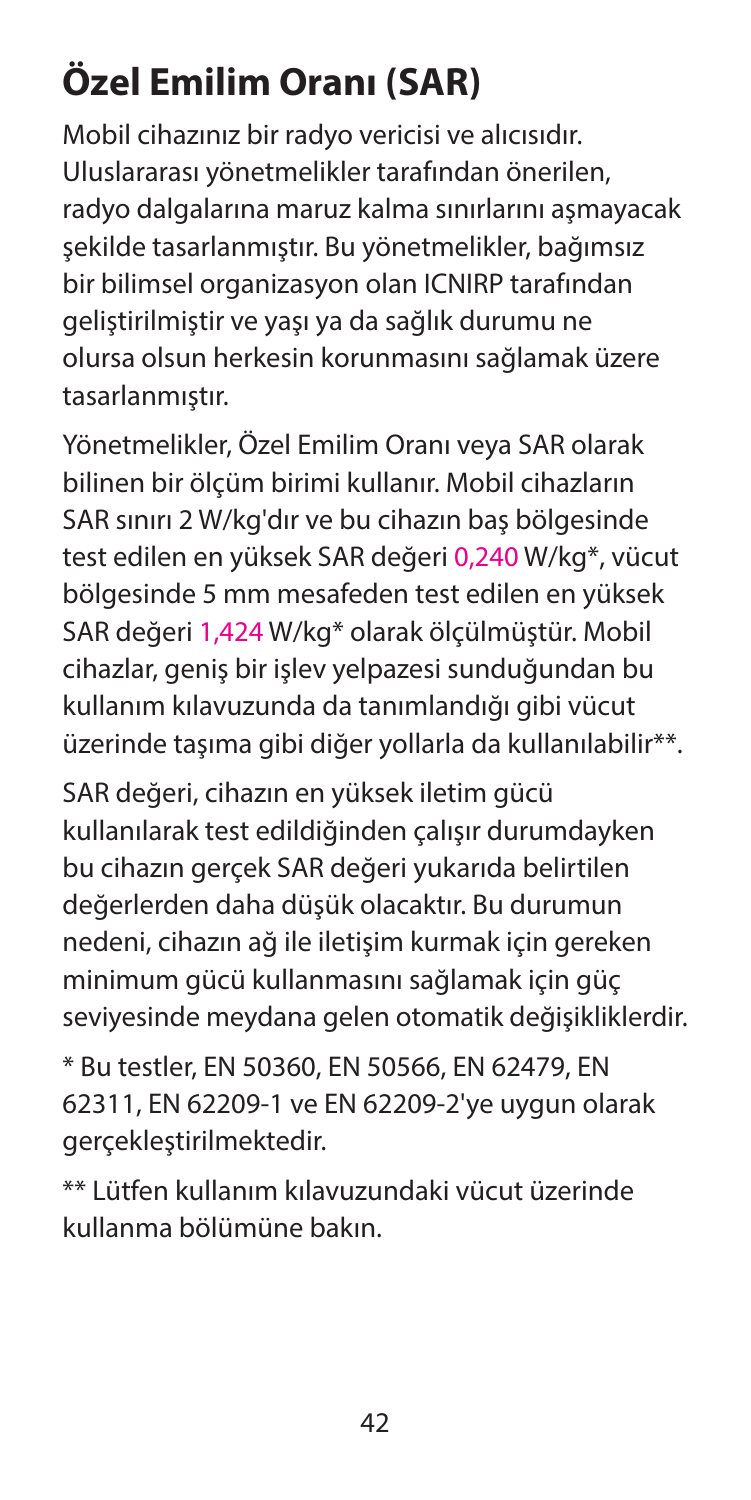## **Özellikler**

| EUT, radyolar<br>uygulamasını<br>destekler | GSM Bant 2, 3, 5, 8<br><b>WCDMA Bant 1, 2, 5, 8</b><br>LTE Bant 1, 3, 5, 7, 8, 20, 38<br>802.11b/g/n<br>Bluetooth V4.2+LE<br><b>GPS</b>                                                                                                                |
|--------------------------------------------|--------------------------------------------------------------------------------------------------------------------------------------------------------------------------------------------------------------------------------------------------------|
|                                            | <b>WCDMA Versiyonu Rel.9</b><br>LTE Versiyonu Rel.11                                                                                                                                                                                                   |
| Maksimum<br>RF çıkış gücü                  | GSM Bant 2/3: 30 dBm<br>GSM Bant 5/8: 32 dBm<br>WCDMA Bant 1/2/5/8: 24 dBm<br>LTE Bant 1/3/5/7/8/20/38: 24 dBm<br>802.11 b: 18 dBm<br>802.11 g: 17 dBm<br>802.11 n: 16 dBm<br>Bluetooth EDR: 11 dBm<br>Bluetooth LE: 5 dBm<br><b>GPS (Yalnizca RX)</b> |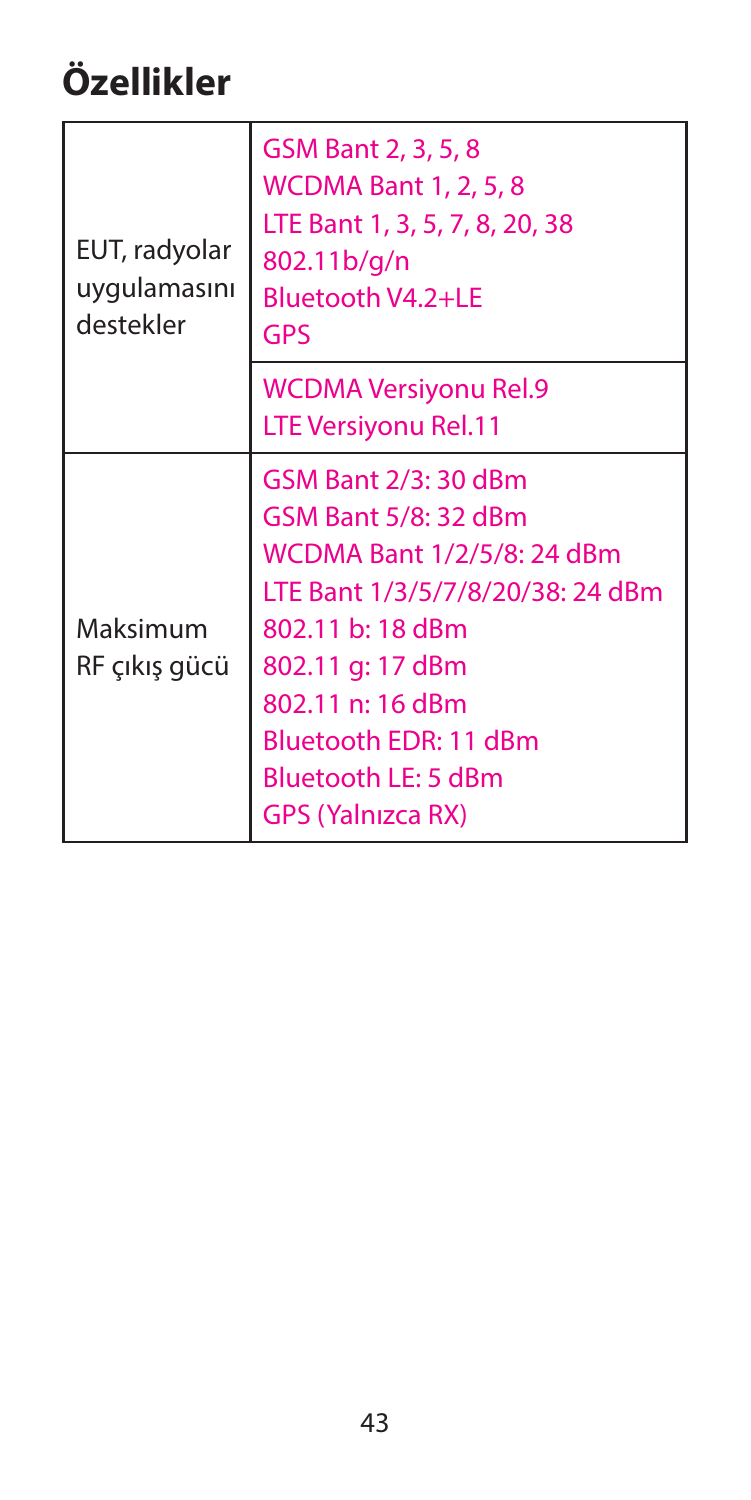#### **CE Uyarısı**

#### **Pil Uyarısı**

Pil yanlış türde bir pille değiştirilirse patlama riski söz konusudur. Kullanılmış pilleri talimatlara göre atın.

#### **USB Bağlantı Noktası**

Bu ürün yalnızca USB 2.0 sürümüne sahip bir USB arabirimine bağlanır.

#### **Doğru Kullanım**

Bu kılavuzda açıklandığı gibi cihazınız yalnızca doğru konumda kullanılabilir. Mümkünse lütfen cihazınızın anten bölümüne dokunmayın.

Cihazınızı -10 °C altında ve +55 °C üzerinde aşırı sıcaklıklara maruz bırakmayın.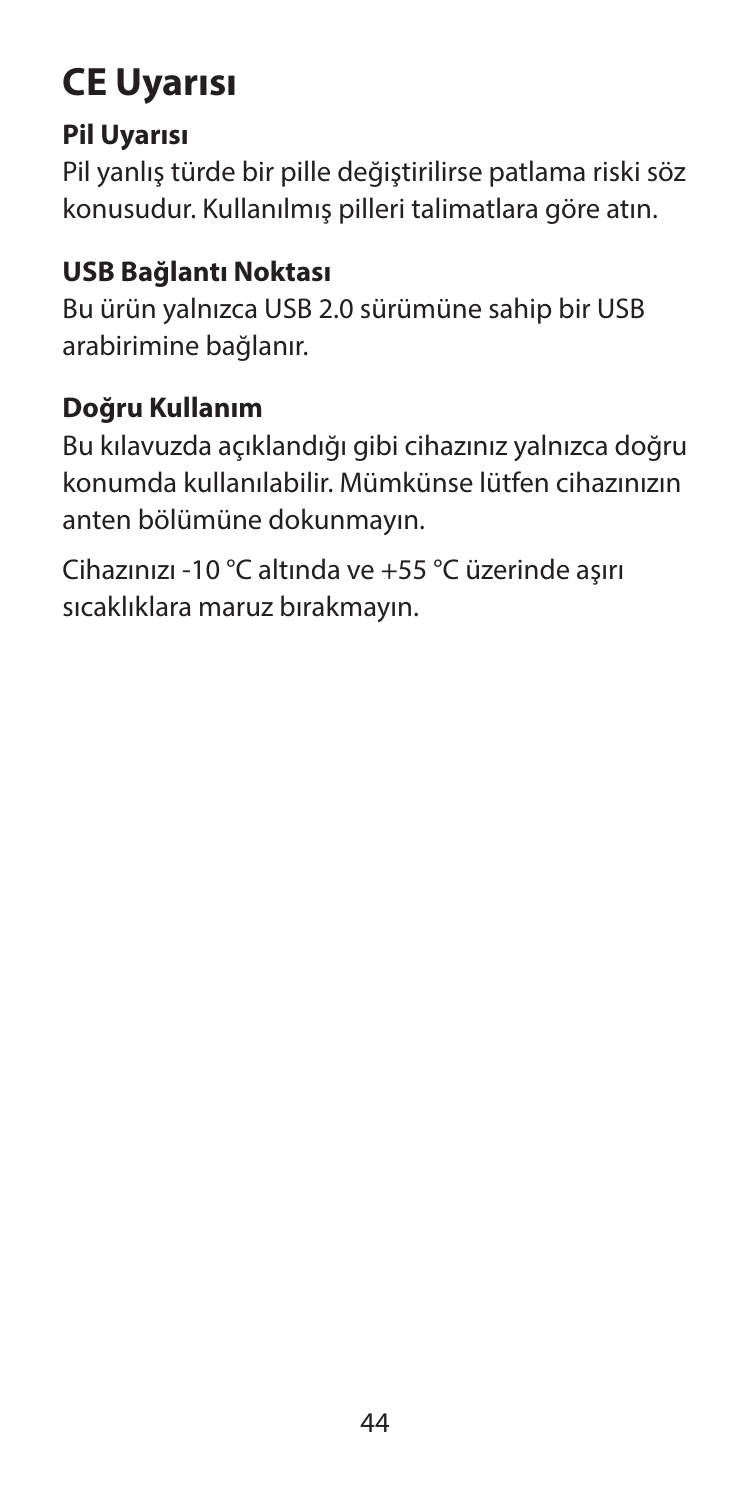#### **Eski Cihazınızın Atılması**

|    | Bir ürün üzerinde, üstünde çarpı<br>isareti bulunan tekerlekli çöp<br>bidonu sembolü bulunması, bu<br>ürünün 2012/19/EU sayılı Avrupa<br>Direktifi kapsamında olduğu |
|----|----------------------------------------------------------------------------------------------------------------------------------------------------------------------|
| 2. | anlamına gelir.<br>Tüm elektrikli ve elektronik                                                                                                                      |
|    |                                                                                                                                                                      |
|    | ürünler, evsel atıklardan ayrı                                                                                                                                       |
|    | olarak hükümet veya yerel                                                                                                                                            |
|    | yetkililer tarafından belirlenmiş                                                                                                                                    |
|    | toplama tesisleri aracılığıyla                                                                                                                                       |
|    | atılmalıdır.                                                                                                                                                         |
| 3. | Eski cihazınızın doğru şekilde                                                                                                                                       |
|    | atılması, çevreye ve insan                                                                                                                                           |
|    | sağlığına olumsuz etkilerinin                                                                                                                                        |
|    | önlenmesine yardımcı olacaktır.                                                                                                                                      |

Ürünün WEEE yönergesini temel alan geri dönüşüm bilgileri için, lütfen weee@zte.com.cn adresine bir e-posta gönderin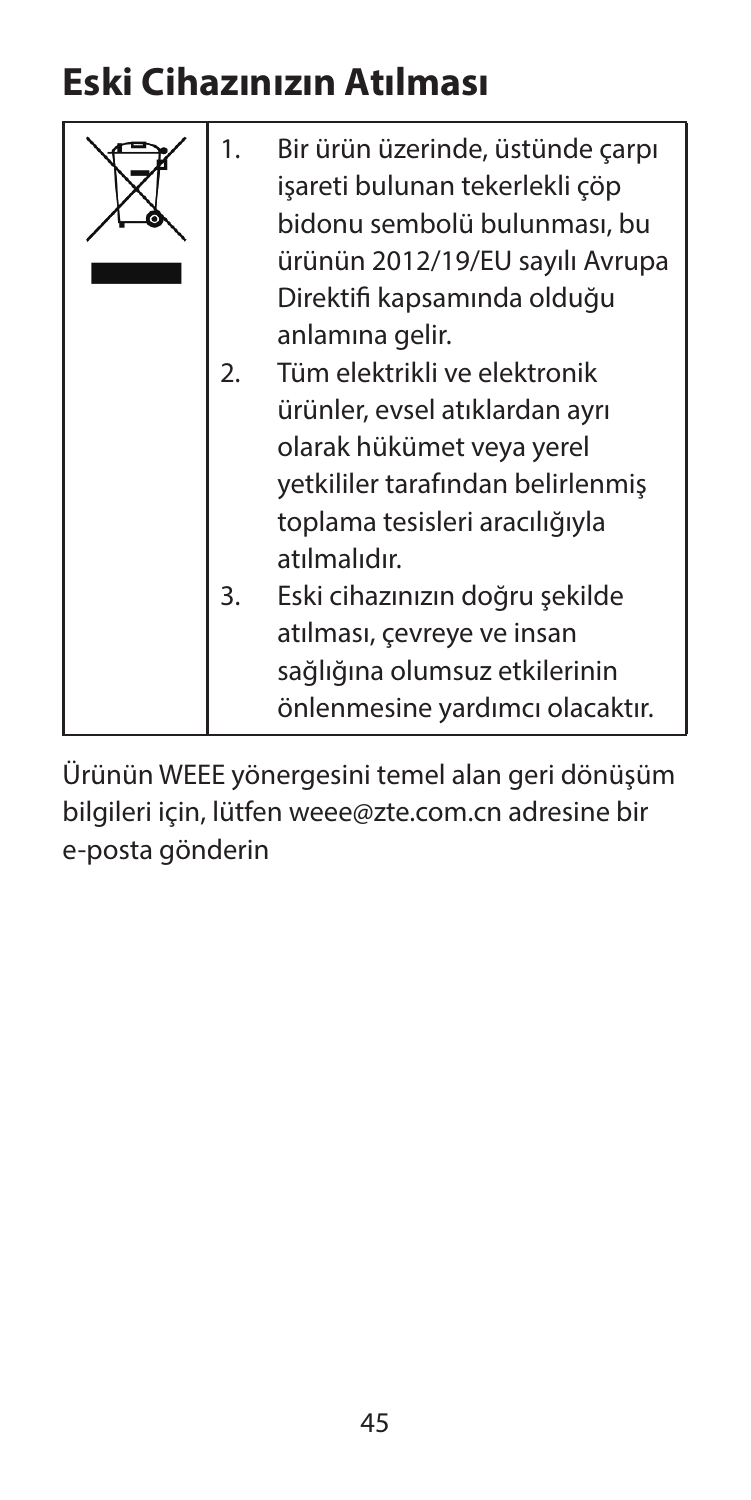#### **AB UYUMLULUK BEYANI**

# $\epsilon$

ZTE Corporation bu belgede, telsiz ekipman türü olan ZTE Blade A7 2020'un 2014/53/EU sayılı Direktife uygun olduğunu beyan eder.

AB uygunluk beyanının tamamına şu internet adresinden erişebilirsiniz: http://certification.ztedevices.com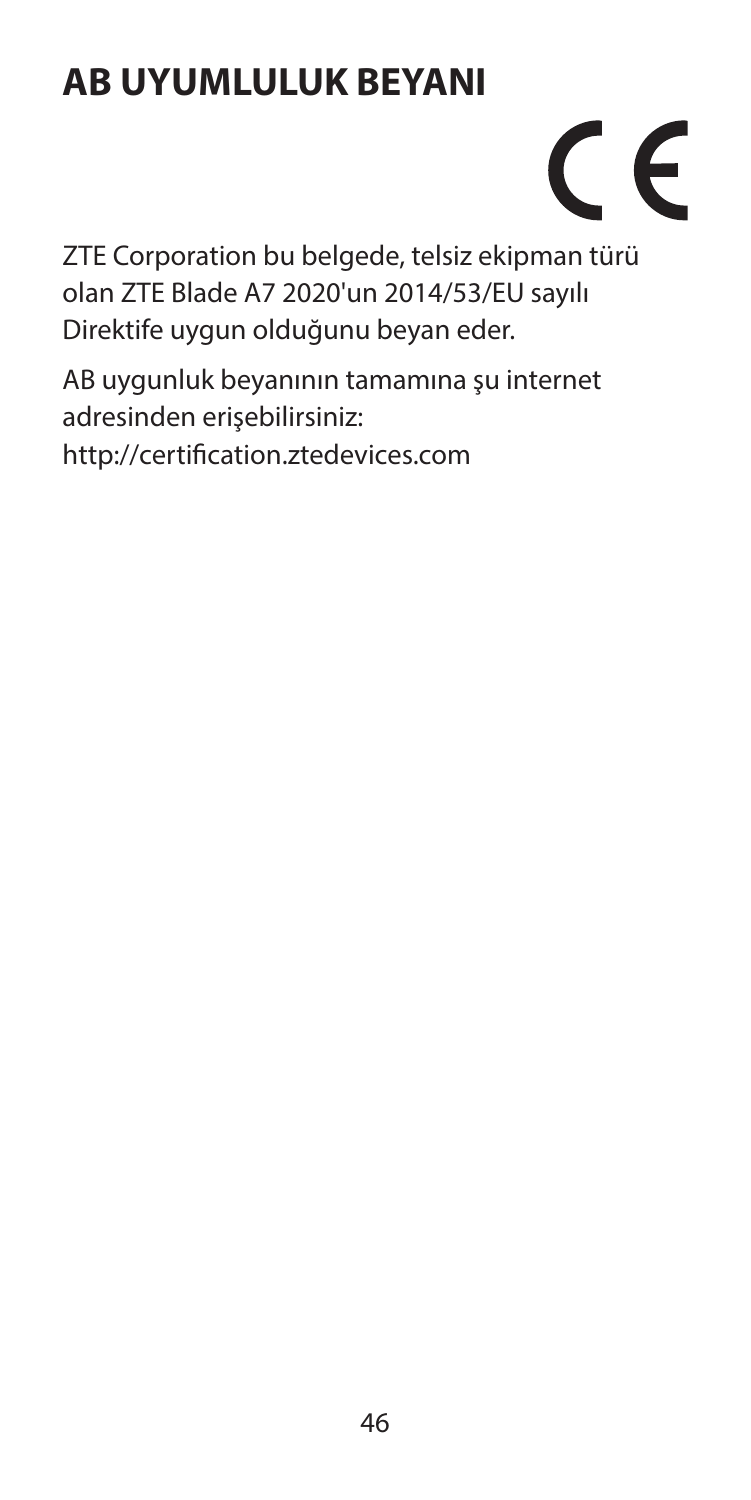# **ZTE**

## **ZTE Blade A7 2020 Guía de inicio rápido**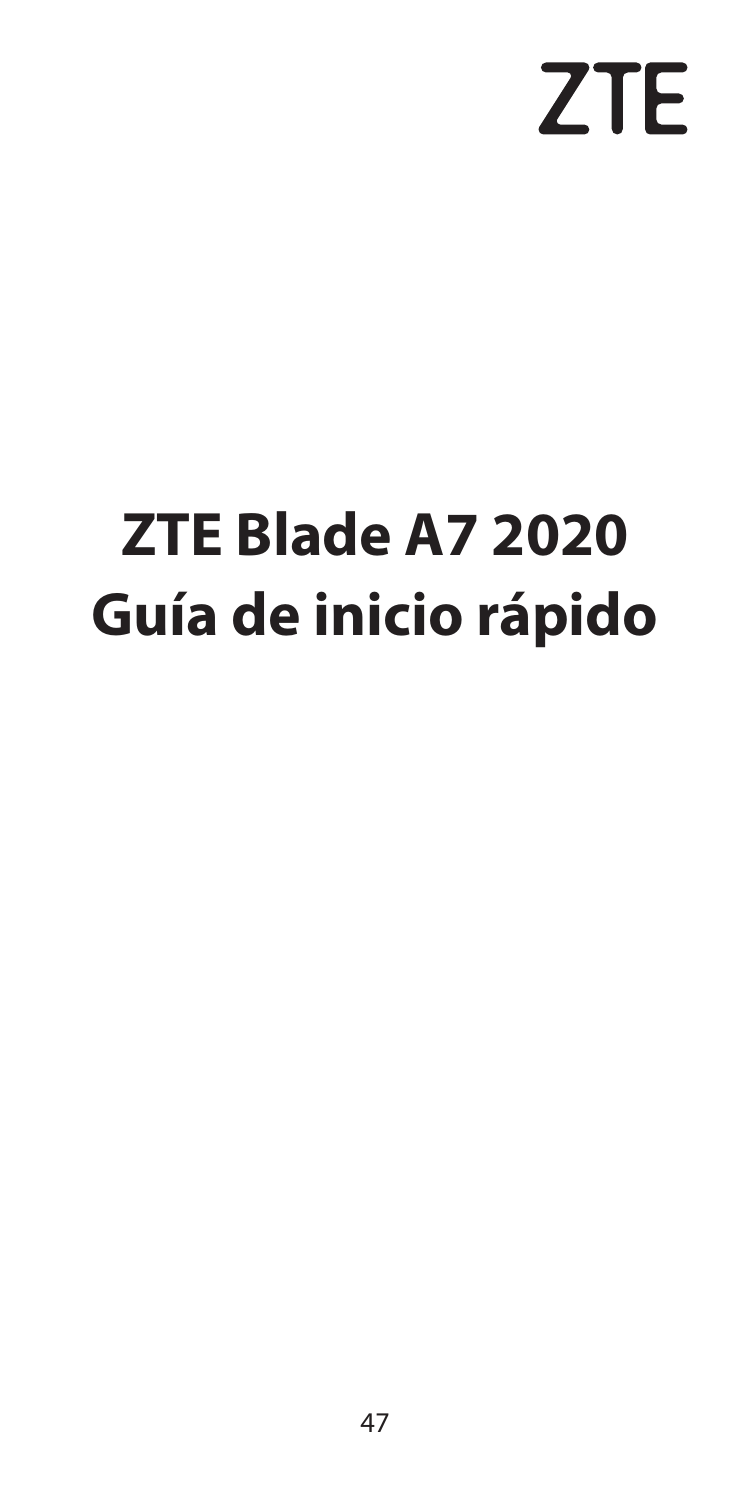#### **INFORMACIÓN LEGAL Copyright © 2019 ZTE CORPORATION. Todos los derechos reservados.**

No se permite citar, reproducir, traducir ni utilizar ninguna parte de este manual en forma alguna o a través de cualquier medio, ya sea electrónico o mecánico, incluyendo fotocopia o microfilm, sin tener el consentimiento previo por escrito de ZTE Corporation

#### **Aviso**

ZTE Corporation se reserva el derecho de rectificar los errores de impresión, así como el derecho de actualizar las especificaciones sin previo aviso.

Brindamos autoservicio a los usuarios de nuestros dispositivos terminales inteligentes. Visite el sitio web oficial de ZTE (en **www.ztedevices.com**) para obtener más información sobre este modelo de asistencia y los productos compatibles con él. La información del sitio web tiene prioridad.

Visite **http://www.ztedevices.com** para descargar el manual del usuario. Haga clic en **Soporte** en la página principal y, a continuación, seleccione la ubicación, el tipo y el nombre del producto para buscar la información de soporte relacionada.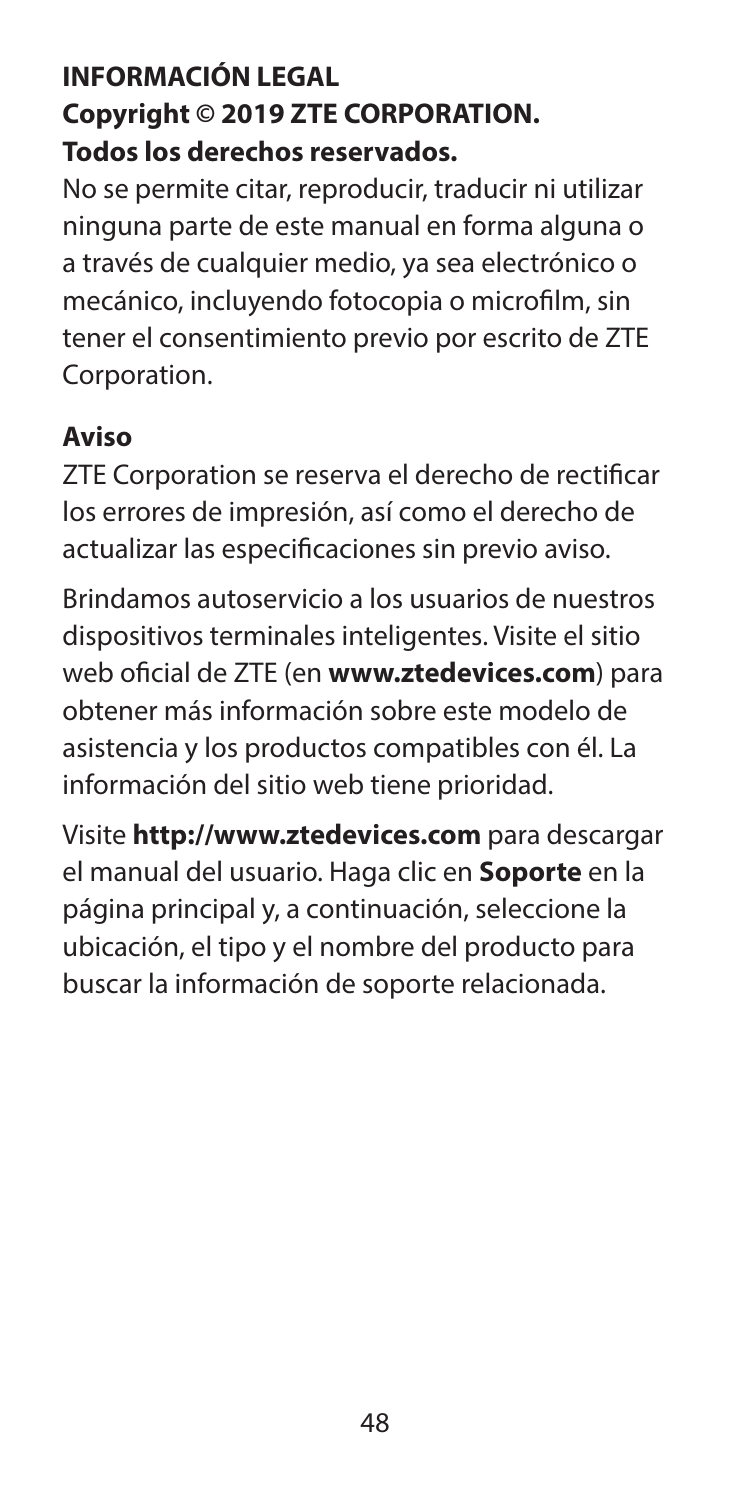#### **Exención de responsabilidad**

ZTE Corporation renuncia a toda responsabilidad por cualquier daño derivado de la modificación no autorizada del software.

Las imágenes y las capturas de pantalla utilizadas en esta guía pueden ser diferentes del producto real. El contenido de esta guía puede ser diferente del producto o software real.

#### **Marcas registradas**

ZTE y los logotipos de ZTE son marcas registradas de ZTE Corporation.

Android™ es una marca registrada de Google LLC.

La marca comercial *Bluetooth*® y los logotipos son marcas comerciales registradas propiedad de Bluetooth SIG, Inc. y ZTE Corporation los utiliza bajo licencia.



 El logotipo de microSDXC es una marca comercial de SD-3C, LLC.

Otras marcas comerciales y nombres comerciales pertenecen a sus respectivos propietarios.

**N.° de versión:** R1.0 **Fecha de edición:** 4 de noviembre de 2019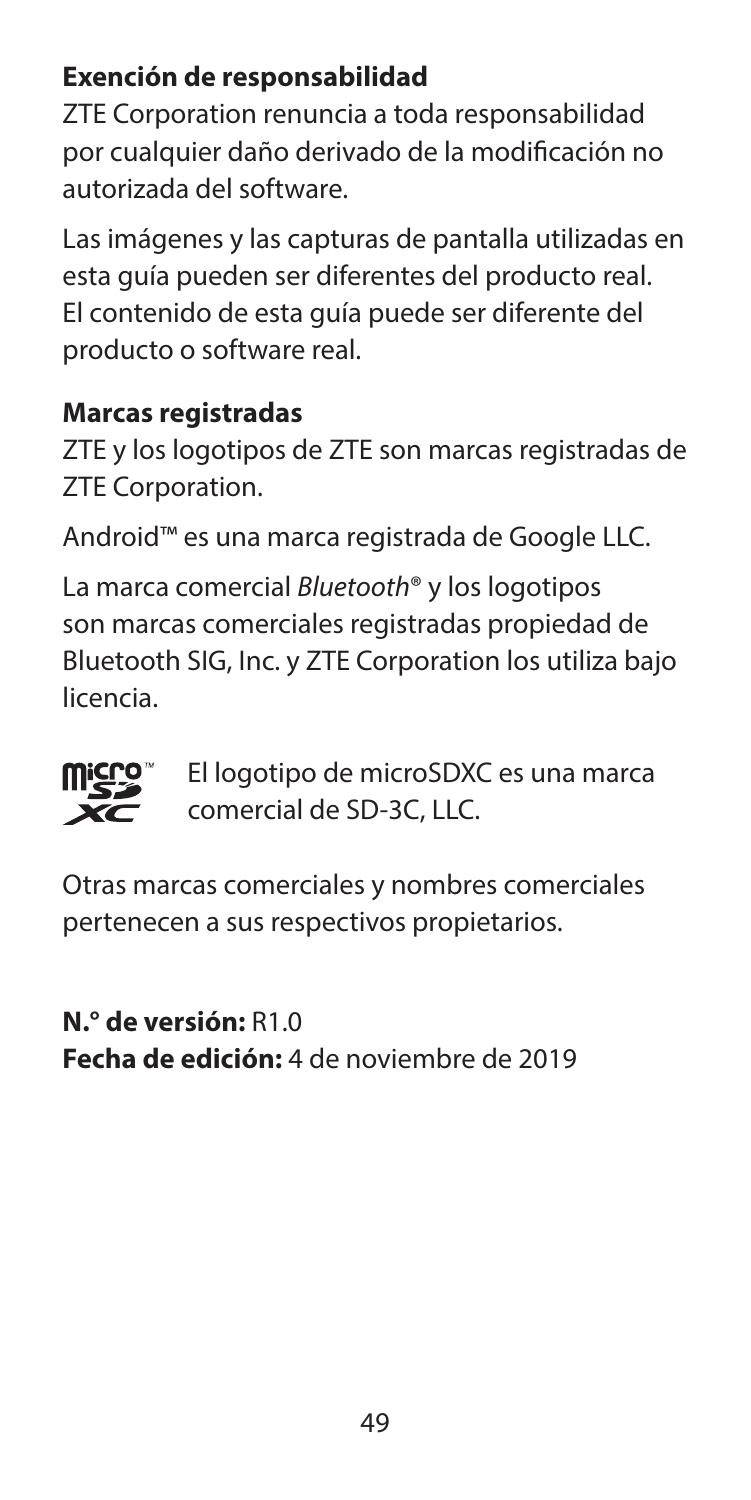#### **Conozca su teléfono**

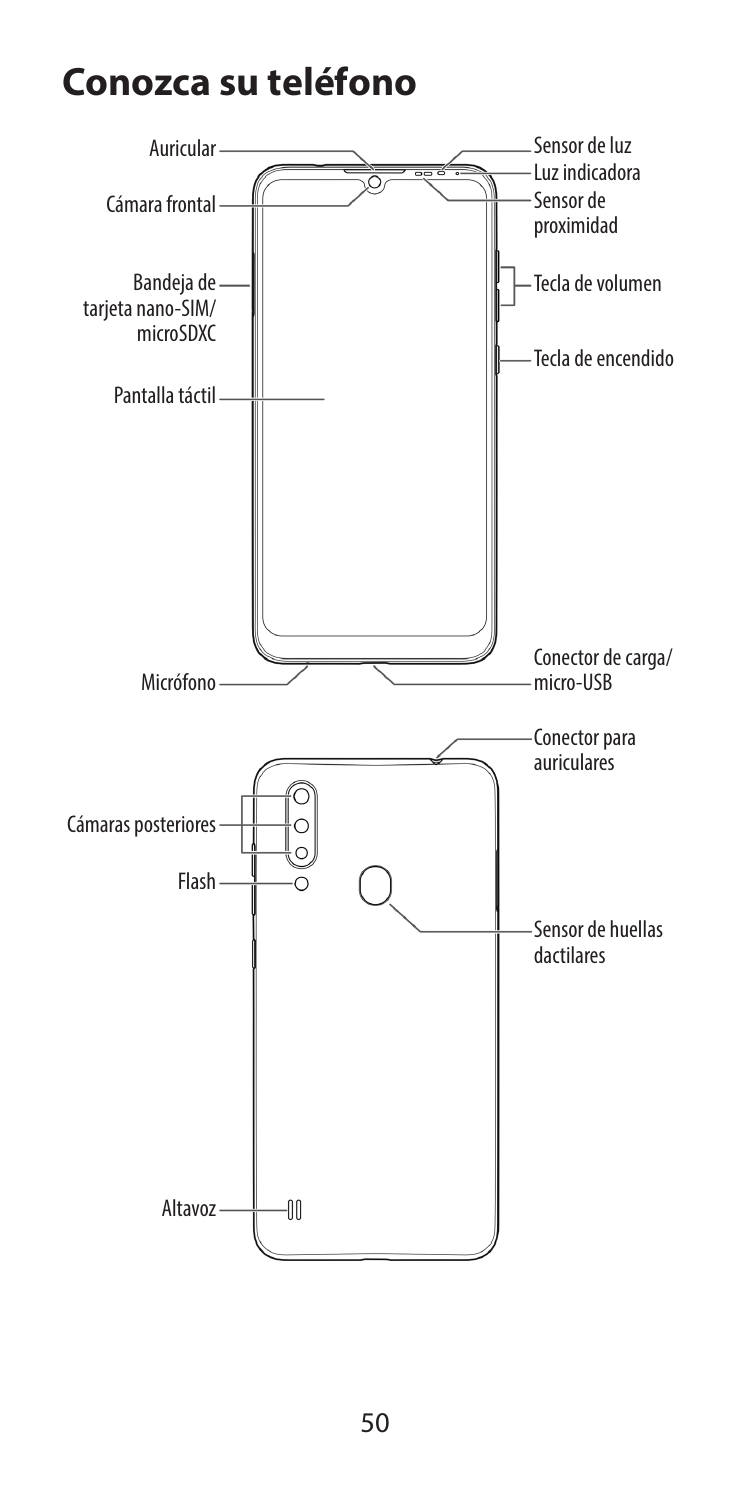## **Configuración del teléfono**

Las tarjetas nano-SIM se pueden instalar o quitar mientras el teléfono está encendido.

#### **ADVERTENCIA**

Para evitar daños en el teléfono, no utilice otro tipo de tarjeta SIM ni una tarjeta nano-SIM no estándar recortada de una tarjeta SIM. Su proveedor de servicios puede proporcionarle una tarjeta nano-SIM estándar.

1. Inserte el extremo del instrumento para extraer la tarjeta en la ranura de la bandeja de la tarjeta.

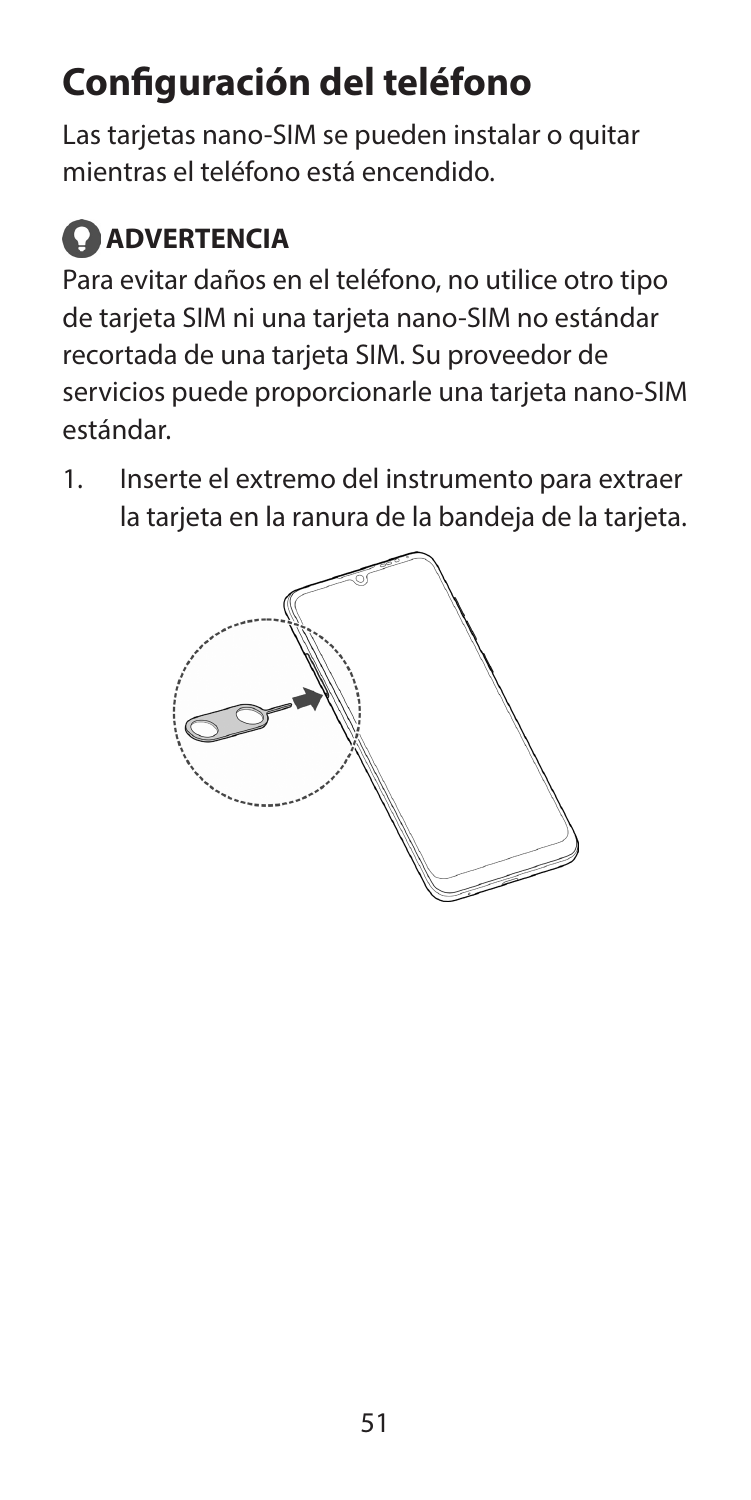2. Extraiga la bandeja de las tarjetas e introduzca en ella una tarjeta nano-SIM en la ranura 1 y una tarjeta microSDXC (opcional) o una tarjeta nano-SIM en la ranura 2, tal y como se muestra. Vuelva a introducir la bandeja con cuidado en su lugar.





Cuando se instalan dos tarjetas nano-SIM, ambas tarjetas pueden conectarse a la red 4G, 3G o 2G y cualquiera de ellas se puede utilizar para los datos móviles.

#### **Carga del teléfono**

La batería del teléfono debería tener suficiente carga para que pueda encenderse, encontrar una señal y realizar unas cuantas llamadas. Debe cargarla por completo tan pronto como sea posible.

#### **ADVERTENCIA**

Utilice solo cargadores y cables USB aprobados por ZTE. Si utiliza accesorios sin aprobar podrían producirse daños en el teléfono o provocar la explosión de la batería.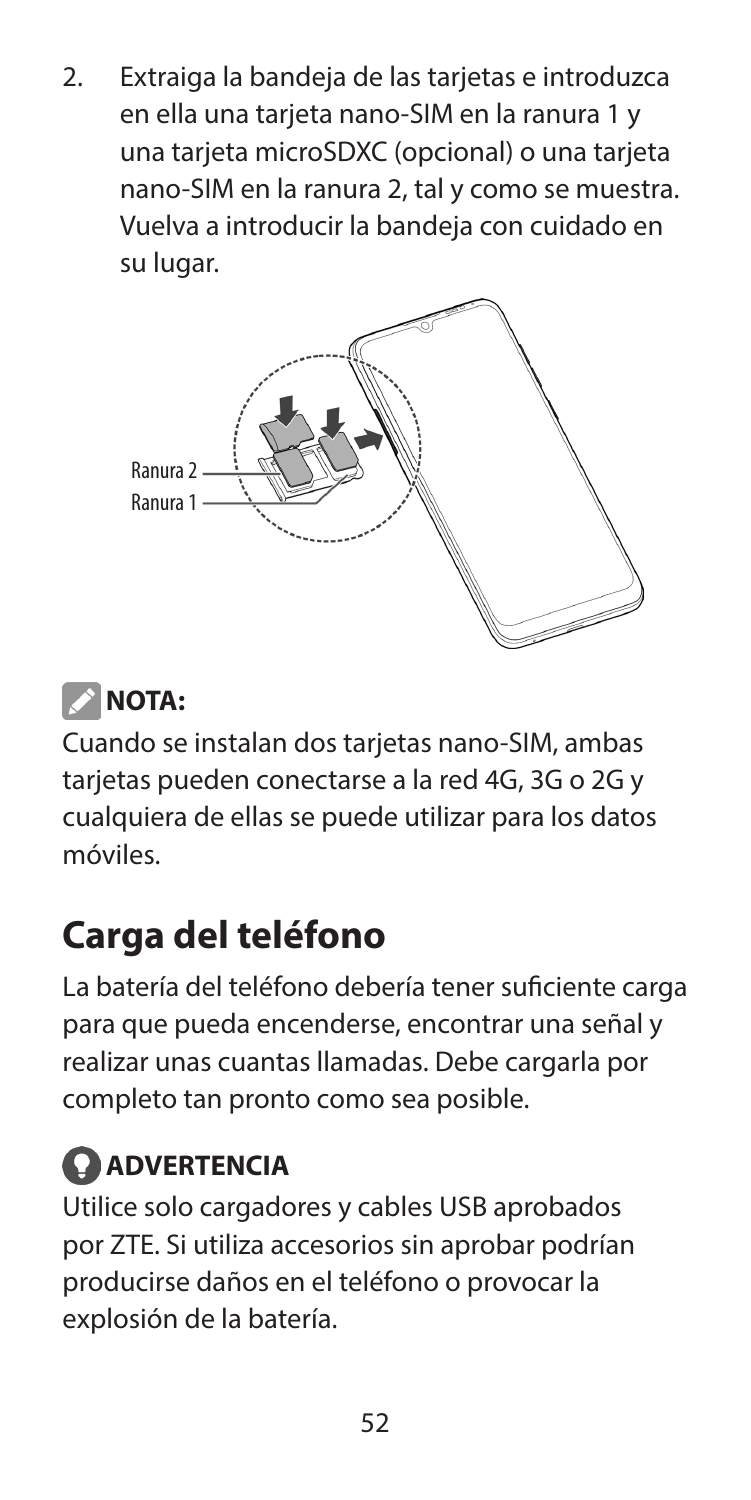#### **ADVERTENCIA No retire la cubierta trasera. La batería no es extraíble. La extracción de la batería podría provocar incendios o explosiones.**

1. Conecte el adaptador al conector de carga. Asegúrese de que el adaptador se inserte en la posición correcta.



- 2. Conecte el cargador a una toma de corriente de CA estándar.
- 3. Desconecte el cargador cuando la batería esté completamente cargada.

## **NOTA:**

Si el nivel de batería es extremadamente bajo, es posible que no pueda encender el teléfono, aunque se esté cargando. En ese caso, vuelva a intentarlo después de cargar el teléfono durante al menos 20 minutos. Comuníquese con el servicio de atención al cliente si no puede encender el teléfono después de una carga prolongada.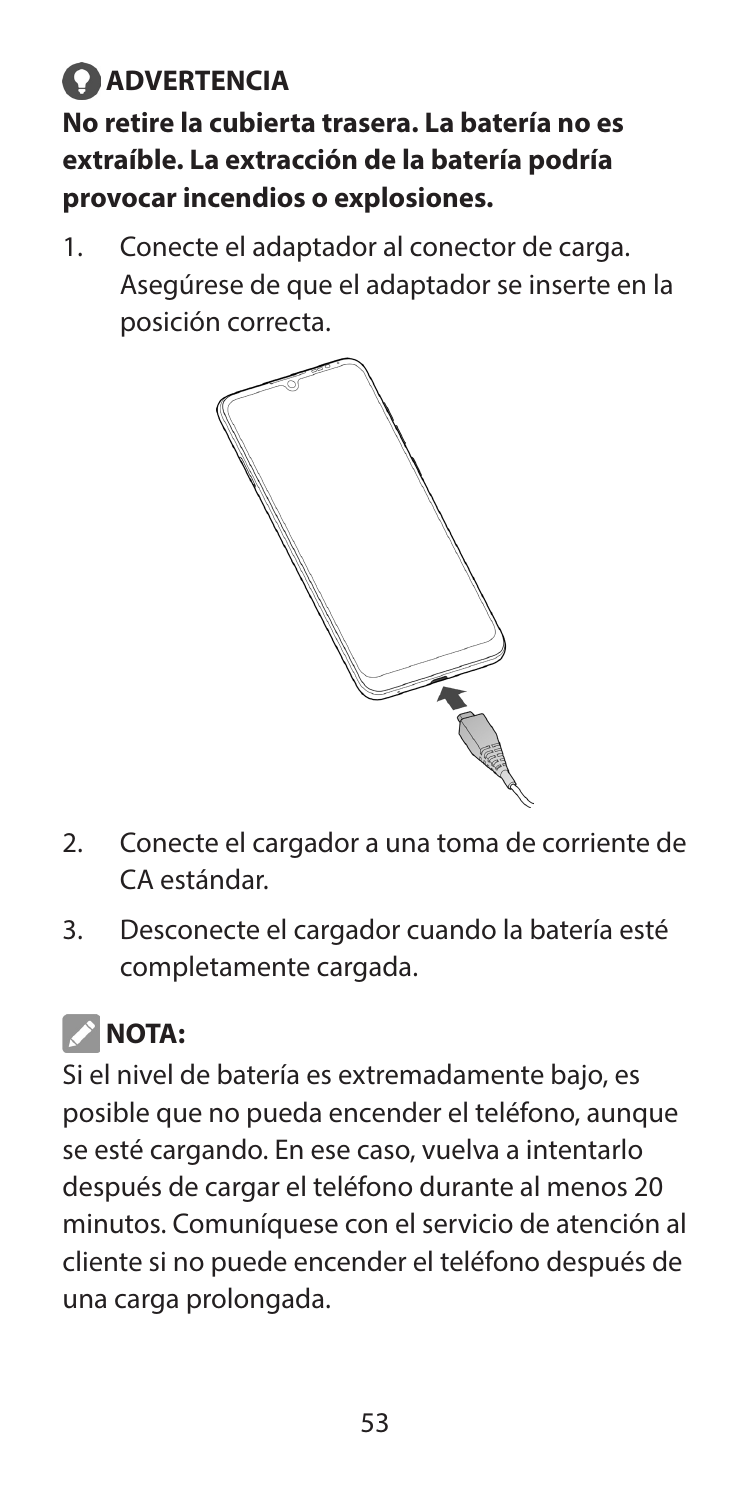## **Encendido y apagado del teléfono**

Antes de encender el teléfono, asegúrese de que la batería está cargada.

- Mantenga pulsada la tecla de **encendido** para encender el teléfono.
- Para apagarlo, mantenga pulsada la tecla de **encendido** hasta que se abra el menú de opciones y toque  $(1)$  >  $(1)$ .

#### *NOTA:*

Si la pantalla se congela o tarda mucho en responder, mantenga pulsada la tecla de **encendido** durante aproximadamente 10 segundos para reiniciar el teléfono.

#### **Activación del teléfono**

El teléfono automáticamente entra en el modo de reposo cuando no está en uso durante algún tiempo. La pantalla se apaga para ahorrar energía y se bloquean las teclas para evitar operaciones accidentales.

Puede volver a activar el teléfono encendiendo la pantalla y desbloqueando las teclas.

- 1. Pulse la tecla de **encendido** para encender la pantalla.
- 2. Deslice el dedo hacia arriba en la pantalla.

## *NOTA:*

Si ha establecido la verificación facial, una huella dactilar, un patrón de desbloqueo o un PIN o contraseña para el teléfono, deberá utilizar su cara o su huella dactilar, dibujar el patrón o introducir el PIN/contraseña para desbloquear la pantalla.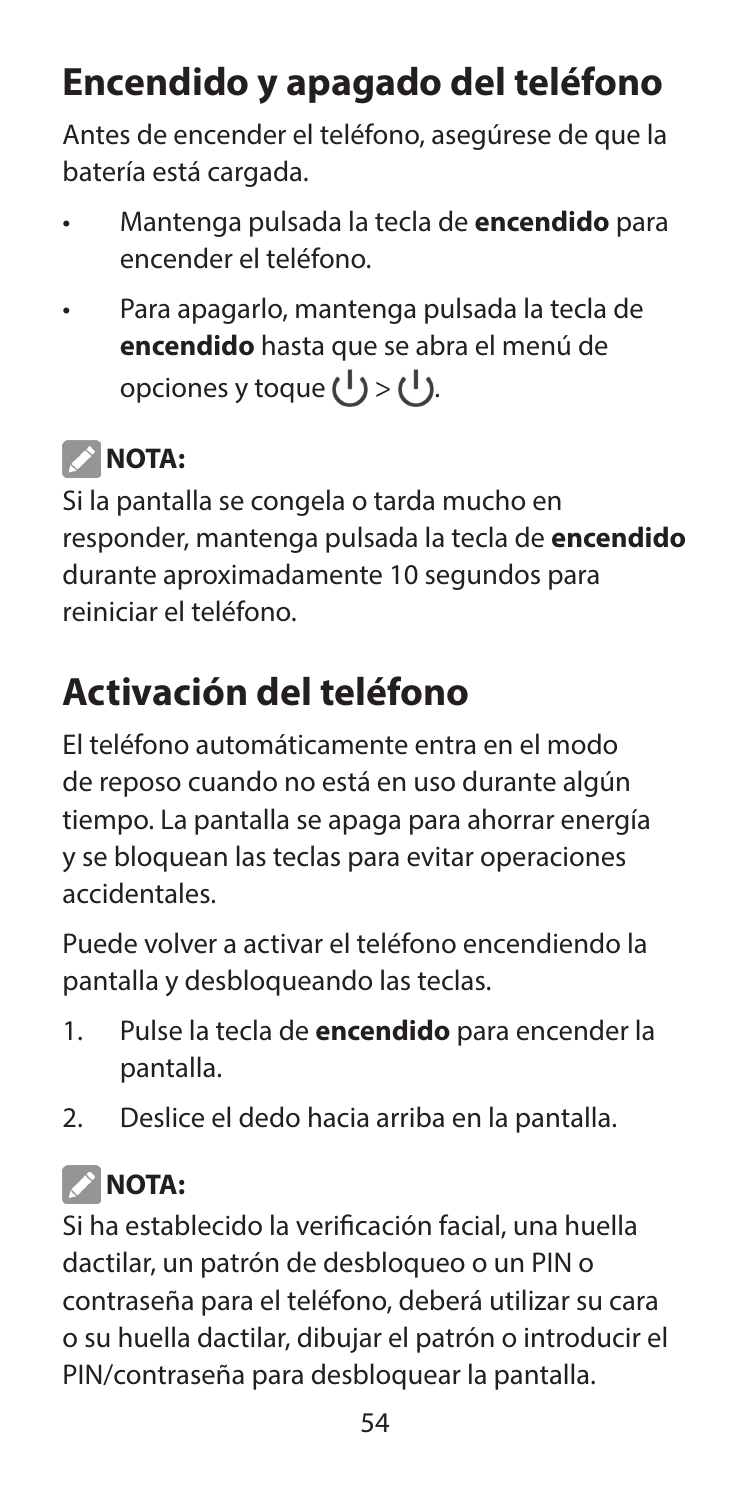## **Información de seguridad del producto**

| No realices ni recibas llamadas telefónicas<br>mientras conduces. No escriba mensajes<br>de texto mientras conduce.                                                                                                                      |
|------------------------------------------------------------------------------------------------------------------------------------------------------------------------------------------------------------------------------------------|
| Mantenga el teléfono a una distancia<br>mínima de 5 mm del cuerpo cuando<br>realice llamadas.                                                                                                                                            |
| Las piezas pequeñas pueden provocar<br>asfixia.                                                                                                                                                                                          |
| El teléfono puede producir un sonido<br>fuerte.                                                                                                                                                                                          |
| Para evitar posibles daños auditivos,<br>no utilice el dispositivo con el volumen<br>muy alto durante periodos de tiempo<br>prolongados. Tenga cuidado al sujetar<br>el teléfono cerca de la oreja mientras el<br>altavoz está activado. |
| Evite que entre en contacto con objetos<br>magnéticos.                                                                                                                                                                                   |
| Manténgalo alejado de marcapasos u<br>otros dispositivos médicos electrónicos.                                                                                                                                                           |
| Apáguelo, cuando se le indique, en<br>hospitales e instalaciones médicas.                                                                                                                                                                |
| Apáguelo cuando así se le indique en<br>aviones y aeropuertos.                                                                                                                                                                           |
| Apáguelo cuando se encuentre cerca de<br>materiales o líquidos explosivos.                                                                                                                                                               |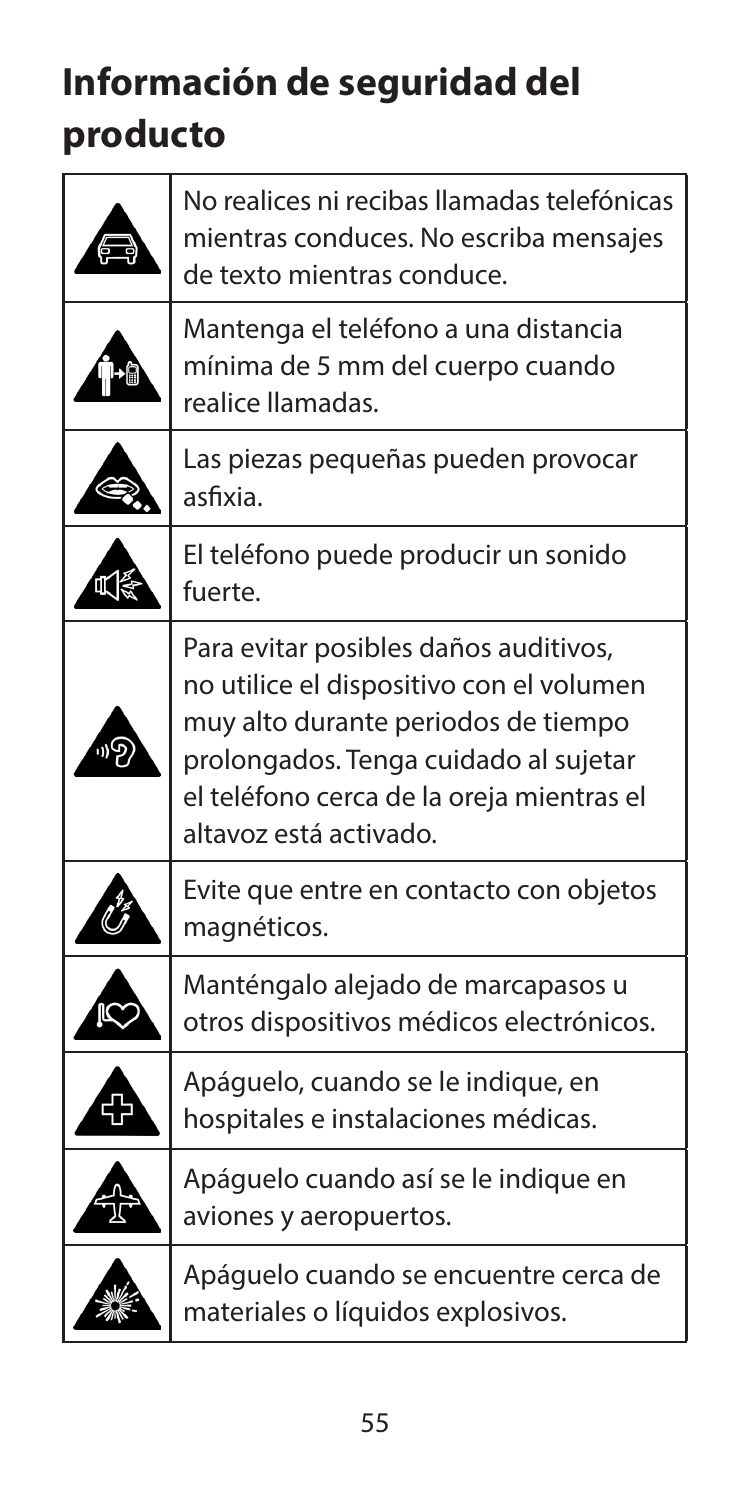| No utilice el teléfono en estaciones de<br>servicio.                                                                      |
|---------------------------------------------------------------------------------------------------------------------------|
| El teléfono puede producir una luz<br>brillante o un destello.                                                            |
| No arroje el teléfono al fuego.                                                                                           |
| Evite las temperaturas extremas.                                                                                          |
| Evite que entre en contacto con líquidos.<br>Mantenga el teléfono seco.                                                   |
| No intente desmontar el teléfono.                                                                                         |
| Utilice solo accesorios autorizados.                                                                                      |
| En el caso de equipos que puedan<br>enchufarse, la toma debe instalarse cerca<br>del equipo, en un lugar de fácil acceso. |
| No dependa del teléfono como<br>dispositivo principal para las<br>comunicaciones de emergencia.                           |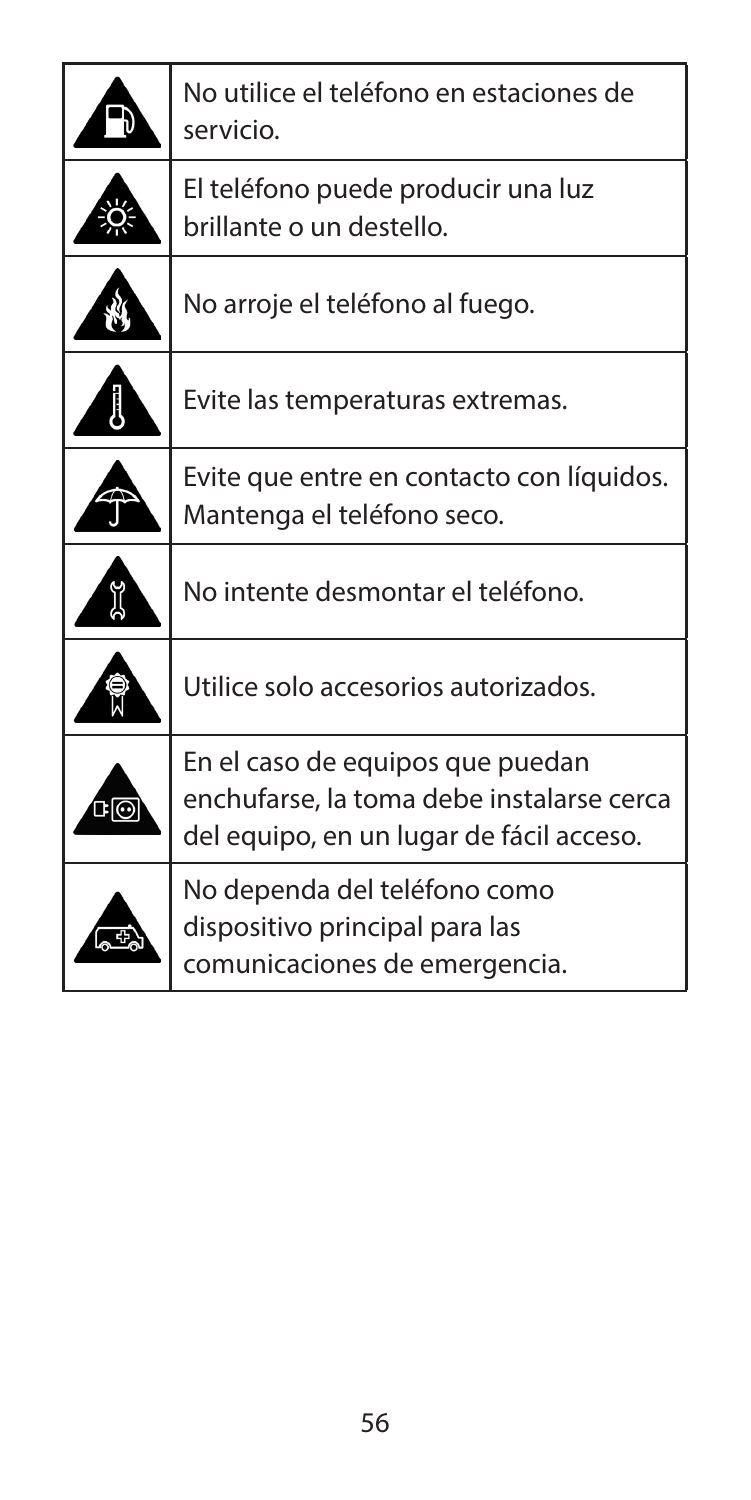#### **Tasa de absorción específica (SAR)**

Su dispositivo móvil es un transmisor y receptor de ondas de radio. Está diseñado para que no pueda superar los límites de exposición a ondas de radio recomendados por las directrices internacionales. Estas directrices fueron desarrolladas por la organización científica independiente ICNIRP e incorporan márgenes de seguridad establecidos para garantizar la protección de todas las personas, independientemente de su edad y estado de salud.

Estas directrices utilizan una unidad de medida conocida como tasa de absorción específica o SAR. El límite SAR para dispositivos móviles es de 2 W/ kg. El valor más alto de SAR registrado con este dispositivo al probarse en la cabeza fue de 0,240 W/ kg\* y al probarse sobre el cuerpo fue de 1,424 W/kg\* a una distancia de 5 mm. Puesto que los dispositivos móviles disponen de una amplia variedad de funciones, pueden utilizarse en otras posiciones como, por ejemplo, sobre el cuerpo, tal y como se describe en el manual del usuario\*\*.

El valor de SAR se mide utilizando la energía de transmisión más alta del dispositivo, por lo que el valor de SAR real de este dispositivo durante su funcionamiento está normalmente por debajo del indicado anteriormente. Esto se debe a los cambios automáticos en el nivel de energía del dispositivo para garantizar que solo utiliza el mínimo de energía necesario para conectarse a la red.

\* Las pruebas se han efectuado de acuerdo con las normas EN 50360, EN 50566, EN 62479, EN 62311, EN 62209-1 y EN 62209-2.

\*\* Consulte el uso del teléfono sobre el cuerpo en el manual del usuario.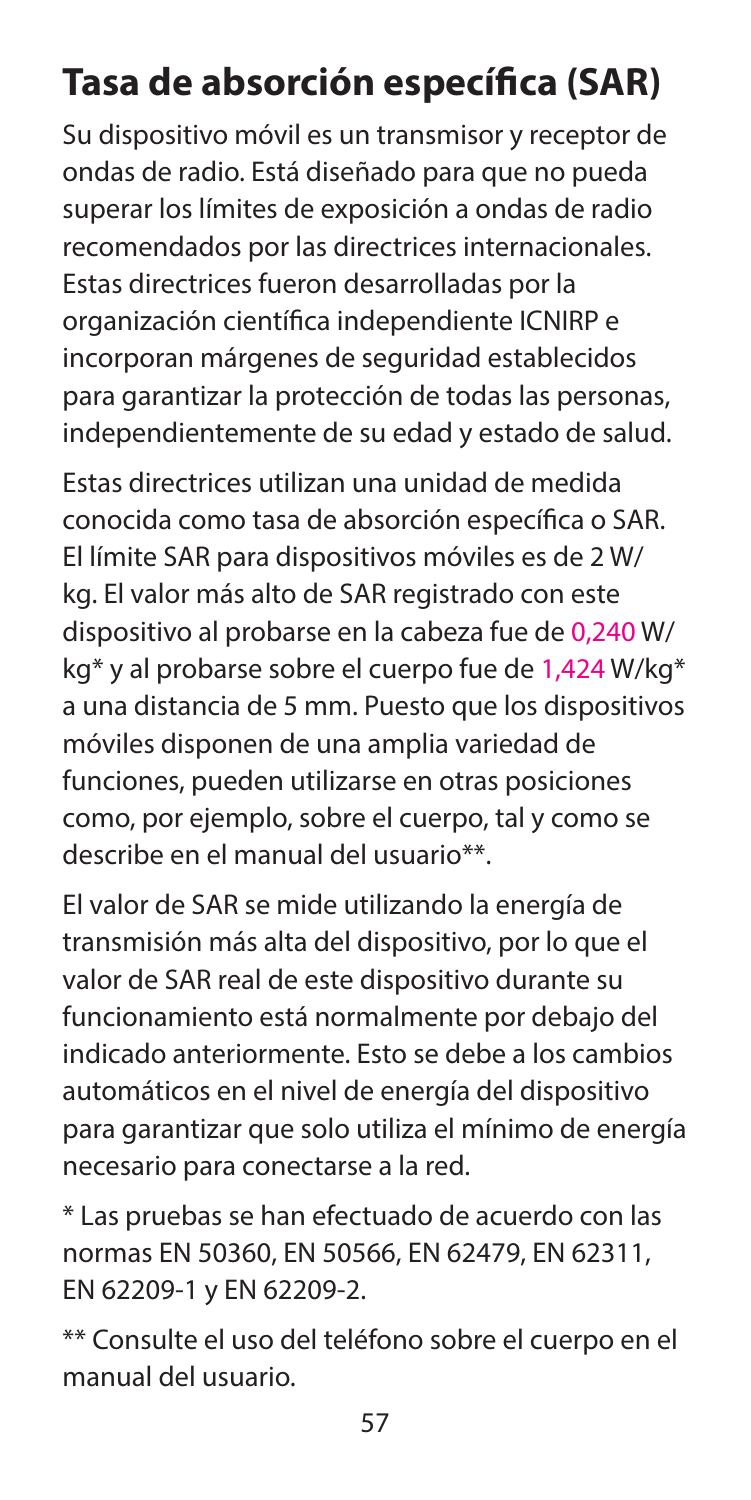#### **Especificaciones**

| <b>EUT</b> admite<br>aplicaciones<br>de radio | Banda GSM 2, 3, 5, 8<br>Banda WCDMA 1, 2, 5, 8<br>Banda LTE 1, 3, 5, 7, 8, 20, 38<br>802.11b/g/n<br>Bluetooth V4.2+LE<br>GPS                                                                                                                             |
|-----------------------------------------------|----------------------------------------------------------------------------------------------------------------------------------------------------------------------------------------------------------------------------------------------------------|
|                                               | <b>WCDMA</b> versión 9<br>LTE versión Rel.11                                                                                                                                                                                                             |
| Potencia de<br>salida de RF<br>máxima         | Banda GSM 2/3: 30 dBm<br>Banda GSM 5/8: 32 dBm<br>Banda WCDMA 1/2/5/8: 24 dBm<br>Banda LTE 1/3/5/7/8/20/38:24<br>dRm<br>802.11 b: 18 dBm<br>802.11 g: 17 dBm<br>802.11 n: 16 dBm<br>Bluetooth EDR: 11 dBm<br>Bluetooth LE: 5 dBm<br>GPS (solo recepción) |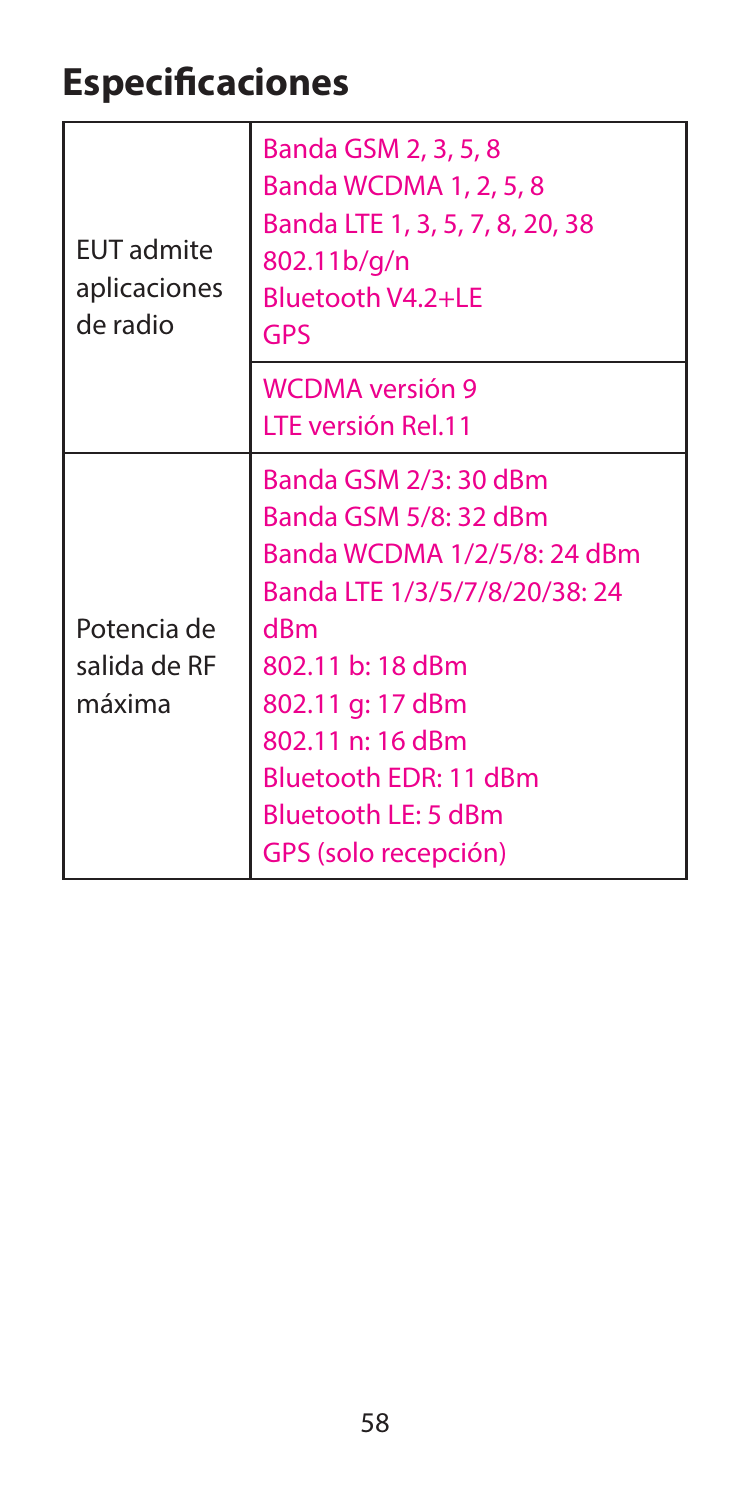#### **Precauciones de CE**

#### **Precauciones para la batería**

Existe riesgo de explosión si se sustituye la batería por un tipo incorrecto. Deseche las baterías usadas de acuerdo con las instrucciones.

#### **Puerto USB**

El producto solo puede conectarse a una interfaz USB de la versión USB 2.0.

#### **Uso adecuado**

Como se describe en esta guía, el dispositivo solo puede utilizarse en los entornos indicados. Si es posible, no toque el área de la antena del dispositivo.

No exponga el dispositivo a temperaturas extremas (inferiores a -10 °C o superiores a 55 °C).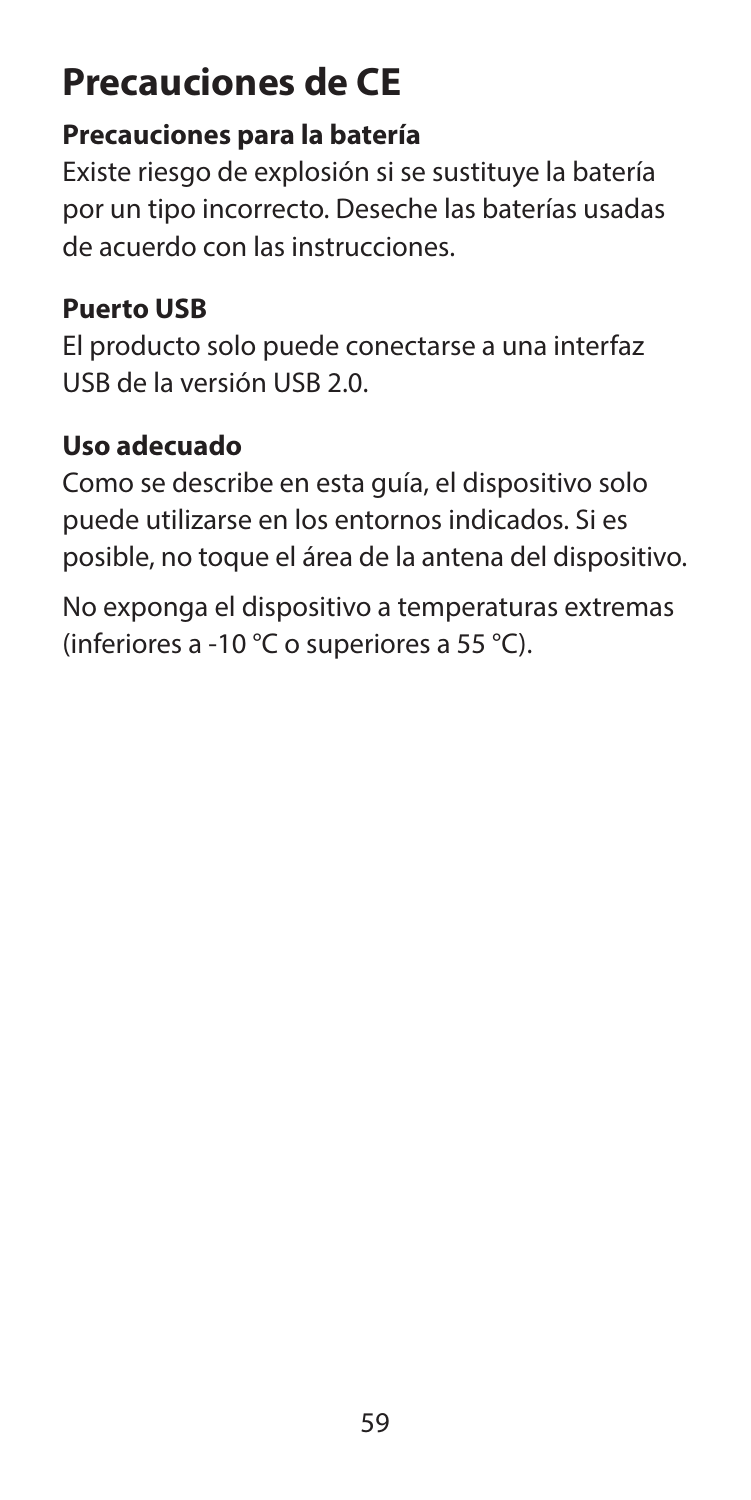#### **Desecho del dispositivo antiguo**

|  |    | Cuando un producto incluye<br>el símbolo de un contenedor<br>tachado con una cruz, significa<br>que está incluido en la Directiva<br>2012/19/UE de la Unión Europea.                        |
|--|----|---------------------------------------------------------------------------------------------------------------------------------------------------------------------------------------------|
|  | 2. | Todos los productos eléctricos y<br>electrónicos deben desecharse<br>al margen de los residuos<br>municipales en instalaciones de<br>recolección designadas por las<br>autoridades locales. |
|  | 3. | Al desechar su viejo dispositivo<br>correctamente ayuda a evitar<br>consecuencias perjudiciales para<br>el medio ambiente y la salud.                                                       |

Debido a que la información de reciclado de este producto está basada en la directiva WEEE, le rogamos que envíe un correo electrónico a weee@zte.com.cn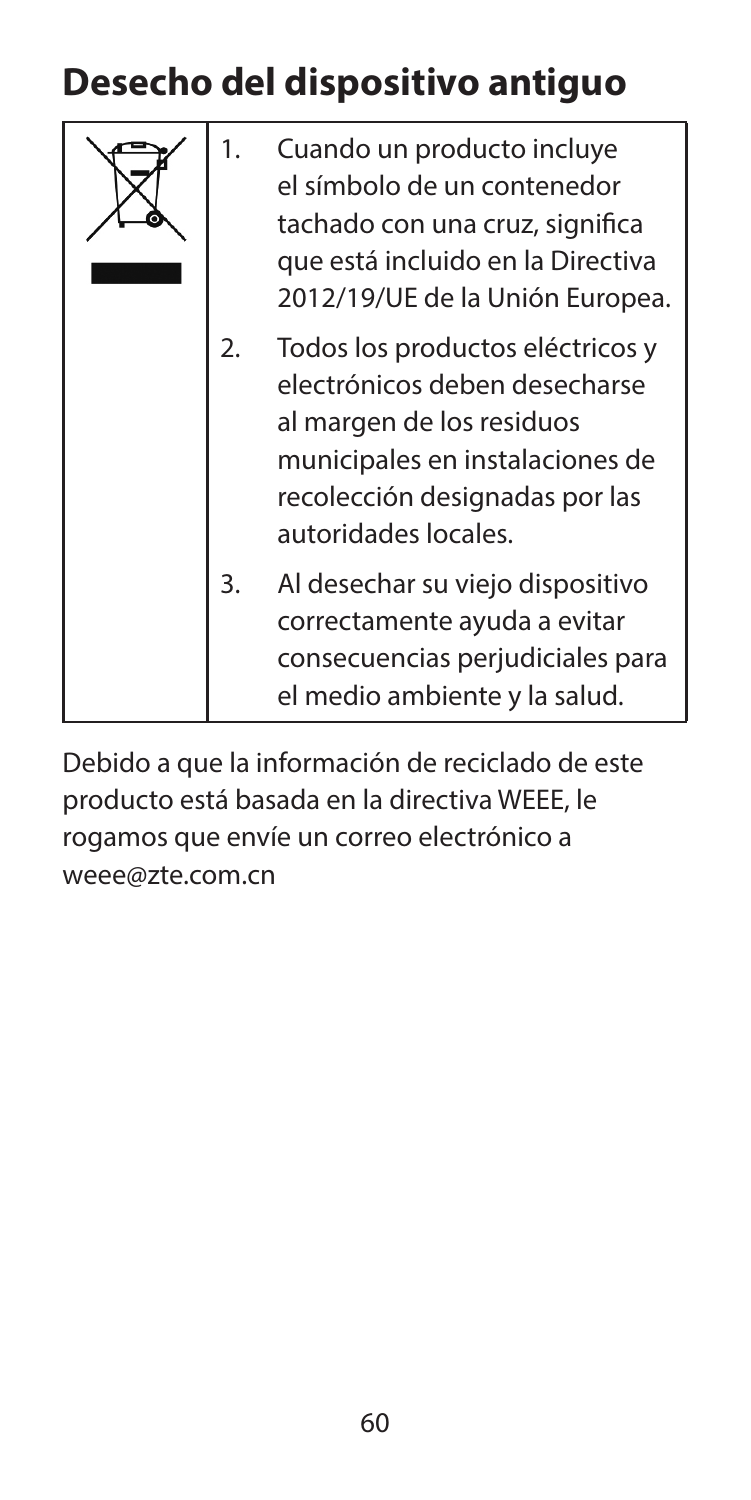## **DECLARACIÓN DE CONFORMIDAD UE**

# $\epsilon$

Por la presente, ZTE Corporation declara que el tipo de equipo de radio del ZTE Blade A7 2020 cumple con la Directiva 2014/53/UE.

El texto completo de la declaración de conformidad UE está disponible en la siguiente dirección de Internet: http://certification.ztedevices.com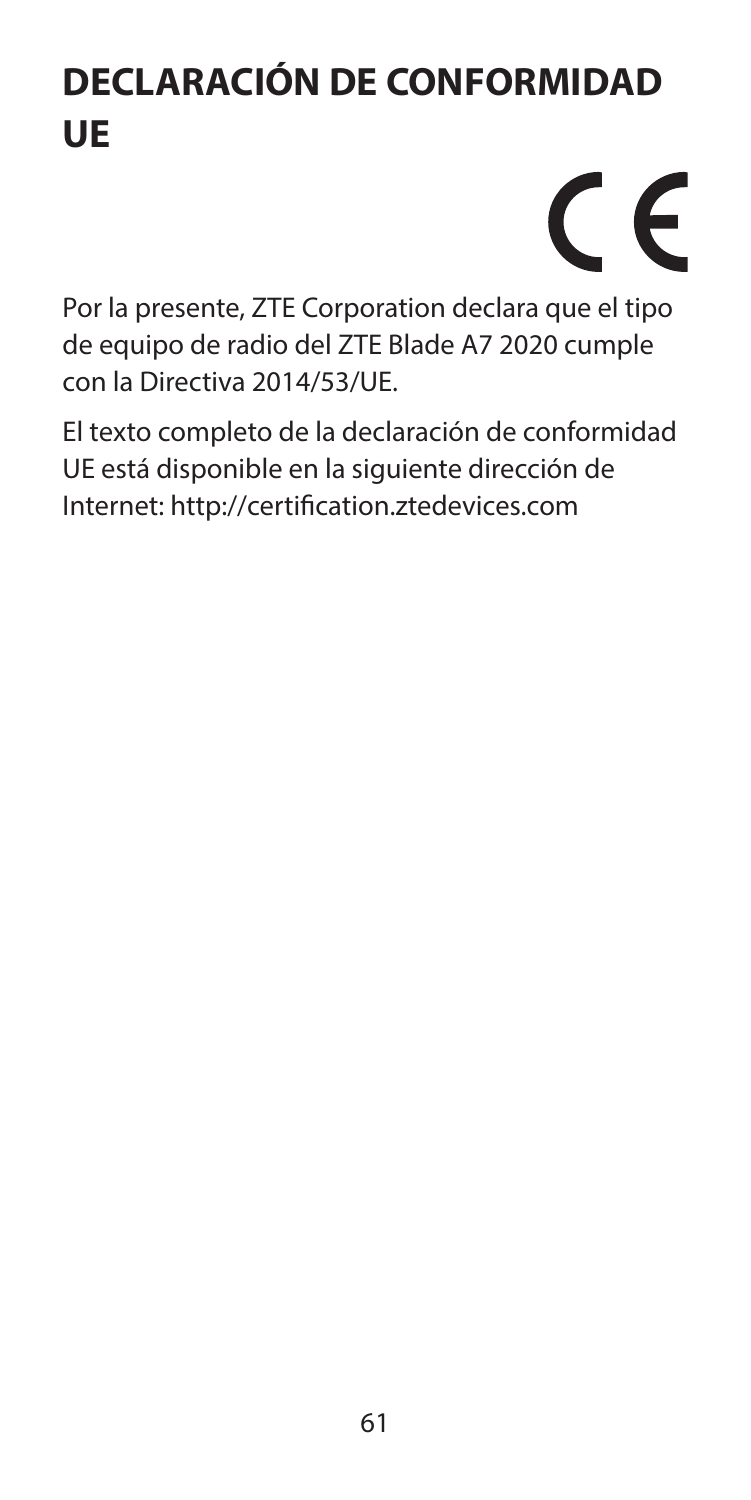# **ZTE**

## **ZTE Blade A7 2020 Guia de início rápido**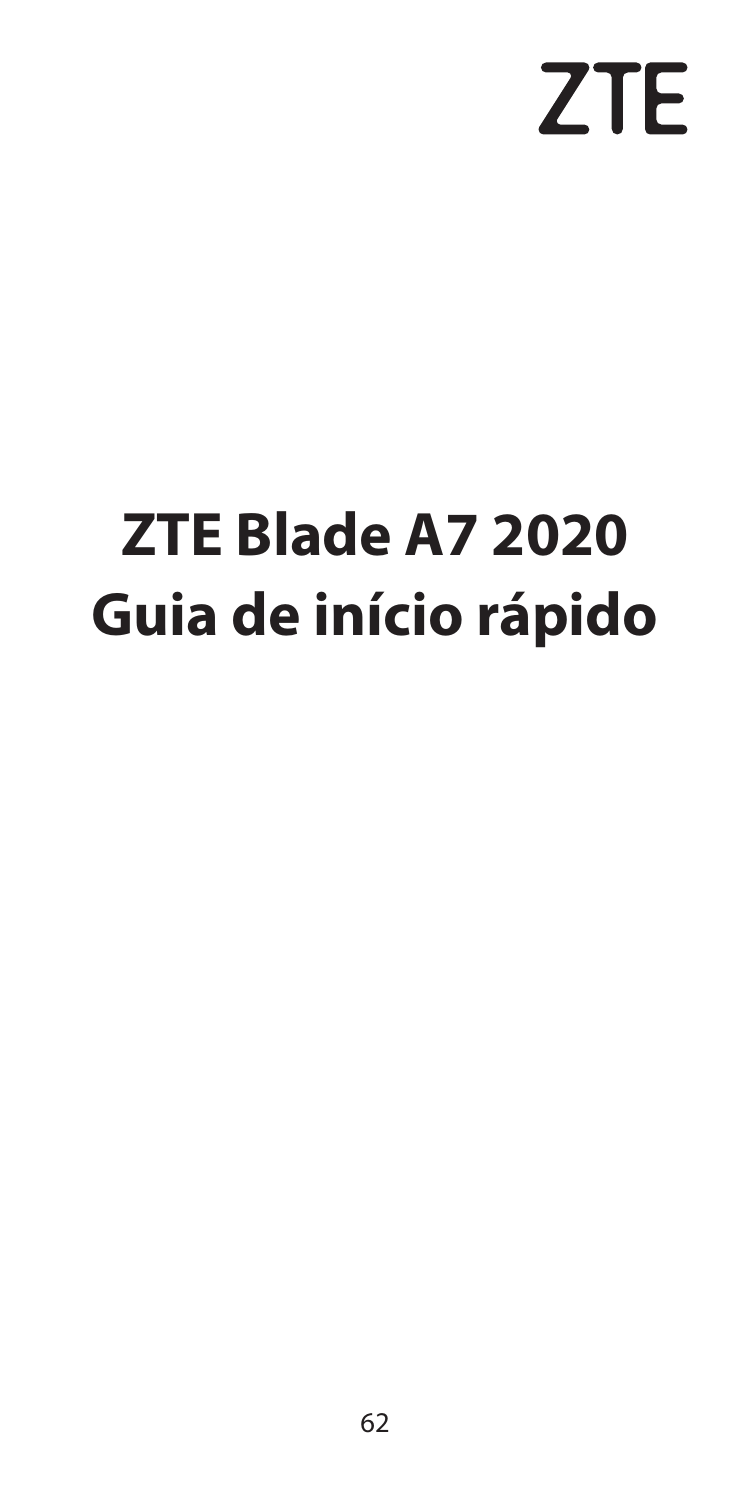#### **INFORMAÇÃO LEGAL Copyright © 2019 ZTE CORPORATION. Todos os direitos reservados.**

Nenhuma parte da presente publicação pode ser citada, reproduzida, traduzida ou utilizada por qualquer meio, eletrónico ou mecânico, incluindo fotocópias e microfilmes, sem autorização prévia por escrito da ZTE Corporation.

#### **Aviso**

A ZTE Corporation reserva-se o direito de fazer alterações de modo a corrigir erros de impressão ou atualizar especificações neste guia sem aviso prévio.

Disponibilizamos autosserviço para os utilizadores do nosso dispositivo terminal inteligente. Aceda ao website oficial da ZTE (em **www.ztedevices.com**) para mais informações sobre o autosserviço e os modelos de produtos suportados. As informações no website têm precedência.

Visite **http://www.ztedevices.com** para transferir a Ajuda. Basta clicar em **Support** (Suporte) na página inicial e, em seguida, selecionar a localização, o tipo de produto e o nome para procurar informações de suporte relacionadas.

#### **Renúncia de responsabilidade**

A ZTE Corporation renuncia explicitamente qualquer responsabilidade por avarias e danos decorrentes de modificações não autorizadas do software.

As imagens e capturas de ecrã utilizadas neste guia poderão ser diferentes das do produto real. O conteúdo deste guia poderá divergir do produto ou do software real.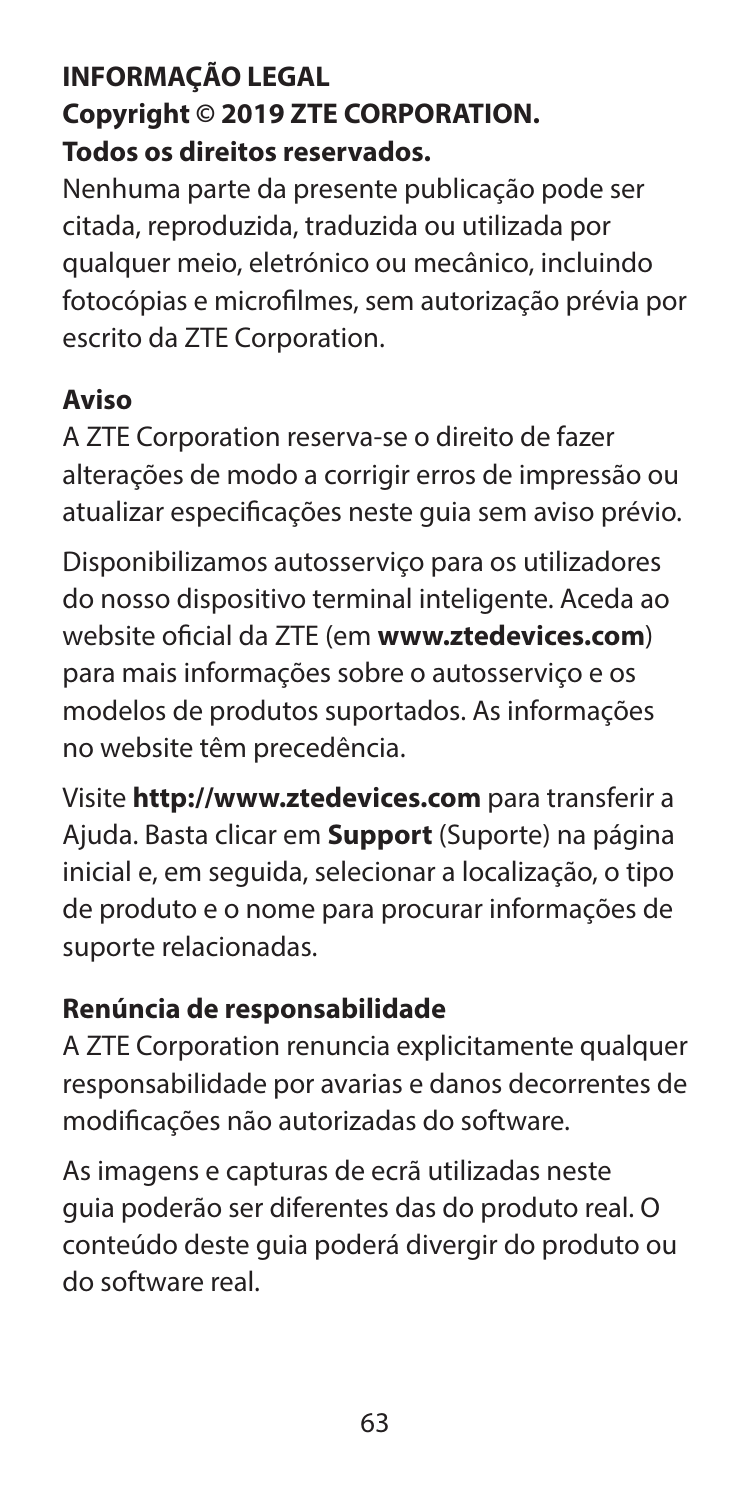#### **Marcas comerciais**

ZTE e os logótipos da ZTE são marcas comerciais da ZTE Corporation.

Android™ é uma marca comercial da Google LLC.

A marca da palavra *Bluetooth*® e os logótipos são marcas registadas da propriedade da Bluetooth SIG, Inc. e qualquer utilização destas marcas pela ZTE Corporation é feita sob licença.



 O logótipo microSDXC é uma marca comercial da SD-3C, LLC.

Outras marcas comerciais e designações comerciais são as dos respetivos proprietários.

**N.º da versão:** R1.0

**Data de edição:** 4 de novembro de 2019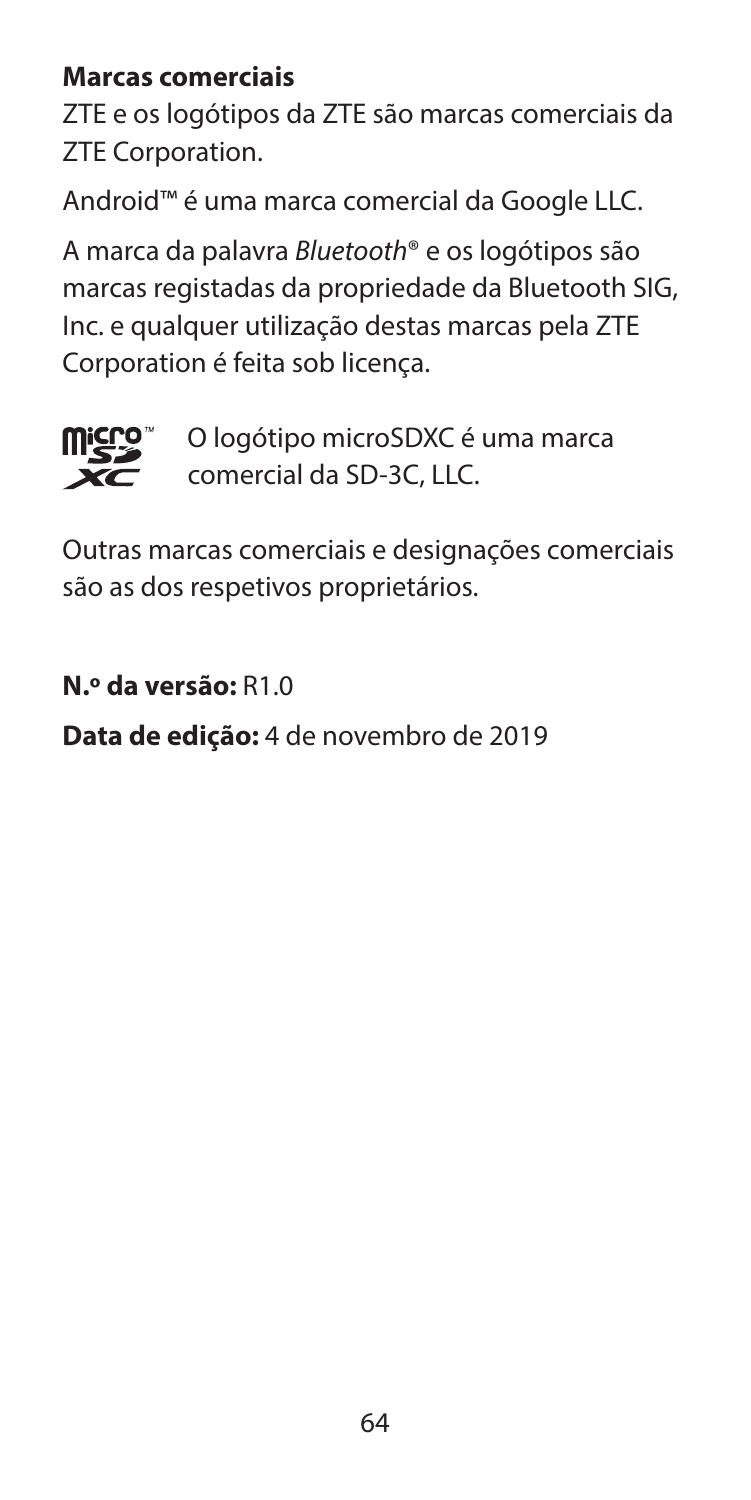#### **Conhecer o seu telefone**

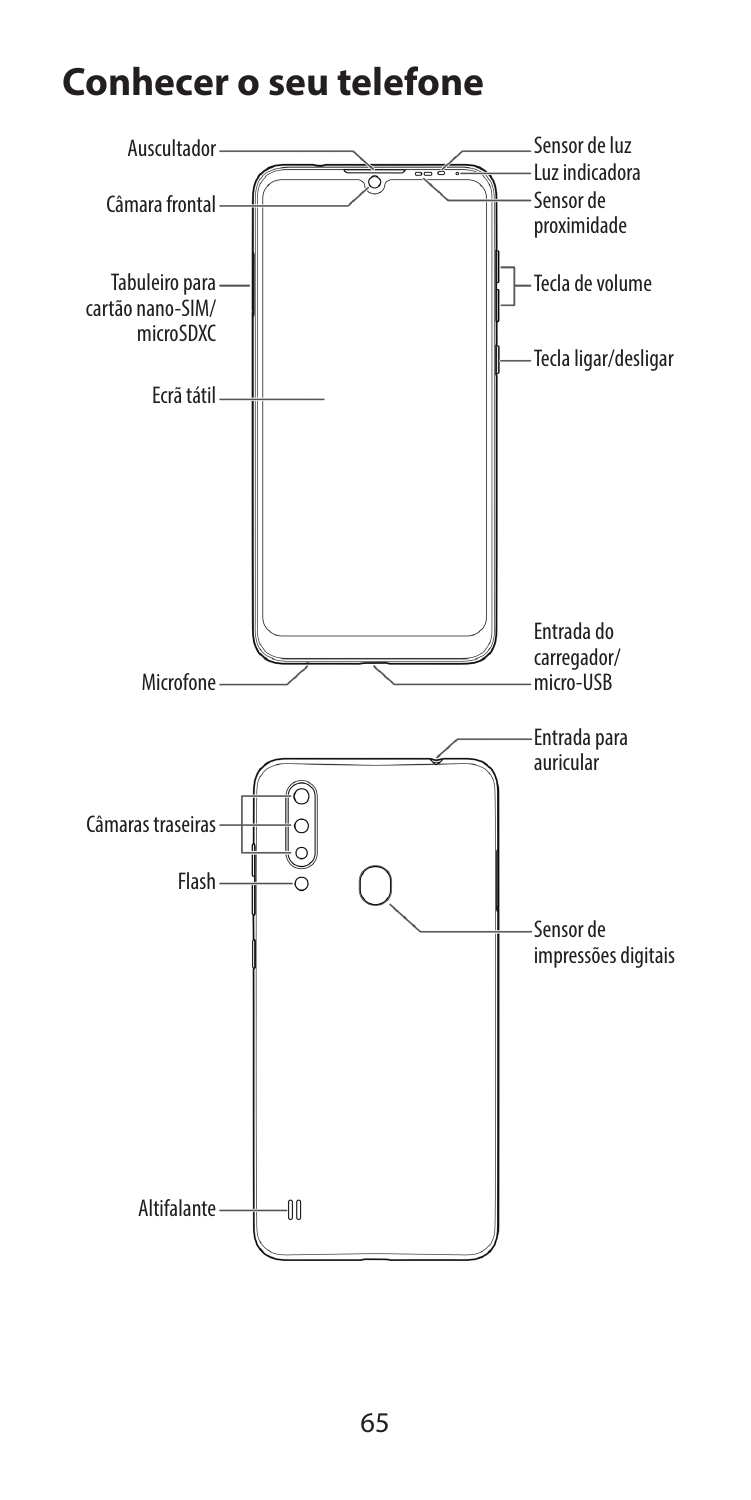## **Configurar o seu telefone**

É possível inserir ou remover os cartões nano-SIM enquanto o telefone está ligado.

## **AVISO!**

Para evitar danos no telefone, não utilize outros tipos de cartão SIM, nem um cartão nano-SIM não padrão cortado a partir de um cartão SIM. Pode obter um cartão nano-SIM padrão junto do seu fornecedor de serviços.

1. Insira a ponta da ferramenta para retirar o tabuleiro no orifício do tabuleiro para cartões.

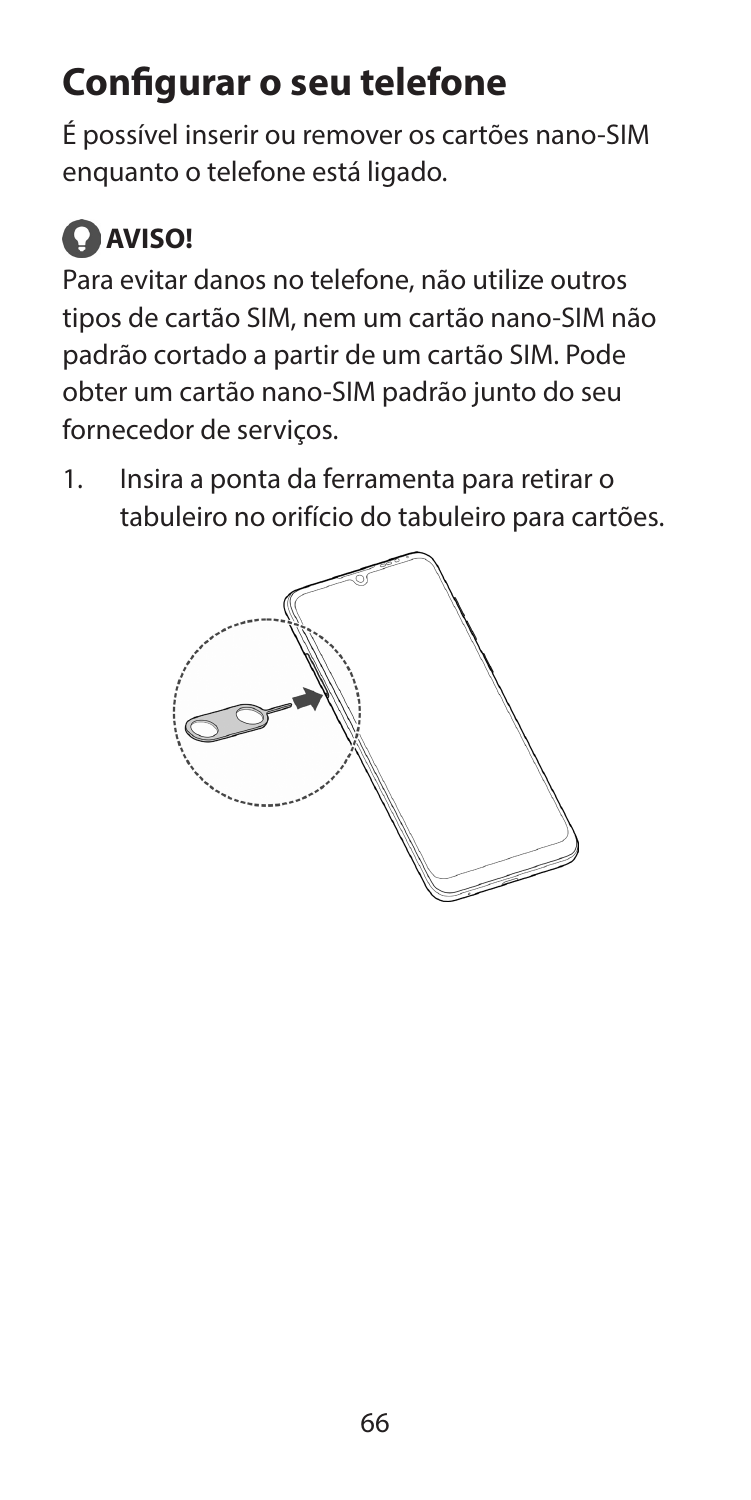2. Retire o tabuleiro para cartões e coloque um cartão nano-SIM na ranhura 1 e um cartão microSDXC (opcional) ou um cartão nano-SIM na ranhura 2, como mostra a imagem. Volte a colocar o tabuleiro cuidadosamente no sítio.



#### *NOTA:*

Quando são inseridos dois cartões nano-SIM, ambos podem ligar-se à rede 4G, 3G ou 2G, e qualquer um deles pode ser utilizado para dados móveis.

#### **Carregar o telefone**

A bateria do seu telefone deverá ter energia suficiente para o telefone se ligar, encontrar um sinal e efetuar algumas chamadas. Deve carregar totalmente a bateria assim que for possível.

#### **AVISO!**

Utilize apenas carregadores e cabos USB aprovados pela ZTE. A utilização de acessórios não aprovados pode danificar o telefone ou causar a explosão da bateria.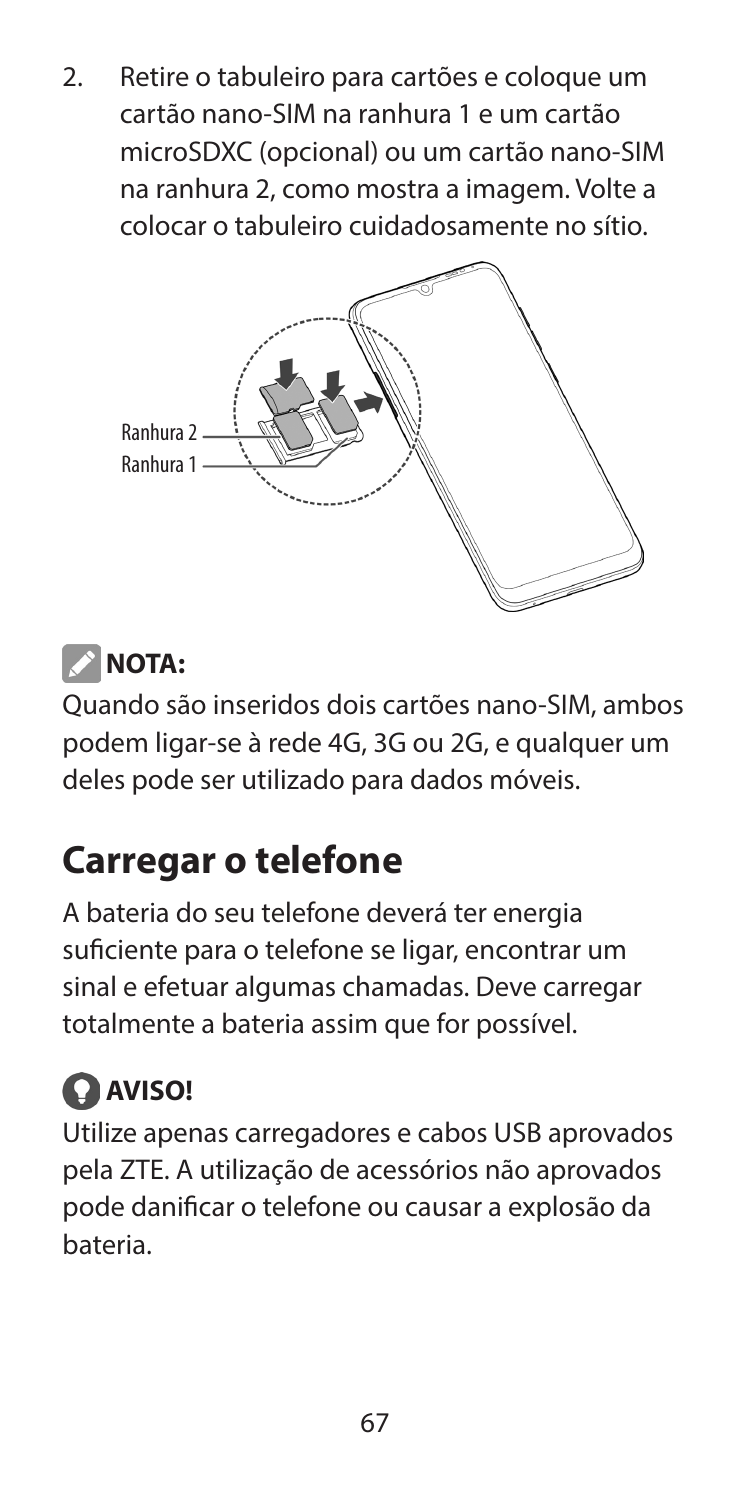#### **AVISO! Não remova a tampa traseira. A bateria não é amovível. A remoção pode resultar em incêndio ou explosão.**

1. Ligue o adaptador à entrada do carregador. Certifique-se de que o adaptador está inserido na direção correta.



- 2. Ligue o carregador a uma tomada de CA normal.
- 3. Desligue o carregador quando a bateria estiver totalmente carregada.

## **NOTA:**

Se a bateria estiver bastante fraca, poderá não conseguir ligar o telefone, mesmo que esteja em carregamento. Neste caso, tente novamente depois de carregar o telefone durante, pelo menos, 20 minutos. Se continuar a não conseguir ligar o telefone mesmo após um carregamento prolongado, contacte o apoio ao cliente.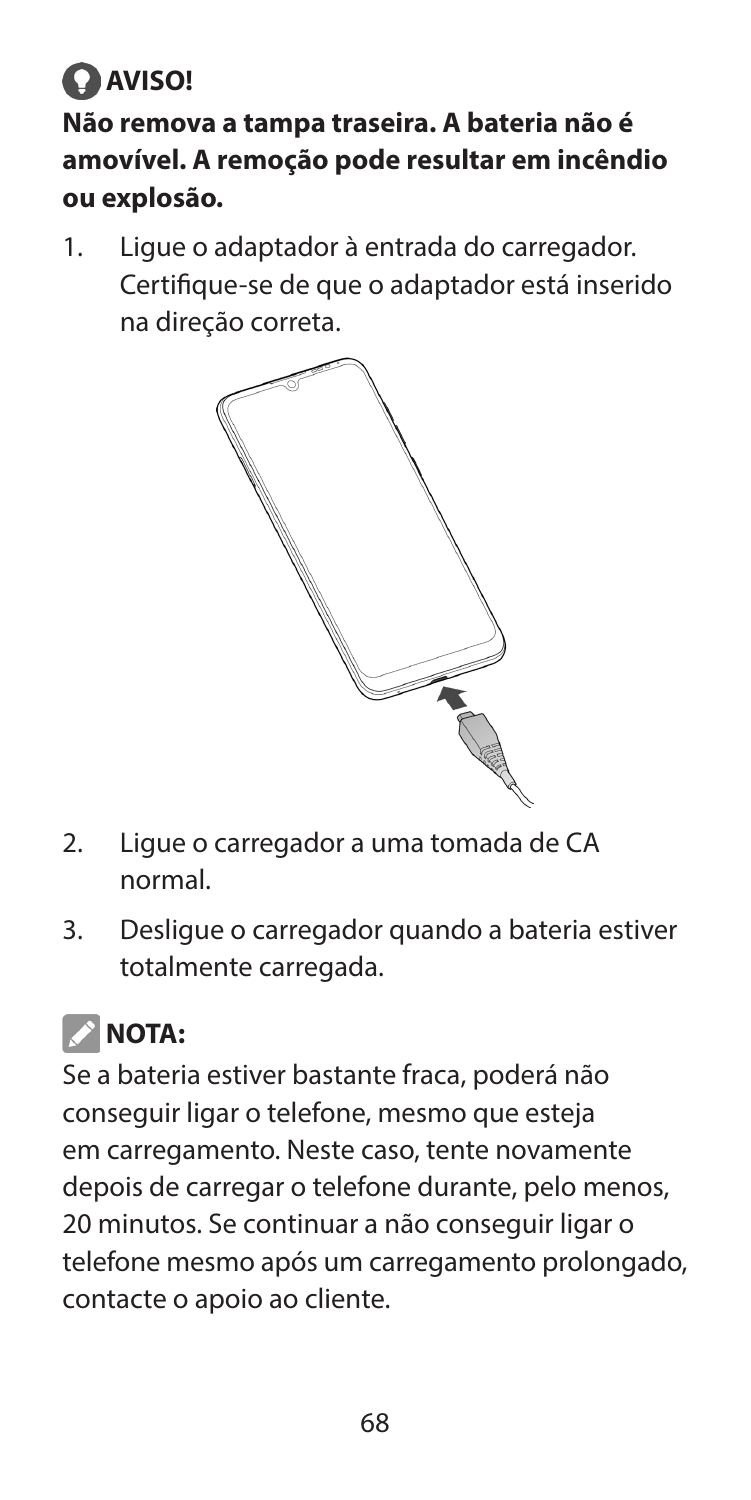## **Ligar/desligar o telefone**

Certifique-se de que a bateria está carregada antes de ligar o telefone.

- Prima sem soltar a tecla **ligar/desligar** para ligar o telefone.
- Para o desligar, prima sem soltar a tecla **ligar/ desligar** para abrir o menu de opções e toque em (<sup>1</sup>) > (<sup>1</sup>).

#### *NOTA:*

Se o ecrã bloquear ou demorar muito tempo a responder, experimente manter premida a tecla **ligar/desligar** durante cerca de 10 segundos para reiniciar o telefone.

#### **Reativar o telefone**

O telefone passa para o modo de standby automaticamente quando não é utilizado durante algum tempo. O ecrã desliga-se para poupar energia e as teclas são bloqueadas para evitar utilizações acidentais.

Pode reativar o telefone ligando o ecrã e desbloqueando as teclas.

- 1. Prima a tecla **ligar/desligar** para ativar o ecrã.
- 2. Deslize para cima no ecrã.

#### **2** NOTA:

Se tiver definido uma verificação através do rosto, uma impressão digital, um padrão de desbloqueio, um PIN ou uma palavra-passe para o seu telefone, terá de utilizar o seu rosto ou impressão digital, desenhar o padrão ou inserir o PIN/palavra-passe para desbloquear o ecrã.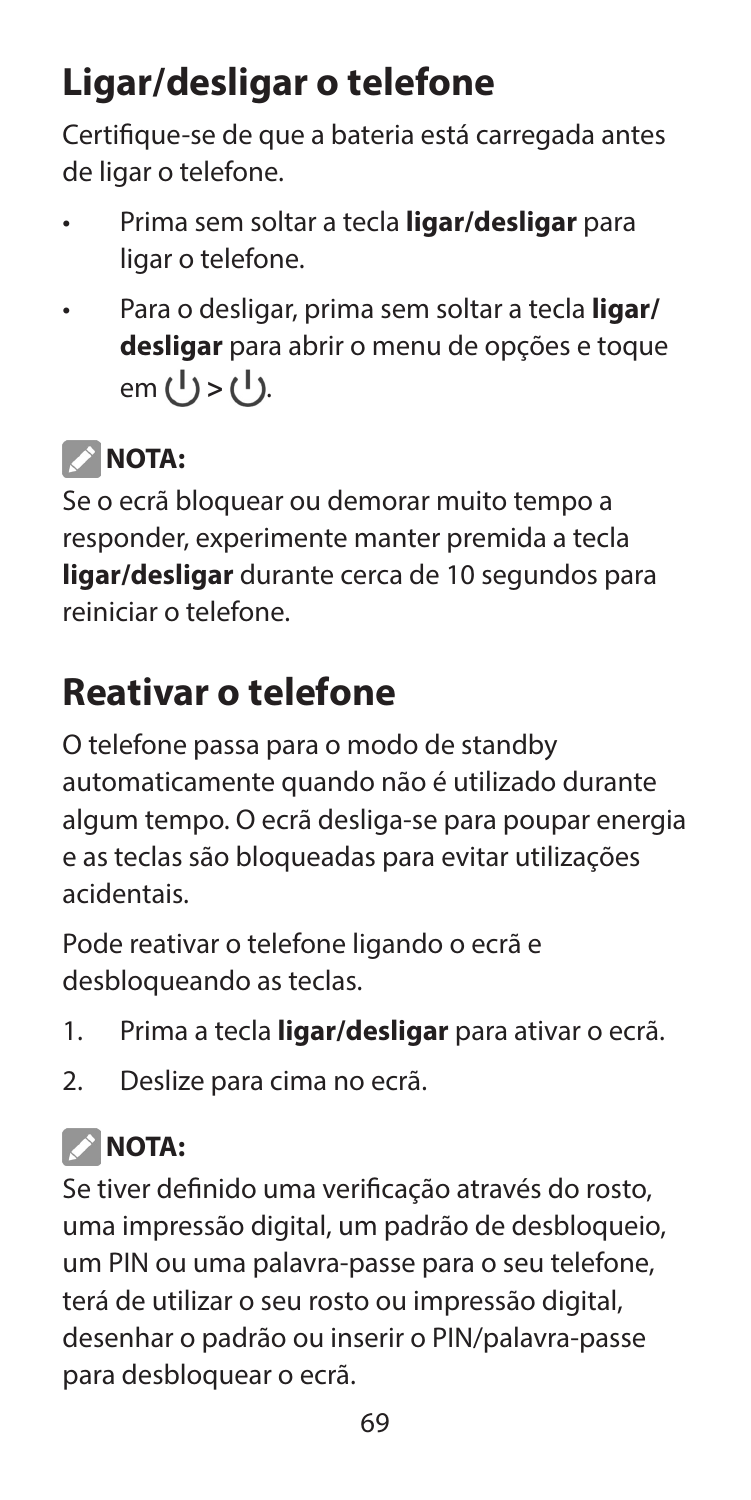## **Informações de segurança do produto**

| Não faça nem atenda chamadas<br>enquanto conduz. Nunca escreva<br>mensagens enquanto conduz.                                                                                                                                                                  |
|---------------------------------------------------------------------------------------------------------------------------------------------------------------------------------------------------------------------------------------------------------------|
| Mantenha o telefone a, pelo menos, 5<br>mm de distância da orelha ou do corpo<br>durante a realização de chamadas.                                                                                                                                            |
| As peças pequenas podem provocar<br>asfixia.                                                                                                                                                                                                                  |
| O telefone pode produzir um som alto.                                                                                                                                                                                                                         |
| De forma a evitar potenciais danos<br>auditivos, não se exponha a níveis de<br>volume elevados durante períodos de<br>tempo prolongados. Tenha cuidado<br>quando segurar o seu telefone próximo<br>do ouvido enquanto o altifalante estiver<br>em utilização. |
| Evite o contacto com superfícies<br>magnéticas.                                                                                                                                                                                                               |
| Mantenha afastado de pacemakers e de<br>outros dispositivos médicos eletrónicos.                                                                                                                                                                              |
| Desligue quando for solicitado em<br>hospitais e instalações médicas.                                                                                                                                                                                         |
| Deslique quando for solicitado num<br>avião e em aeroportos.                                                                                                                                                                                                  |
| Desligue quando estiver perto de<br>líquidos ou materiais explosivos.                                                                                                                                                                                         |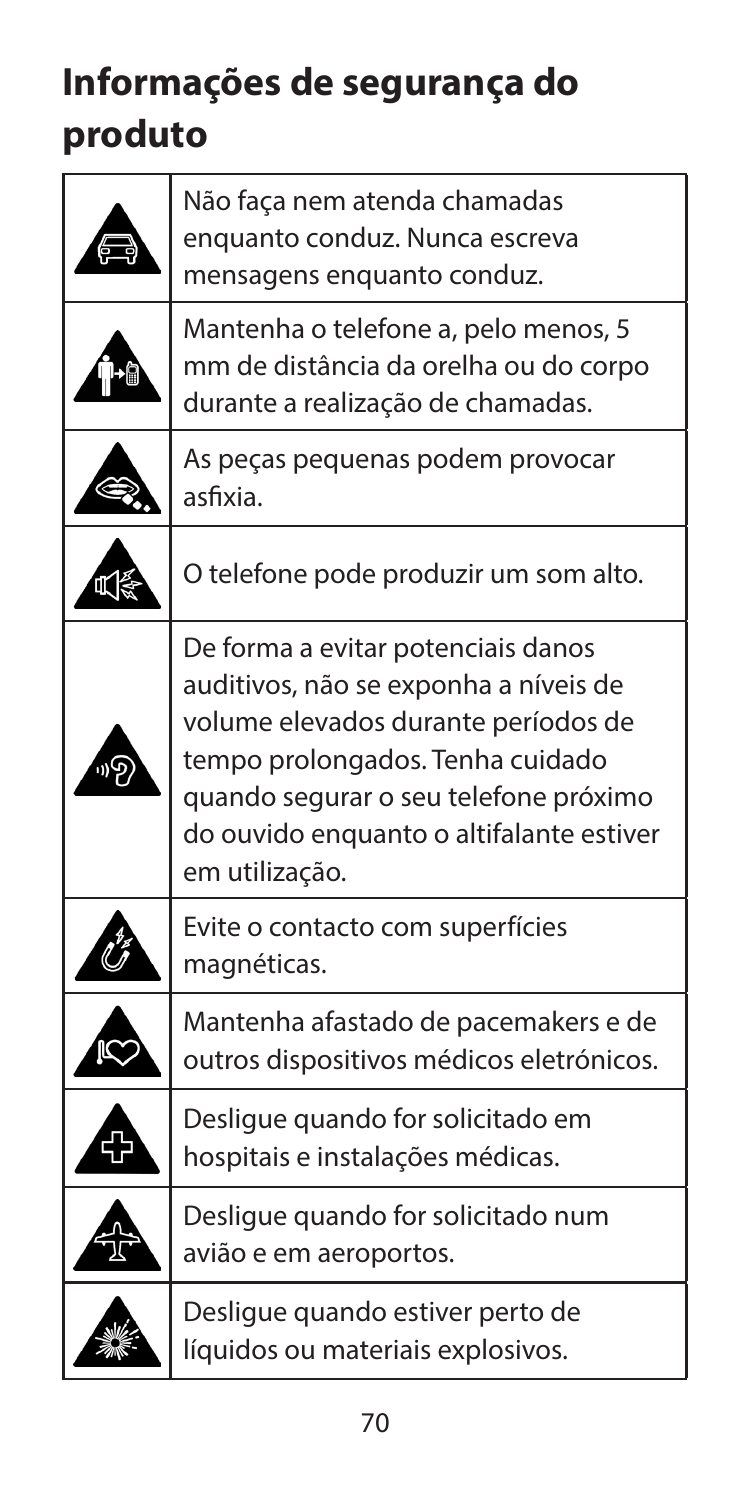|    | Não utilize em estações de serviço.                                                                                                   |
|----|---------------------------------------------------------------------------------------------------------------------------------------|
|    | O telefone pode produzir uma luz<br>brilhante ou intermitente.                                                                        |
|    | Não destrua o telefone através do fogo.                                                                                               |
|    | Evite temperaturas extremas.                                                                                                          |
|    | Evite o contacto com líquidos. Não<br>permita que o telefone se molhe.                                                                |
|    | Não tente desmontar o telefone.                                                                                                       |
|    | Utilize apenas acessórios aprovados.                                                                                                  |
| υo | Para o equipamento de ligar a uma<br>tomada elétrica, esta deve estar perto do<br>equipamento e estar sempre facilmente<br>acessível. |
|    | Não dependa do telefone como<br>dispositivo principal para comunicações<br>de emergência.                                             |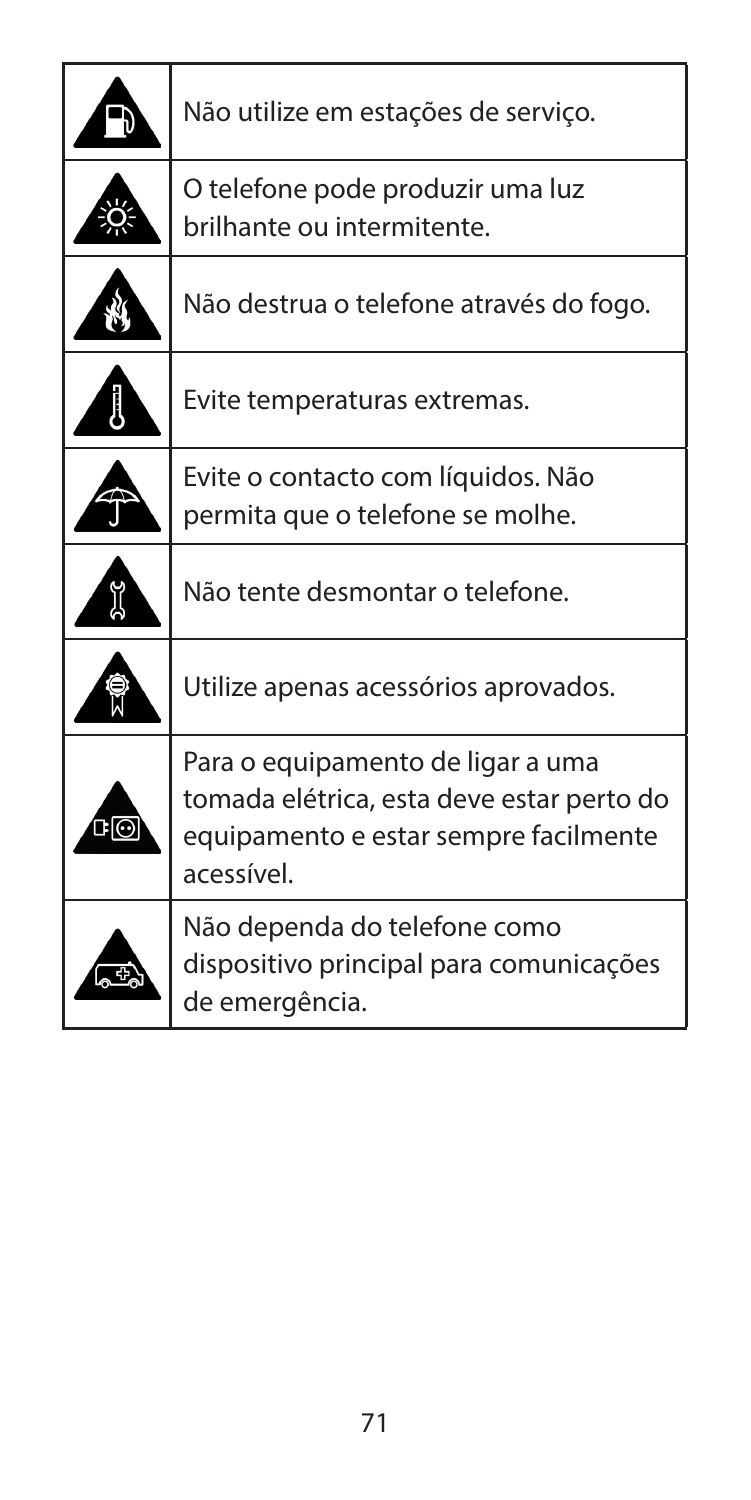## **Taxa de absorção específica (SAR)**

O seu telefone é um transmissor e um recetor de rádio. Foi concebido para não ultrapassar os limites de exposição a ondas de rádio recomendados pelas normas internacionais. Estas normas foram desenvolvidas pela organização científica independente ICNIRP e incluem margens de segurança destinadas a assegurar a proteção de todas as pessoas, independentemente da sua idade e do seu estado de saúde.

Estas normas utilizam uma unidade de medida conhecida como Taxa de absorção específica ou SAR. O limite de SAR para os dispositivos móveis é de 2 W/kg e o valor mais elevado de SAR para este dispositivo quando testado junto à cabeça foi de 0,240 W/kg\*, e quando testado junto ao corpo foi de 1,424 W/kg\* a uma distância de 5 mm. Visto que os dispositivos móveis disponibilizam um variado número de funções, podem ser utilizados noutras posições, tais como no corpo, conforme descrito na ajuda\*\*.

Como a SAR é medida utilizando a potência de transmissão mais elevada do dispositivo, a SAR real deste dispositivo em funcionamento está normalmente abaixo da indicada acima. Tal devese a alterações automáticas ao nível da potência do dispositivo que asseguram que este só utiliza a potência mínima necessária para comunicar com a rede.

\* Os testes são realizados em conformidade com as normas EN 50360, EN 50566, EN 62479, EN 62311, EN 62209-1 e EN 62209-2.

\*\* Consulte a secção de funcionamento junto ao corpo na ajuda.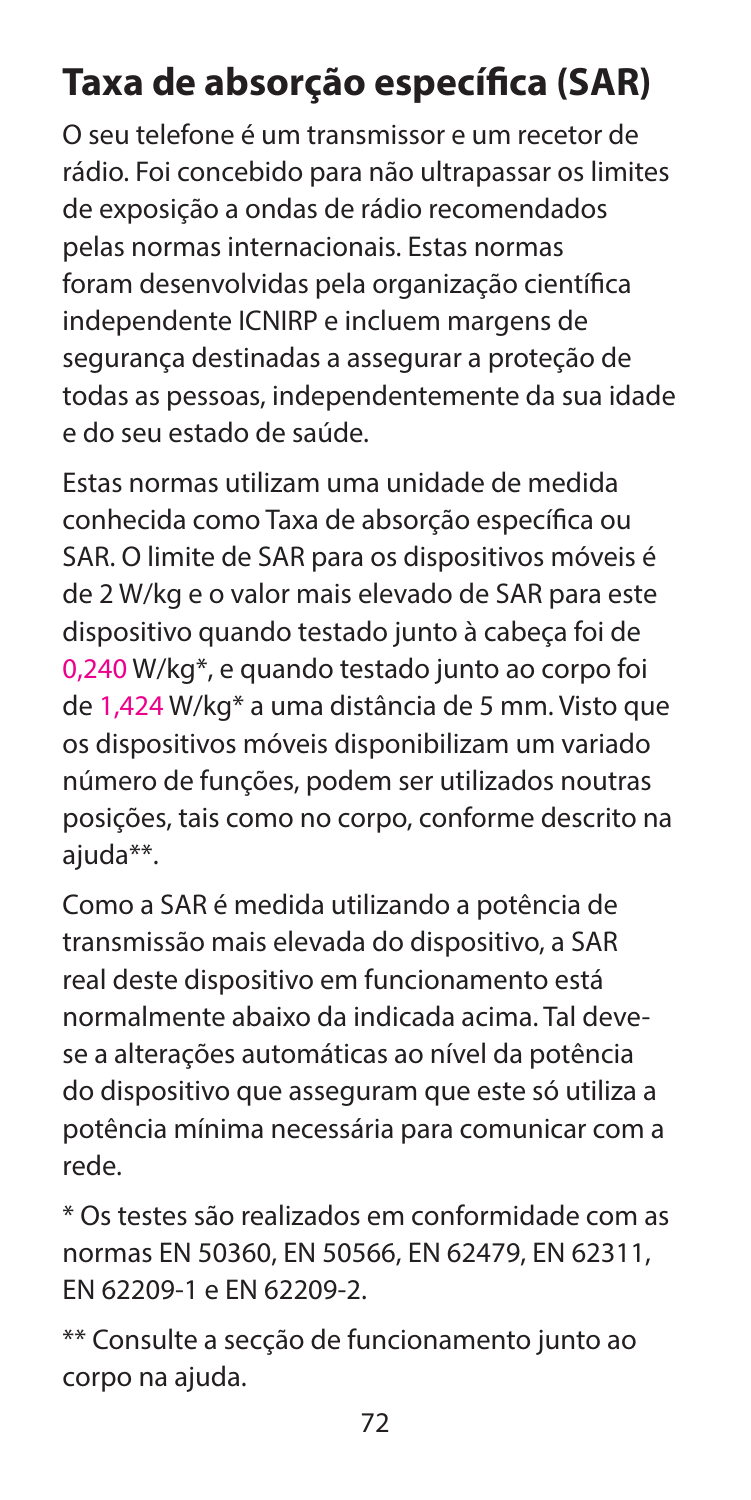## **Especificação**

| <b>EUT</b> com<br>suporte de<br>função de<br>rádio | Banda GSM 2, 3, 5, 8<br>Banda WCDMA 1, 2, 5, 8<br>Banda LTE 1, 3, 5, 7, 8, 20, 38<br>802,11b/g/n<br>Bluetooth V4.2+LE<br>GPS                                                                                                                                |
|----------------------------------------------------|-------------------------------------------------------------------------------------------------------------------------------------------------------------------------------------------------------------------------------------------------------------|
|                                                    | WCDMA Versão Rel.9<br>LTE Versão Rel.11                                                                                                                                                                                                                     |
| Potência de<br>RF emitida<br>máxima                | Banda GSM 2/3: 30 dBm<br>Banda GSM 5/8: 32 dBm<br>Banda WCDMA 1/2/5/8: 24 dBm<br>Banda LTE 1/3/5/7/8/20/38: 24<br>dRm<br>802,11 b: 18 dBm<br>802,11 g: 17 dBm<br>802,11 n: 16 dBm<br>Bluetooth EDR: 11 dBm<br>Bluetooth LE: 5 dBm<br><b>GPS (RX apenas)</b> |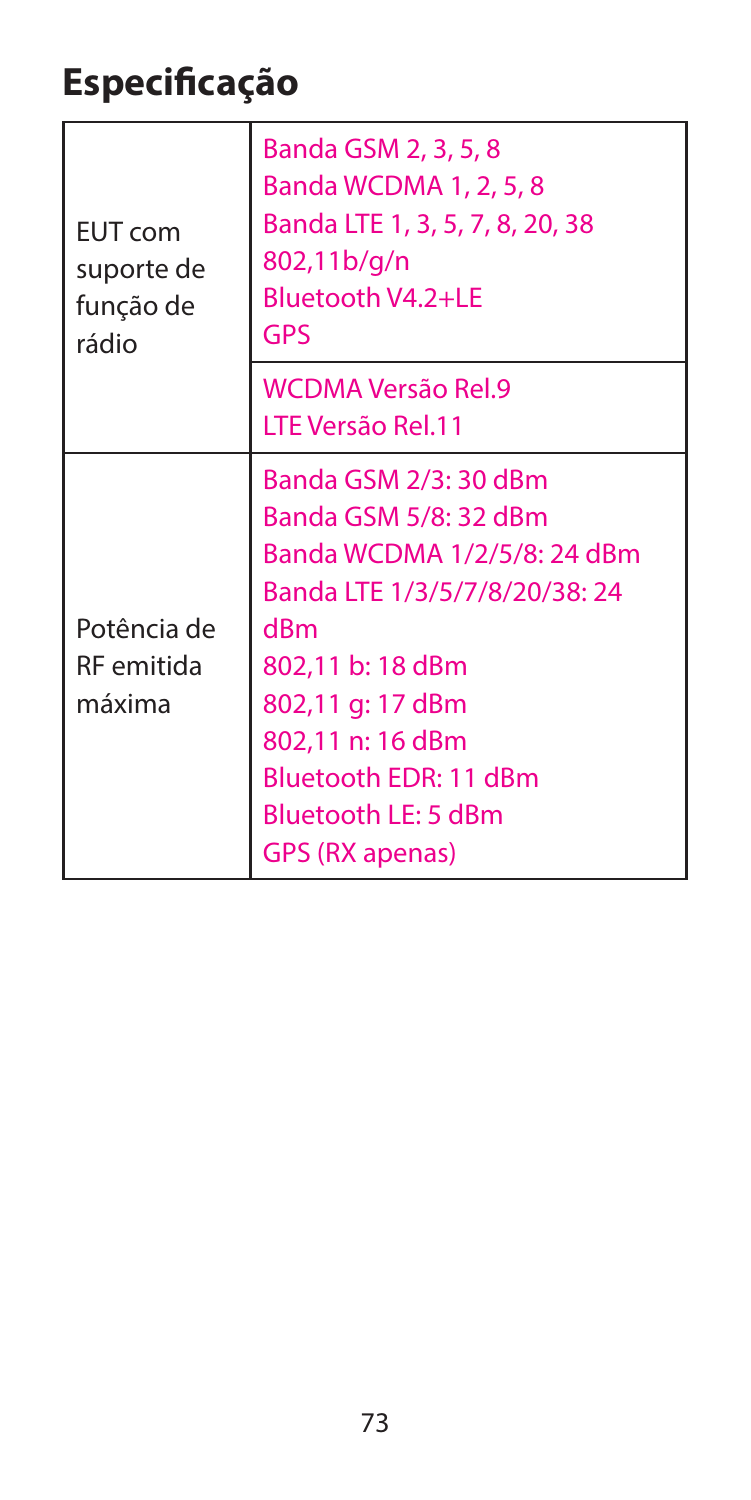## **Aviso CE**

#### **Aviso da bateria**

Risco de explosão em caso de substituição da bateria por outra cujo tipo não seja o correto. Elimine as baterias usadas de acordo com as instruções.

#### **Porta USB**

Este produto só deverá ser ligado a uma interface USB da versão USB 2.0.

#### **Utilização correta**

Conforme descrito neste guia, o dispositivo só pode ser utilizado nos locais apropriados. Se possível, não toque na área da antena no dispositivo.

Não exponha o dispositivo a temperaturas extremas, menos de -10 °C e mais de 55 °C.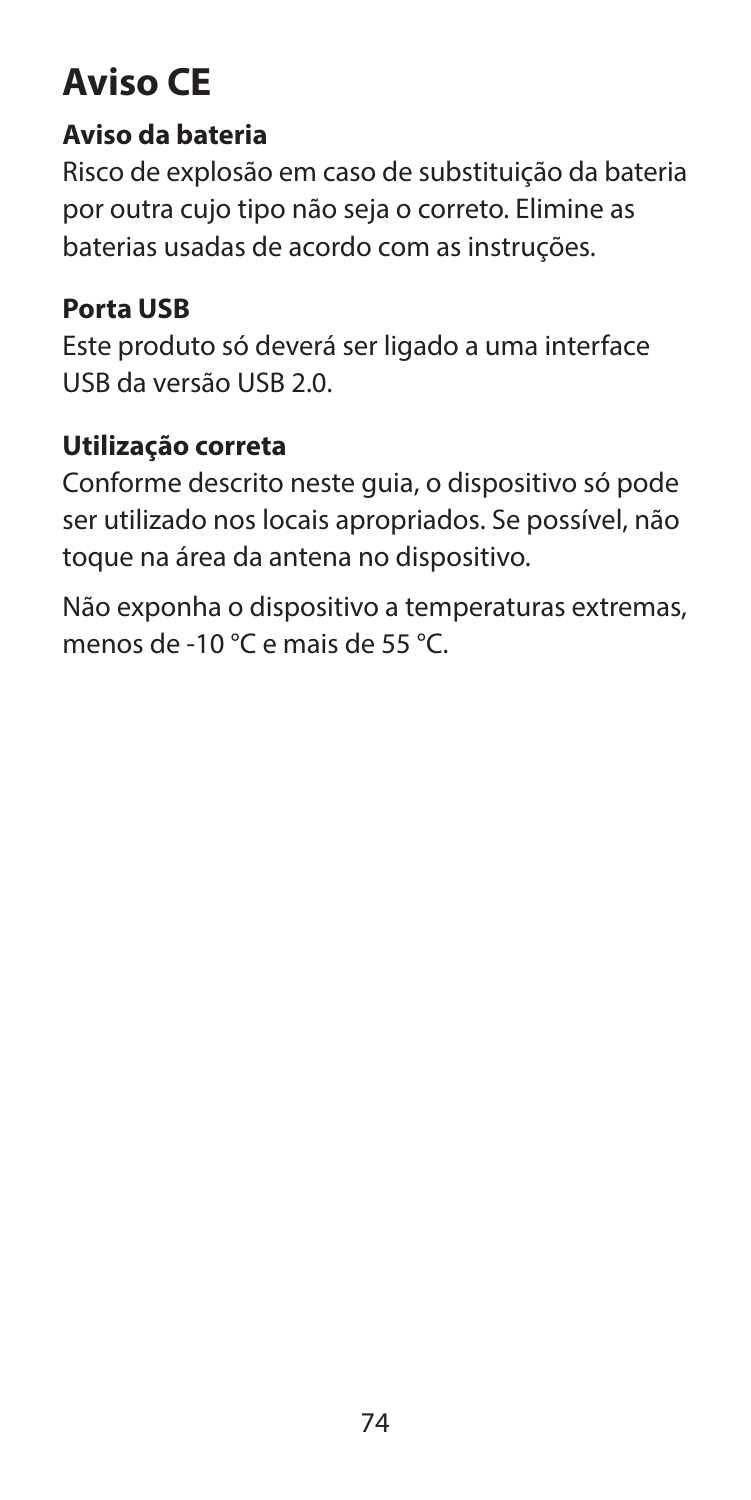## **Eliminação de equipamentos**

### **usados**

|  | 1. | Sempre que este símbolo do<br>contentor do lixo com uma cruz<br>estiver presente num produto,<br>significa que o produto se<br>encontra abrangido pela Diretiva<br>Europeia 2012/19/UE.                                  |
|--|----|--------------------------------------------------------------------------------------------------------------------------------------------------------------------------------------------------------------------------|
|  | 2. | Todos os produtos elétricos e<br>eletrónicos devem ser eliminados<br>separadamente do fluxo de<br>resíduos urbanos, através de<br>centros de recolha designados<br>nomeados pelo governo ou pelas<br>autoridades locais. |
|  | 3. | A eliminação correta dos seus<br>equipamentos usados ajuda<br>a prevenir potenciais efeitos<br>negativos sobre o ambiente e<br>sobre a saúde humana.                                                                     |

Para obter informações de reciclagem deste produto, elaborado com base na diretiva RAEE, envie um e-mail para weee@zte.com.cn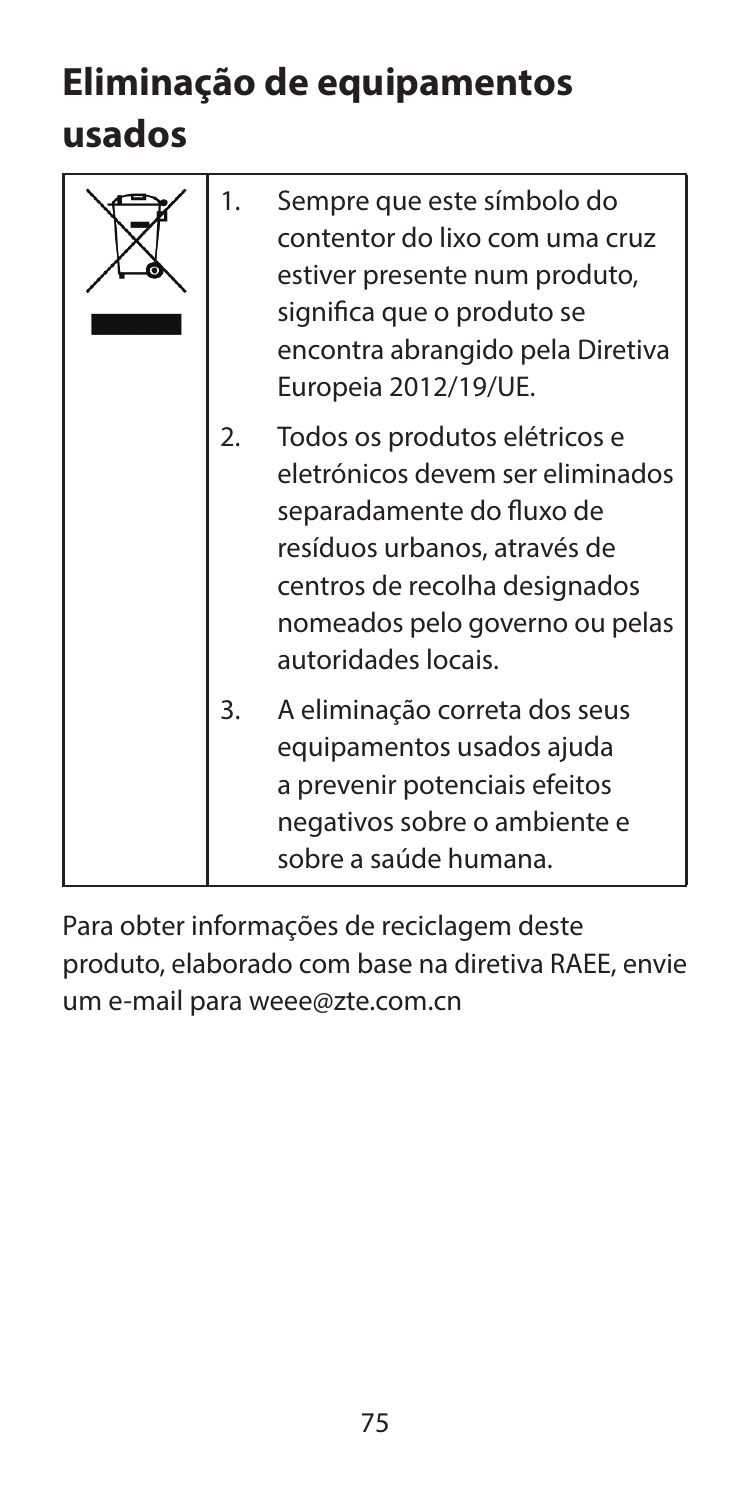## **DECLARAÇÃO DE CONFORMIDADE PARA A UE**

# $\epsilon$

Pela presente, a ZTE Corporation declara que o equipamento de rádio do tipo ZTE Blade A7 2020 se encontra em conformidade com a Diretiva 2014/53/UE.

O texto completo da declaração de conformidade da UE encontra-se disponível no seguinte endereço da Internet: http://certification.ztedevices.com